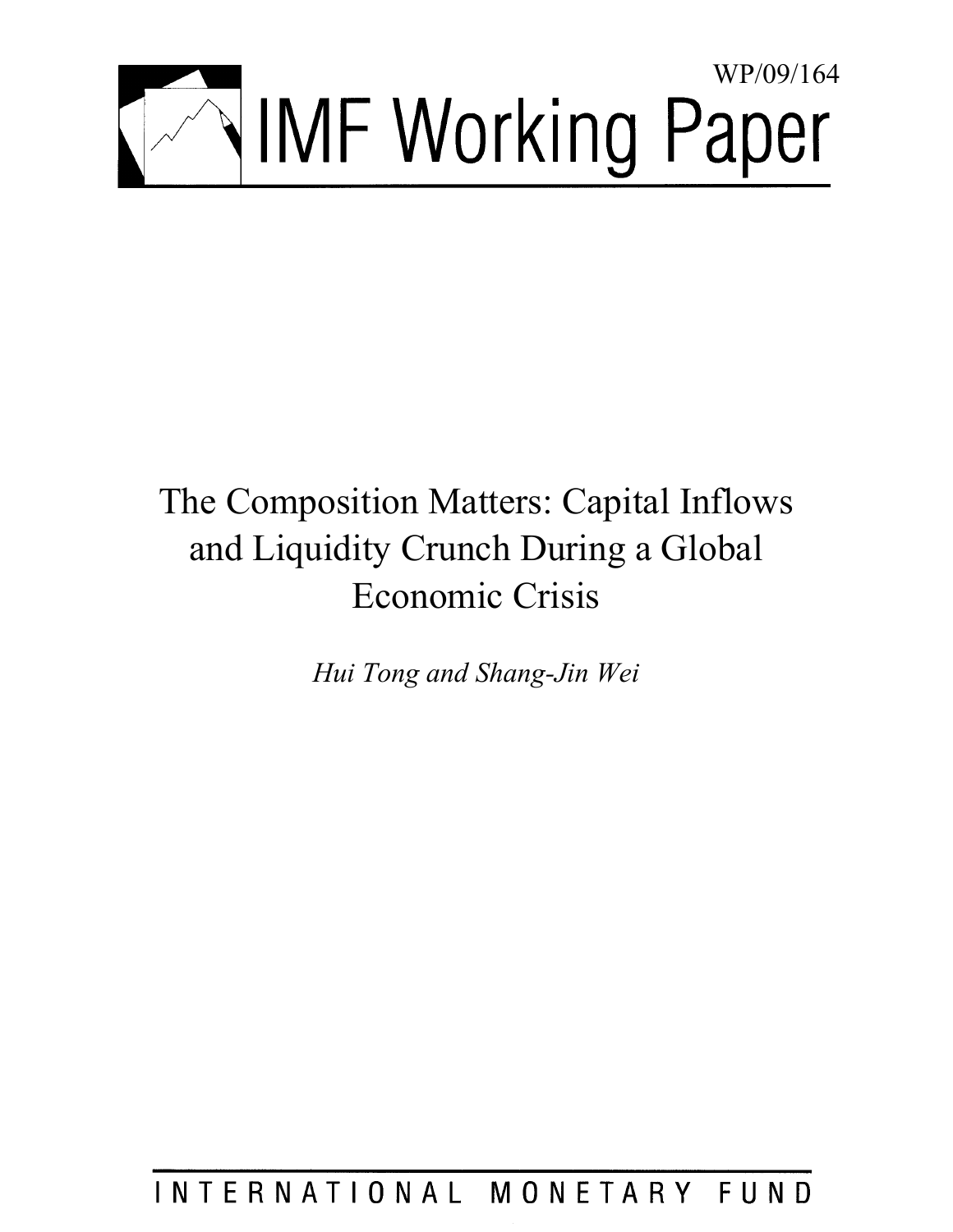## **IMF Working Paper**

#### Research Department

## **The Composition Matters: Capital Inflows and Liquidity Crunch During a Global Economic Crisis**

#### **Prepared by Hui Tong and Shang-Jin Wei1**

Authorized for distribution by Stijn Claessens

August 2009

#### **Abstract**

#### **This Working Paper should not be reported as representing the views of the IMF.** The views expressed in this Working Paper are those of the author(s) and do not necessarily represent those of the IMF or IMF policy. Working Papers describe research in progress by the author(s) and are published to elicit comments and to further debate.

We study whether capital flows affect the degree of credit crunch faced by a country's manufacturing firms during the 2007-09 crisis. Examining 3823 firms in 24 emerging countries, we find that the decline in stock prices was more severe for firms that are intrinsically more dependent on external finance for working capital. The volume of capital flows has no significant effect on the severity of the credit crunch. However, the composition of capital flows matters: pre-crisis exposure to non-FDI capital inflows worsens the credit crunch, while exposure to FDI alleviates the liquidity constraint. Similar results also hold surrounding the Lehman Brothers bankruptcy

JEL Classification Numbers: F3; G2; G3

Keywords: Financial globalization; financial crisis; spillover; liquidity constraints

Author's E-Mail Address: HTong@imf.org ; shangjin.wei@columbia.edu

 $\overline{a}$ <sup>1</sup> We thank Anusha Chari, Stijn Claessens, Todd Gormley, David Romer, Heather Tookes and seminar participants at the IMF, HKMA, University of Illinois at Chicago, the 16th Mitsui Finance Symposium at University of Michigan, and the Yale/RFS Financial Crisis Conference for helpful comments, and Elif Aksoy, John Klopfer, and Jane Yoo for excellent research assistance.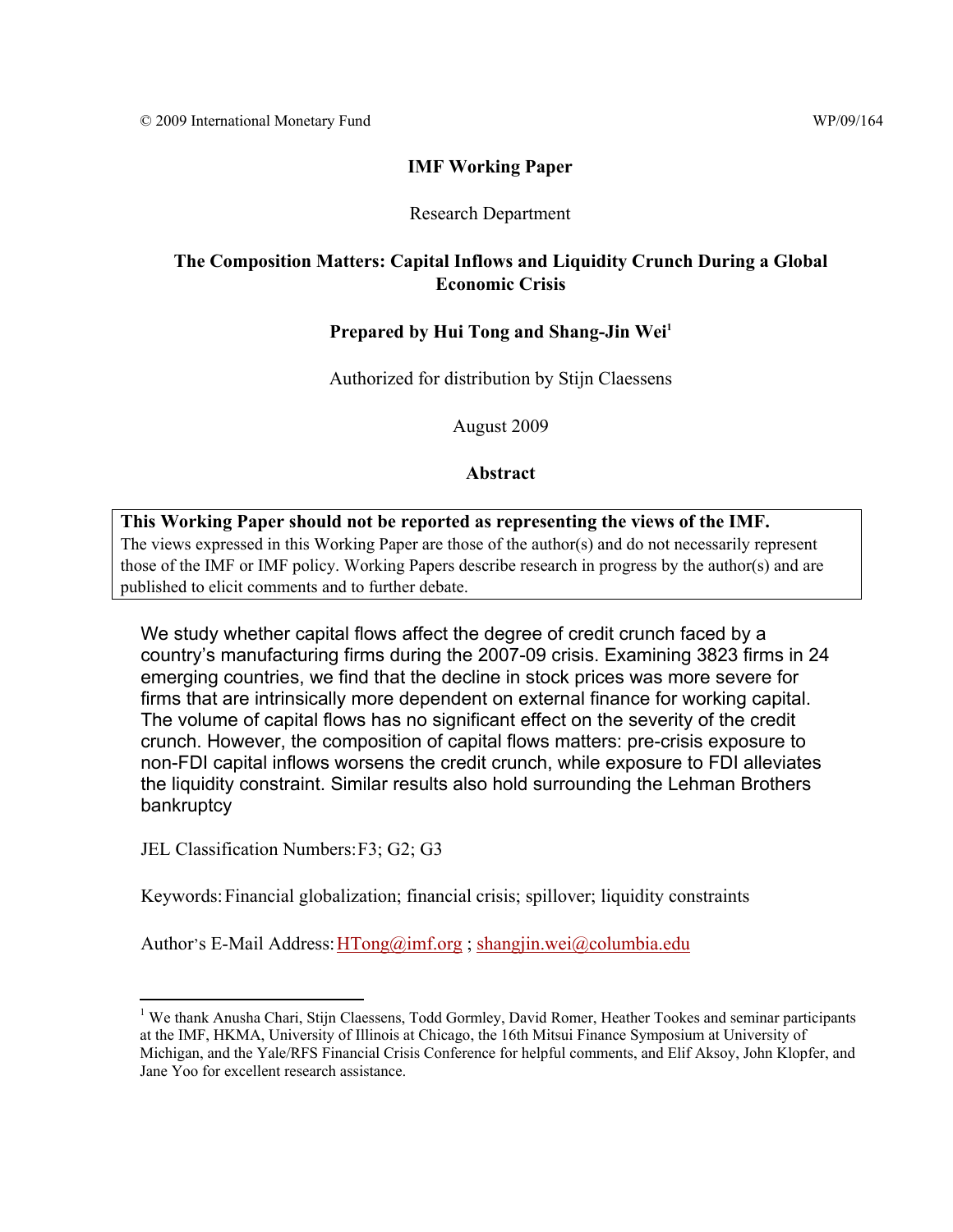| Contents                                                                             | Page |
|--------------------------------------------------------------------------------------|------|
|                                                                                      |      |
|                                                                                      |      |
|                                                                                      |      |
|                                                                                      |      |
|                                                                                      |      |
| Table                                                                                |      |
|                                                                                      |      |
|                                                                                      |      |
|                                                                                      |      |
|                                                                                      |      |
|                                                                                      |      |
| 5. Role of Pre-Crisis Exposure to Capital Inflows in Emerging Economies              |      |
|                                                                                      |      |
| 6. Role of Pre-Crisis Exposure to Capital Inflows in Emerging Economies              |      |
|                                                                                      |      |
|                                                                                      |      |
| 8. Role of Pre-Crisis Exposure to Capital Inflows (More Robustness Checks)31         |      |
| 9. Role of Pre-Crisis Exposure to Capital Inflows in Emerging                        |      |
|                                                                                      |      |
|                                                                                      |      |
|                                                                                      |      |
| Figure                                                                               |      |
| 2. The Extent of Capital Reversal versus the Initial Share of FDI in Capital Flows35 |      |
| 3. Change in Log Banking Stock Prices vs Pre-Crisis International Bank Loans36       |      |
|                                                                                      |      |
| Appendix                                                                             |      |
|                                                                                      |      |
|                                                                                      |      |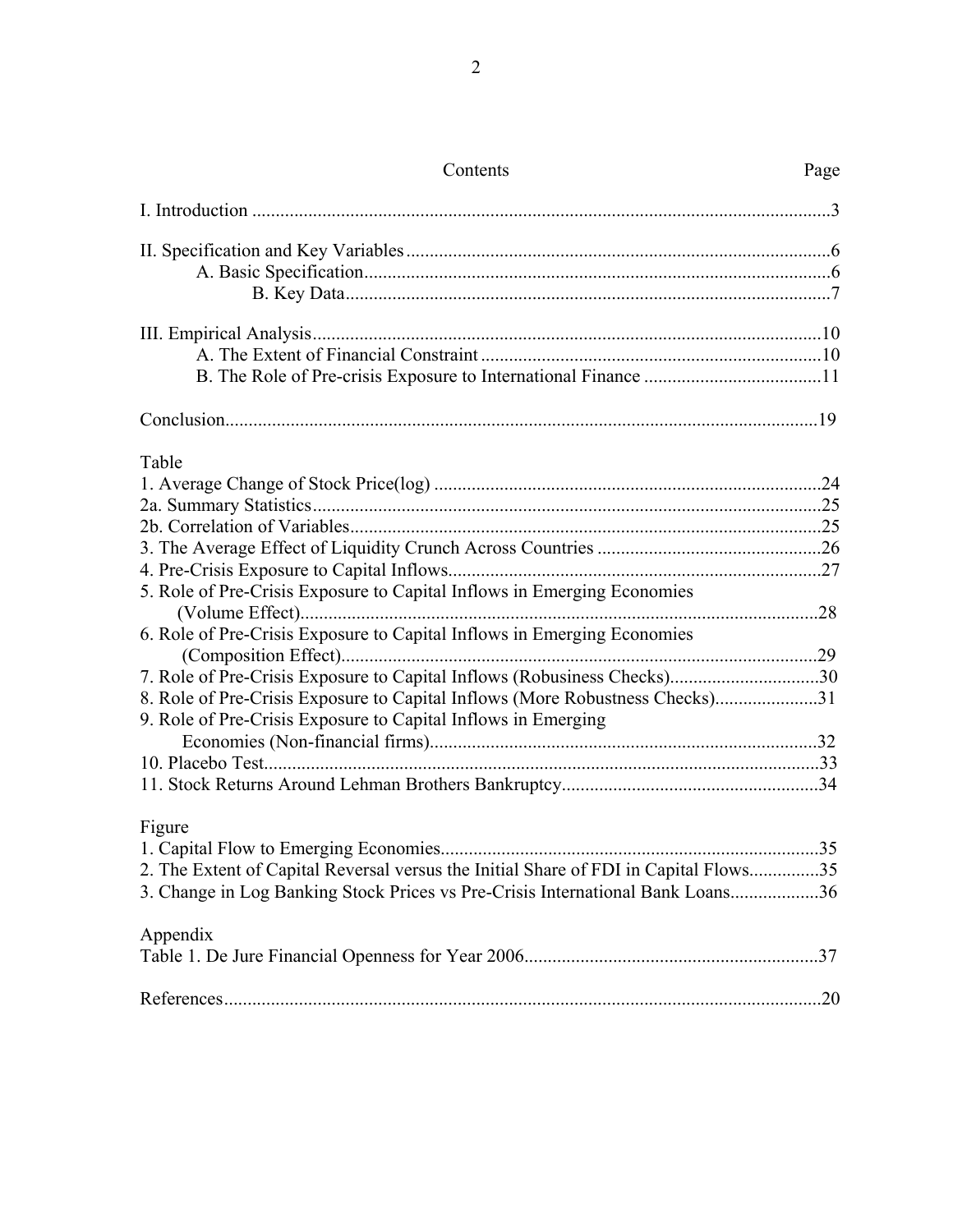*"The claim that disruptions to the banking system necessarily destroy the ability of nonfinancial businesses to borrow from households is highly questionable."* 

Chari, Christiano, and Kehoe (October 2008)

*"There is no clear evidence to date that supply constraints have cut off access to credit."* 

European Central Bank Monthly Bulletin (March 2009)

#### **I. INTRODUCTION**

Financial globalization, in theory, can bring capital, knowledge, and discipline to a country, and therefore improve efficiency and productivity. The empirical literature, however, does not produce clear-cut results. This has generated a large body of work which has been reviewed and summarized in several survey articles (see Stulz, 2005; Henry, 2007; Kose, Prasad, Rogoff, and Wei, 2003 and 2009; and Rodrik and Subramanian, 2009). One channel through which exposure to financial globalization may carry a downside is increased vulnerability to a financial crisis. This is thought to be especially relevant if the composition of capital inflows is skewed toward non-FDI types such as bank lending and portfolio flows (Wei, 2001 and 2006; Levchenko and Mauro, 2007) since international bank lending, and to some smaller extent portfolio flows, are more likely to be reversed than FDI.

While the crises discussed in previous empirical literature tend to be those associated with foreign currency debt or balance of payments problems, the global crisis of 2008-2009 offers a chance to check if the severity of an emerging market economy's credit crunch is systematically linked to the volume and the composition of its pre-crisis international capital inflows, since the crisis may have triggered a reversal of global capital flows. Non-financial firms may suffer from a liquidity crunch that is linked to a capital flow reversal even if they do not borrow directly from foreign banks. The liquidity of a domestic banking sector is partially supported by domestic banks' borrowing from foreign banks. In principle, when foreign lending retrenches, as it is prone to do in a global crisis, domestic banks may be forced to cut down lending to domestic non-financial firms. This creates a channel for the liquidity crunch experienced by non-financial firms in a country to be linked to the country's prior exposure to foreign lending. In comparison, if FDI flows are less cyclical, then a liquidity crunch in a host country should be less linked to its FDI exposure. Foreign portfolio flows are likely to be in between FDI and bank lending in terms of reversibility during a crisis. These possibilities have important economic and policy implications, and should therefore be subject to a thorough empirical testing. The 2007-2009 crisis started off in August 2007 in the United States as a subprime mortgage crisis but quickly morphed into a global financial crisis in which financial institutions teetered on the edge of bankruptcy in many countries. A global economic crisis ensued in which non-financial firms around the world appeared to spiral downward as well. Part of the reason is a contraction of demand for the output of these firms. Another key potential contributor to the plight of the non-financial firms was the financial crisis itself, in the form of a negative shock to the supply of external finance available to non-financial firms. That is, non-financial firms did not do well, simply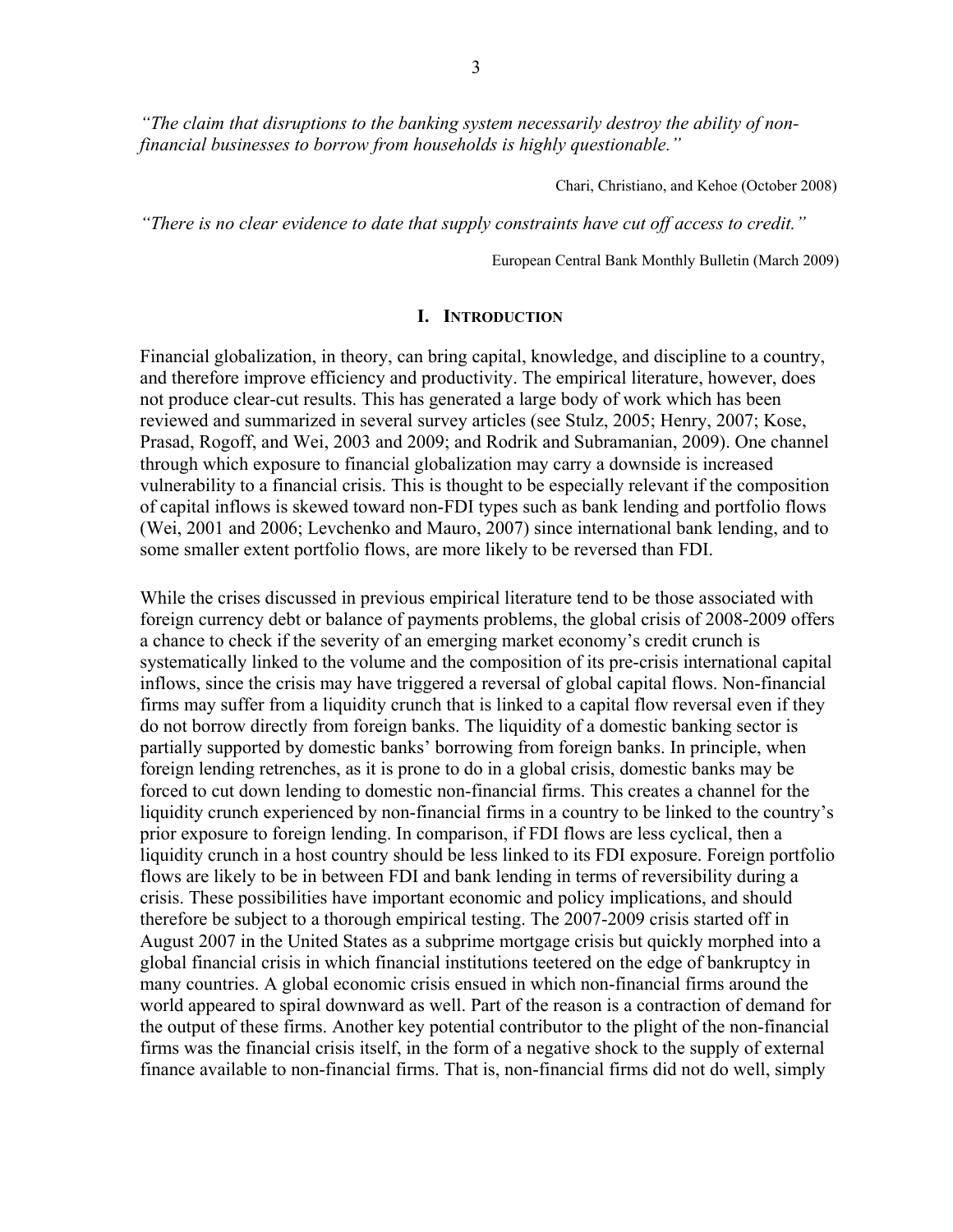because they found themselves being cut off from the supply of working capital, even if they still had unfulfilled orders for their product.

However, it is far from self-evident that non-financial firms suffered from a liquidity crunch. As Bates, Kahle, and Stulz (2007) carefully document, non-financial firms held an abundance of cash prior to the crisis. According to them, "the net debt ratio (debt minus cash, divided by assets) exhibits a sharp secular decrease and most of this decrease in net debt is explained by an increase in cash holdings. The fall in net debt is so dramatic that the average net debt for US firms was negative in 2004. In other words, on average, firms could have paid off their entire debt[s] with their cash holdings." Given the apparent secular upward trend in cash holdings, the net debt ratio was likely even further into negative territory by mid-2007, right before the start of the full-blown economic crisis. This at least suggests the possibility of no serious liquidity tightening outside the financial sector. Probably out of this belief, Federal Reserve Chairman Ben S. Bernanke called strong corporate balance sheets "a bright spot in the darkening forecast" during his testimony to the U.S. Congress regarding monetary policy on February 27, 2008. While there may have been increasing recognition over time of a credit supply shock to non-financial firms, this is still by no means a consensus view. For example, in a paper dated October 2008, Chari, Christiano, and Kehoe (2008) rejected the idea of a sharp decline in either bank lending to non-financial firms or commercial paper issuance by non-financial firms during the financial crisis.

This paper has two objectives. First, we assess whether manufacturing firms in emerging economies experienced a liquidity crunch (beyond falling demand). Second, we examine if the pre-crisis volume and composition of capital inflows systematically affect the severity of the credit crunch across countries. We use data on 3823 manufacturing firms in 24 countries, and explore cross-firm as well as cross-country variations in stock price responses to the crisis. The basic idea is this: changes in aggregate economic indicators and aggregate stock prices potentially reflect a multitude of factors, making it difficult to identify the severity of a credit crunch. However, if a credit crunch exists, it should be reflected in the relative stock price movement of those manufacturing firms that rely disproportionately on external finance for investment and working capital, versus those firms that don't.

We construct a measure of intrinsic dependency on external finance for long-term investment (DEF\_INV) and another measure of intrinsic dependency on external finance for working capital (DEF\_WK). The DEF\_INV variable is based on Rajan and Zingales (1998) except that we compute the measure using data for a more recent period during 1990-2006 and for each 3-digit SIC sector as opposed to their use of 2-digit sectors. Thus, we have 253 sectors as opposed to their 36 sectors. Our measure of DEF\_WK is modified from Raddatz (2006) by using data from the recent period of 1990 to 2006 as well. Our key regressors, DEF INV and DEF WK, are statistically significant with a correct sign in most regressions.

We base the choice of our control variables on the Fama-French (1992) three-factor model, including beta, firm size, and book/market ratio, and, in some specifications, also including a measure of momentum suggested by Lakonishok, Shleifer, and Vishny (1994). These factors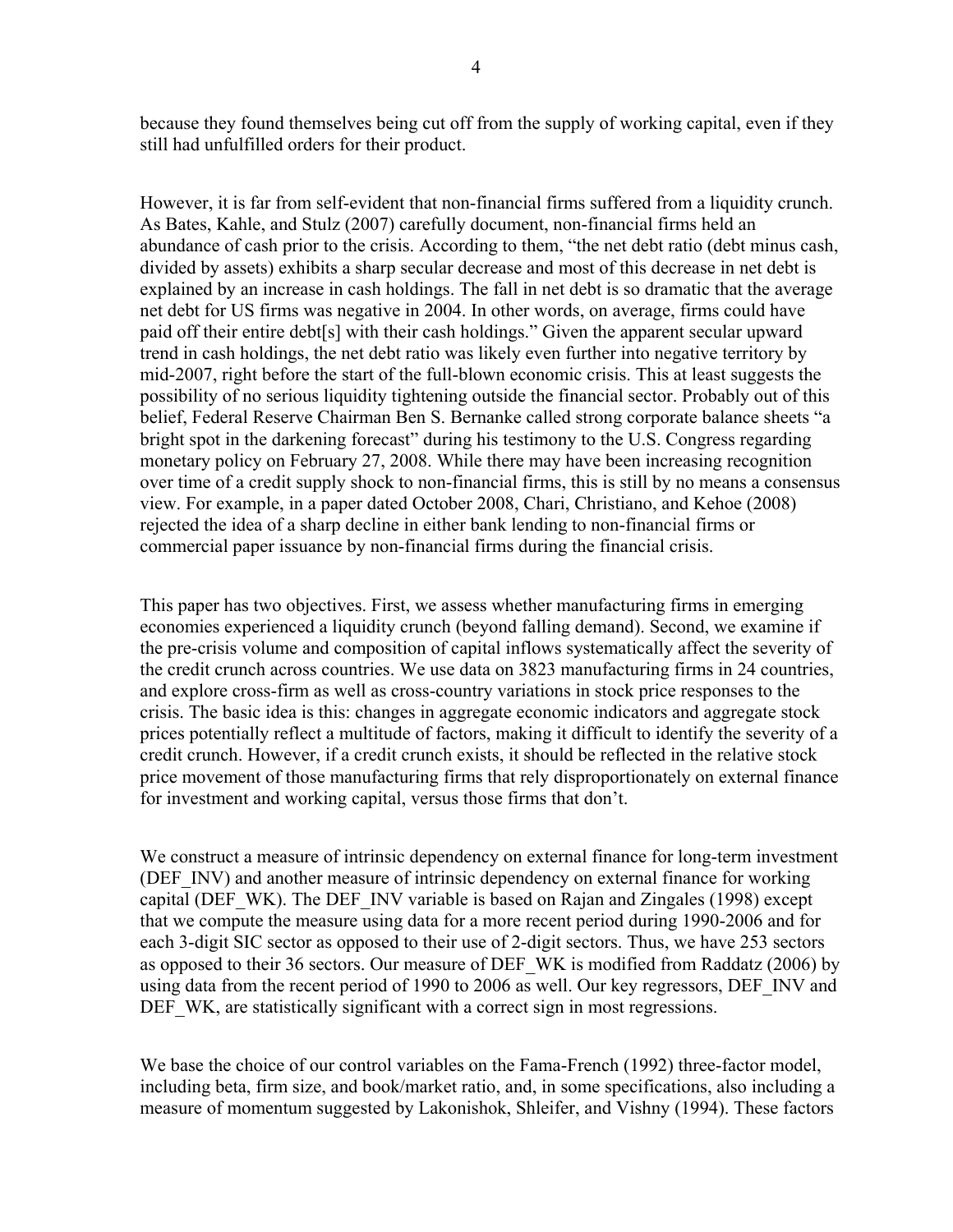are often but not always statistically significant. These control variables reduce the magnitude of DEF\_INV but have little impact on DEF\_WK. Our interpretation is that during the financial crisis period, our two variables of external finance dependence (particularly DEF WK) may reflect aspects of firm risk that are not completely captured by the threefactor or the four-factor model.

We make sure that our key regressors are pre-determined with respect to the full-fledged financial crisis. In other words, our thought experiment is this: if we classify manufacturing firms into different baskets, based on their *ex ante* sensitivity to shocks to external finance (in terms of investment and working capital needs), will this classification help us to forecast the *ex post* stock price performance of these firms? If there is forecasting ability associated with these classifiers, would it carry over beyond what can be explained by the Fama-French three factors and the momentum factor? To preview the main results, we find clear evidence of a worsening credit crunch in emerging market economies in 2008. Relative to those firms whose intrinsic dependence on external finance for working capital (DEF WK) is at the bottom quartile, those firms whose DEF WK is at the top quartile experienced a greater decline in their stock prices by at least nine percentage points during the same period. While the average effects are statistically significant, they are not quantitatively overwhelming when compared to the extent of the total fall in stock prices (more than half).

This paves the way for the central part of the paper: the role of country-level exposure to financial globalization in the transmission of the supply-of-finance shock. We zoom in on pre-crisis exposure to international capital flows in particular, and interact it with firms' sensitivity to external finance. We find that the total volume of pre-crisis capital inflows is not systematically related to the severity of credit crunch, but the composition of the capital inflows matters in an important way. In particular, a large pre-crisis exposure to non-FDI capital inflows tends to be associated with a more severe credit crunch during the crisis, but pre-crisis exposure to FDI does not worsen a credit crunch. This provides fresh evidence for the idea in the literature that different types of capital flows bring different benefits and costs to recipient countries.

This paper is linked to two sets of literature. The first is on credit crunches (for example, Bernanke and Lown, 1991; Borensztein and Lee, 2002; Kroszner, Laeven, and Klingebiel, 2007; Dell'Ariccia, Detragiache, and Rajan, 2008; Claessens, Kose, and Terrones, 2008). A small but growing literature has investigated the origin and consequences of the current financial crisis, including work by Mian and Sufi, (2008), Reinhart and Rogoff, (2008), Dell'Ariccia, Igan and Laeven, (2008), Greenlaw et al, (2008), Almeida et al (2009), Ehrmann, Fratzscher and Mehl, (2009), and Eichengreen et al (2009). None of these papers examines the role of the composition of capital flows in the transmission of a financial crisis across countries.

The second literature to which this paper is related studies the benefits and costs of financial globalization. A subset of the literature investigates possibly different effects of the composition of capital flows for economic growth or vulnerability to balance of payments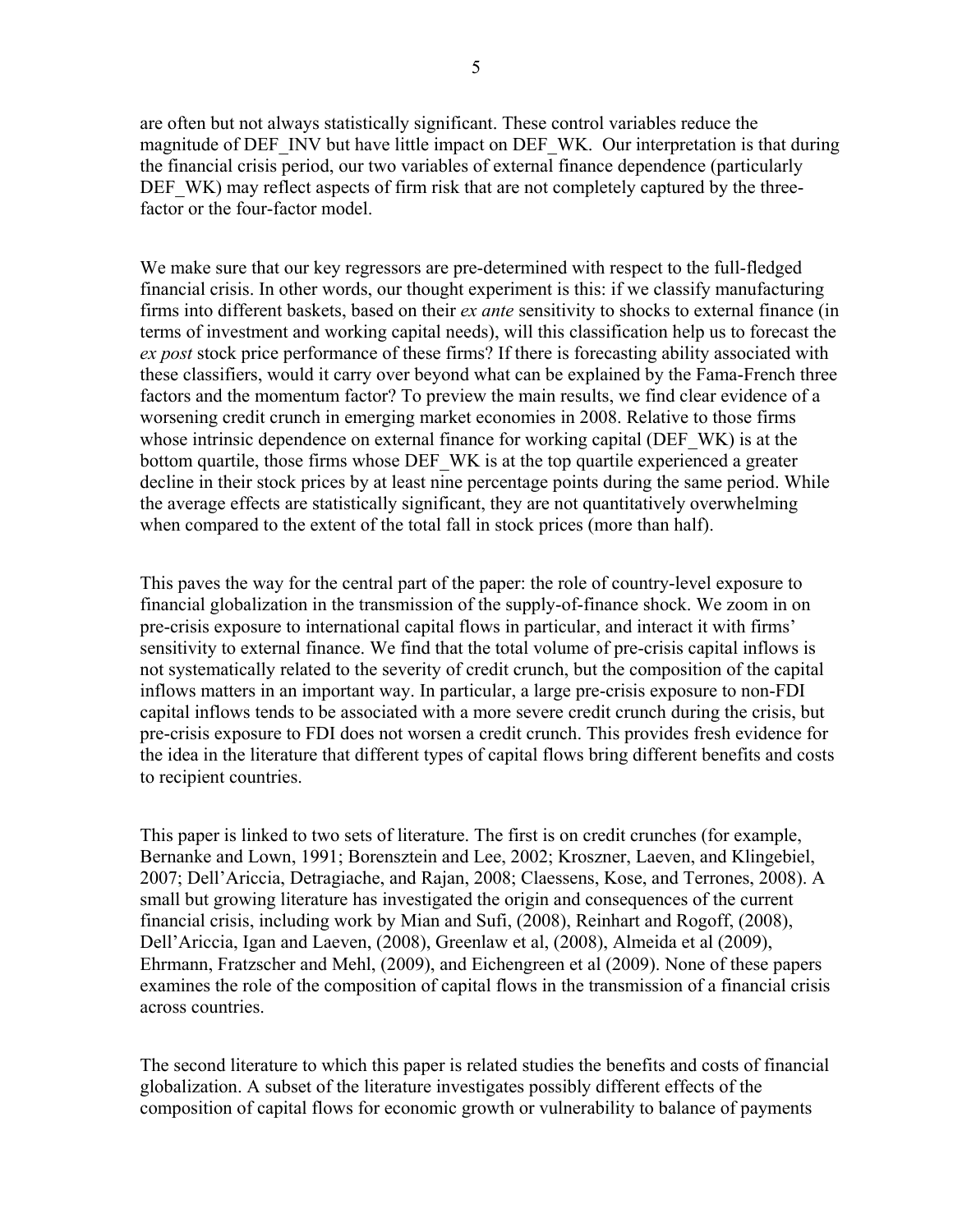crises. The views diverge. On the one hand, some regard FDI as more stable and thus less likely to trigger financial crisis than portfolio financial flows and bank loans (e.g. Berg, Borenzstein, and Pattillo, 2004). On the other hand, others doubt the relative destabilizing properties of bank lending and portfolio flows (e.g. Claessens, Dooley and Warner, 1995). In a more recent paper, Levchenko and Mauro (2007) find mixed evidence: while FDI is less volatile than other types of capital flows as measured by coefficient of variation, different types of capital flows do not seem to differ significantly in persistence, pro-cyclicality, and responsiveness to U.S. interest rates. For emerging market economies, the current global crisis is different from a usual balance-of-payments crisis or a home-grown financial crisis, which were the subjects of virtually all previous papers on financial crisis. Thus, while none of the previous papers studies if and how the extent of a liquidity crunch experienced by nonfinancial firms across countries is linked to a country's pattern of capital flows, the current crisis provides an opportunity to do so.

The paper proceeds as follows. Section 2 presents our key specification, construction of key variables, and sources of data. Section 3 discusses the main empirical results and a slew of robustness checks and extensions. Section 4 offers concluding remarks.

#### **II. SPECIFICATION AND KEY VARIABLES**

#### **A. Basic Specification**

Our basic empirical strategy is to check whether an *ex ante* classification of firms by their characteristics in terms of degree of liquidity constraint helps to predict the *ex post* magnitude of their stock price changes from the start of the global crisis (taken as July 31, 2007) to Dec 31, 2008. To be precise, our specification is given by the following equation:

(1) StockReturn  $_{i,k,j}$  = country fixed effects + β\*FinancialDependence  $_{k}$  + Control<sub>i,k,j</sub> +  $\varepsilon$ <sub>i,k,j</sub>

where *i* stands for company, k for sector, and *j* for country. Note that this is a purely crosssectional regression, and the key regressors are pre-determined (in 2006). We start by assuming the same  $\beta_i$  for all countries in order to estimate an average effect, but will allow for variations across countries later.

Asset pricing models provide guidance for control variables. We add the three factors from Fama and French (1992): firm size (log assets), the ratio of the market value to book value, and the beta (the correlation between the firm stock return and the market return). We further control for sector-level intrinsic sensitivity to a demand contraction as in Tong and Wei (2008). In some specifications, we also add a fourth control variable: a momentum factor from Lakonishok, Shleifer and Vishy (1994). We follow Whited and Wu (2006) and incorporate the four factors by entering the relevant firm characteristics directly in our regressions rather than entering them indirectly by first going through a factor model. For control variables, these two ways of incorporating the four factors should be equivalent.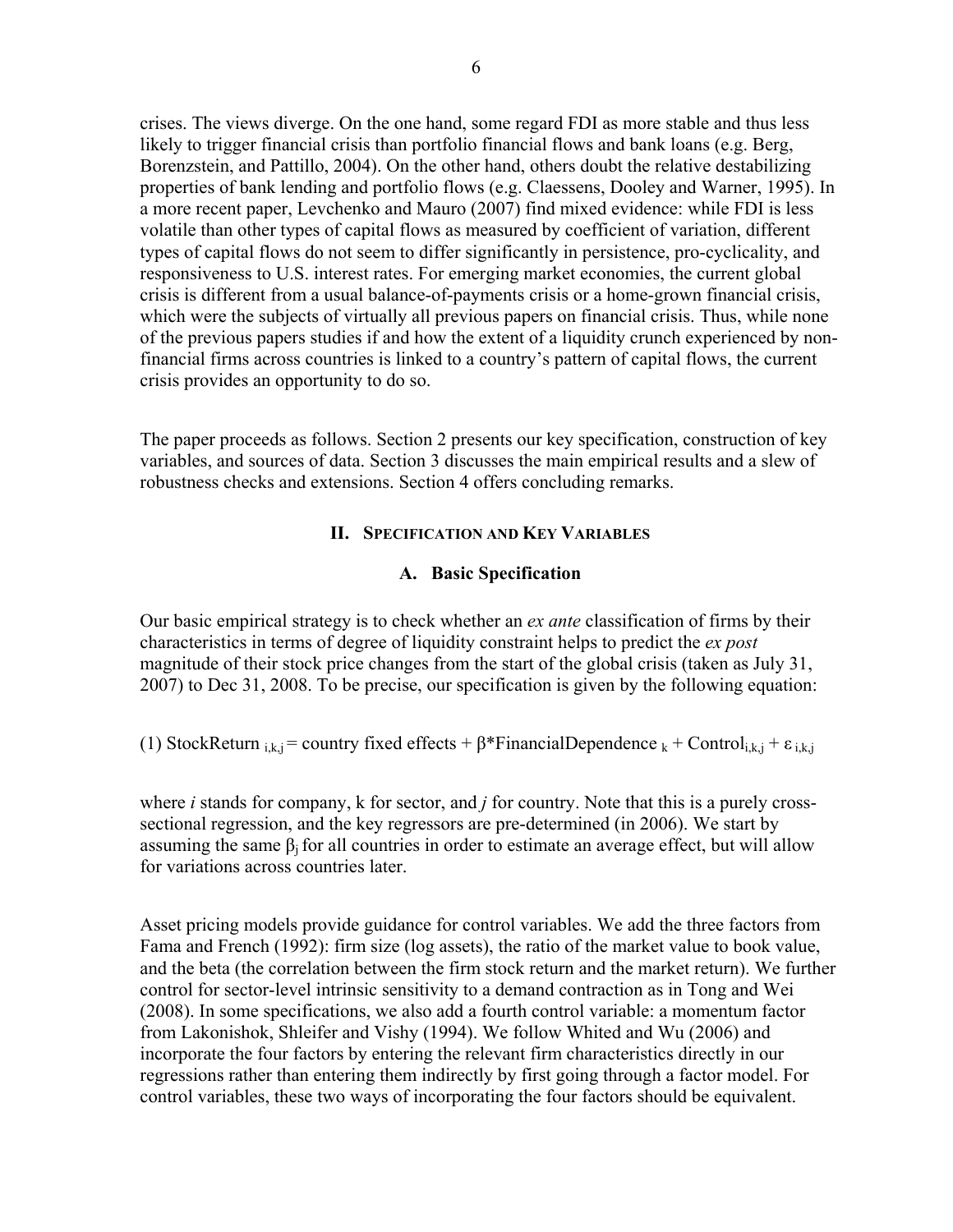Entering firm characteristics directly in our regressions is easier to implement, though the interpretation of the coefficients on these factors is less straightforward.

To see how a pattern of pre-crisis exposure to capital flows affects the extent of a liquidity crunch, we now consider the interaction between a country's pattern of financial integration and its manufacturing firms' dependence on external finance. In other words,

(2) 
$$
\beta_j = \beta_1 + \beta_2
$$
 Pattern\_of\_Capital\_Flow<sub>j</sub>

where the Pattern of Capital Flow experienced in country j is measured by either the total volume of pre-crisis capital inflows, or the composition of capital inflows (FDI v. non-FDI). The slope coefficient,  $\beta_2$ , then captures the degree to which the extent of a credit crunch depends on patterns of capital inflows.

#### **B. Key Data**

#### **Percentage change in stock price**

The stock price index is retrieved from Datastream, which adjusts for dividends and capital actions such as stock splits and reverse splits. Table 1 presents the log difference of stock price for manufacturing firms from the 24 emerging countries and 20 developed economies over the period from the end of July 2007 to the end of December 2008. (Manufacturing sectors are those with U.S. SIC 3-digit codes ranging between 200 and 399). Among emerging economies (the focus of this paper), the log difference of stock price index was 81.8% on average, with a standard deviation as large as 66.7%. It shows significant variation both across sectors within a country and across countries, with Poland and Russia experiencing the largest decline in stock prices and Mexico and Thailand the smallest.

#### **Financial dependence indices**

We develop two measures of intrinsic dependence for external finance:

• Intrinsic dependence on external finance for investment (DEF\_INV)

We construct a sector-level approximation of a firm's intrinsic demand on external finance for capital investment following a methodology in Rajan and Zingales (1998):

(4) Dependence on external finance for investment =  $\frac{\text{capital expenditures - cash flow}}{\text{capital expenditures}}$ ,

where Cash flow  $=$  cash flow from operations  $+$  decreases in inventories  $+$  decreases in receivables + increases in payables. All the numbers are based on U.S. firms, which are judged to be least likely to suffer from financing constraints (during a normal time) relative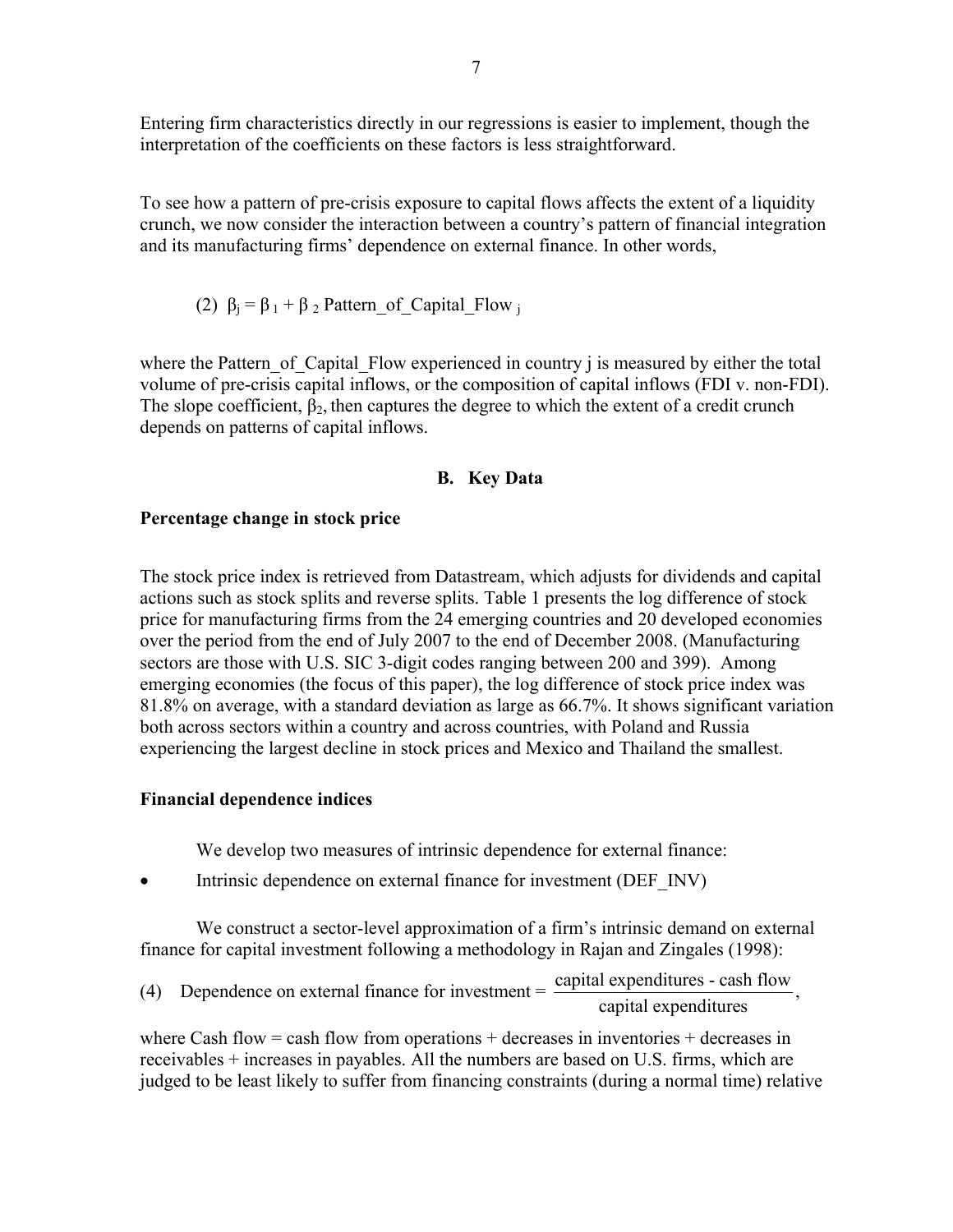to firms in other countries. While the original Rajan and Zingales (1998) paper covers only 40 (mainly SIC 2-digit) sectors, we expand the coverage to around 250 SIC 3-digit sectors.

To calculate the demand for external financing of US firms, we take the following steps. First, every firm in the COMPUSTA USA is sorted into one of the SIC 3-digit sectors. Second, we calculate the ratio of dependence on external finance for each firm from 1990- 2006. Third, we calculate the sector-level median from firm ratios for each SIC 3-digit sector that contains at least 5 firms, and the median value is then chosen, to be the index of demand for external financing in that sector. Conceptually, the Rajan-Zingales (RZ) index aims to identify sector-level features, i.e. which sectors are naturally more dependent on external financing for their business operation. It ignores the question of which firms within a sector are more liquidity constrained. What the RZ index measures could be regarded as a "technical feature" of a sector, almost like a part of the production function. To capture the economic concept of the percentage of capital expenditure that has to be financed by external funding, we winsorize the RZ index to range between 0 and 1.

Intrinsic dependence on external finance for working capital (DEF\_WK)

Besides capital need for investment, working capital is required for a firm to operate and to satisfy both short-term debt payment and ongoing operational expenses. Firms may use lines of credit, term loans or commercial paper to cover such needs. If a liquidity crunch makes it difficult for a firm to raise funds for working capital distinct from external financing for long-term investment, we would like to capture that. If there is an unexpected liquidity crunch for working capital, those industries that depend intrinsically more on external finance for working capital should experience a larger decline of stock prices.

We construct a sector-level measure of intrinsic need for external finance for working capital by the concept of a "cash conversion cycle", which has also been adopted by Raddatz (2006) and Kroszner, Laeven, Klingebiel, (2007). The cycle measures the time elapsed from the moment a firm pays for its inputs to the moment it receives payment for the goods it sells. We assume that dependence on external finance for working capital is due to pure technological reasons, such as the length of time in the production process and the mode of operation. For U.S. firms during a non-crisis period, when the supply of finance is as abundant as in any country, the relative values of the cash conversion cycle across sectors reflect relative true needs for external finance for working capital. Specifically,<sup>2</sup>

Cash conversion cycle = 
$$
365 \times \left( \frac{\text{inventories - account payables}}{\text{cost of goods sold}} + \frac{\text{account receivables}}{\text{total sales}} \right)
$$

<u>.</u>

 $2$  Inventories, accounts receivable, and accounts payable are year-end numbers, while costs of goods and sales are aggregated over the year. Hence we follow the literature and multiply the ratio by 365, i.e., the number of days in a year.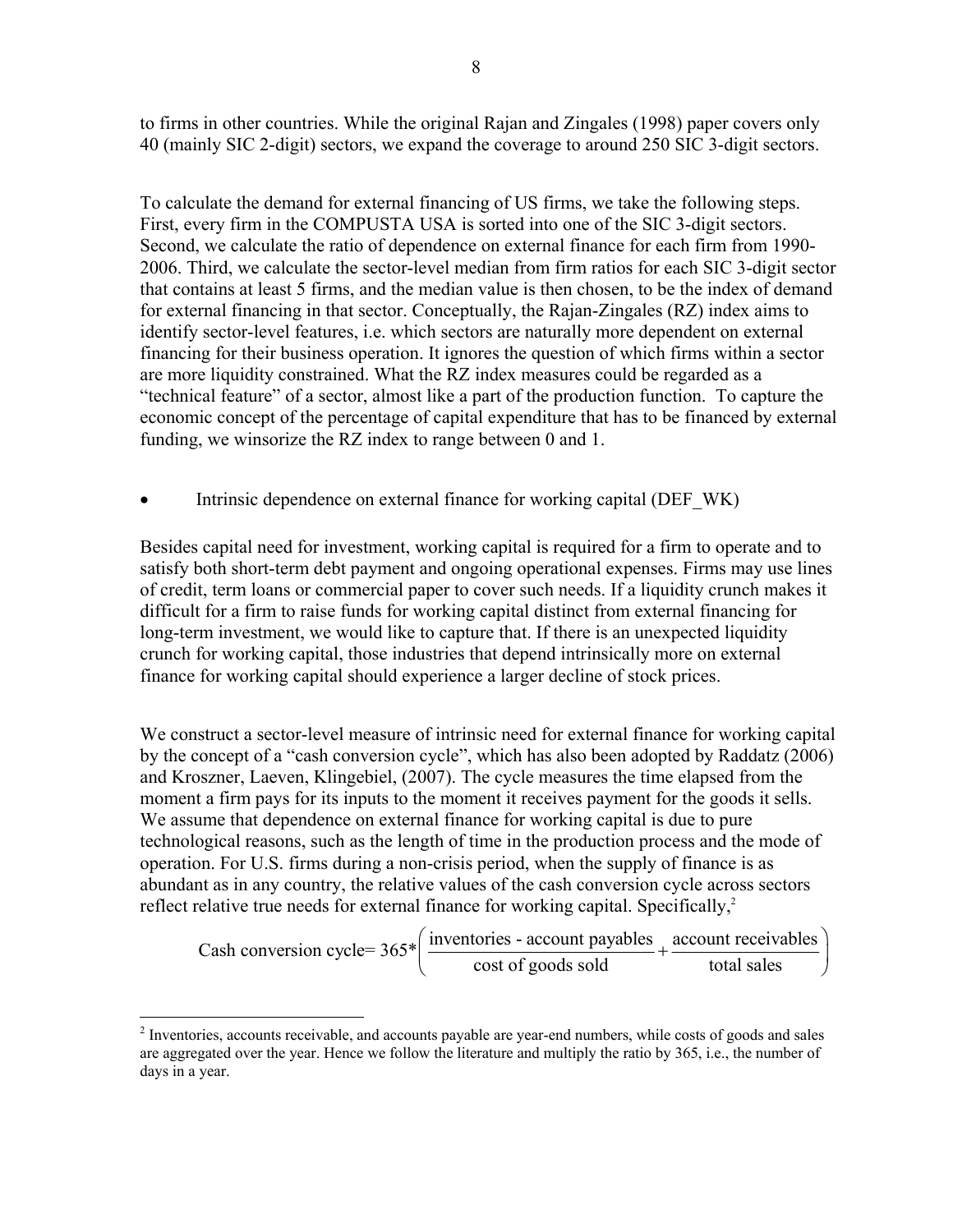The sector-level proxy is constructed as follows: First, for each U.S. firm from 1990 to 2006, we calculate the cash conversion cycle based on annual data from Compustat USA Industrial Annual. Then we calculate the median within each U.S. SIC 3-digit sector, and apply it as the sector's intrinsic dependence on external finance for working capital. The index for the U.S. firms is then extrapolated to other countries. As in Raddatz (2006), we rely on U.S. firm data in that the supply of liquid funds is much more elastic in the US, and hence observed differences in relative working capital levels across industries are mainly demand driven. The median and mean values of this index are both 71 days, and the standard deviation is 41 days.

#### **Control variables and summary statistics**

In some subsequent analyses, we add other variables meant to control for risks, such as the three factors from the Fama-French (1992) model, which are firm size (as measured by the log of book assets), market asset to book asset ratio, and beta from the datasets of Worldscope and Datastream. The firm-level market beta is based on the correlation between monthly firm stock price and the country-level market index over the past five years. We also include a measure of the momentum factor: that is, the stock return for the firm from January 31, 2007 to June 30, 2007.

In our model, we use the domestic beta. Griffin (2002) finds that domestic factor models explain much more time-series variation in returns and have lower pricing errors than the world factor model. Moreover, the addition of foreign factors to domestic models leads to less accurate in-sample and out-of-sample pricing. Hence, "practical applications of the three-factor model… are best performed on a country-specific basis".

Another regressor is an index of a firm's sensitivity to a contraction in consumer demand*.* Tong and Wei (2008) propose such an index at the sector level based on the stock price reactions of the firms in that sector to the September 11, 2001 terrorist attack. To construct the index, we first compute the change in log stock price for each US firm from September 10, 2001 to September 28, 2001. We then look at the mean of log stock price change for each three-digit SIC sector, and use it as the sector-level demand sensitivity. Excluding financial sector firms, we are left with 361 3-digit level sectors in total.

This index reflects the sensitivity of a firm's stock price to an unexpected shock in consumer demand, and it is not contaminated by a firm's sensitivity to liquidity shocks or other factors. We verify that there was a big downward shift in expected aggregated demand, as reflected by a downward adjustment in the consensus forecast of subsequent U.S. GDP growth in the aftermath of the shock at the same time, because the Federal Reserve took timely and decisive actions, it may be argued that the effect of the 9/11 shock on firms' financial constraints was small or at most short lived. In the 2001 episode, both the level of the real interest rate and the TED spread (risk premium), after initial spikes, quickly returned to a level only moderately higher than the pre-9/11 level. This suggests that the market regarded the Federal Reserve's actions in the first few days following the terrorist attack as sufficient to restore the market's desired level of liquidity. We therefore conclude that the cumulative stock price change from September 10 to 28, 2001, is unlikely to also reflect firms' reactions to a deterioration of credit availability. (In contrast, the subprime crisis news is associated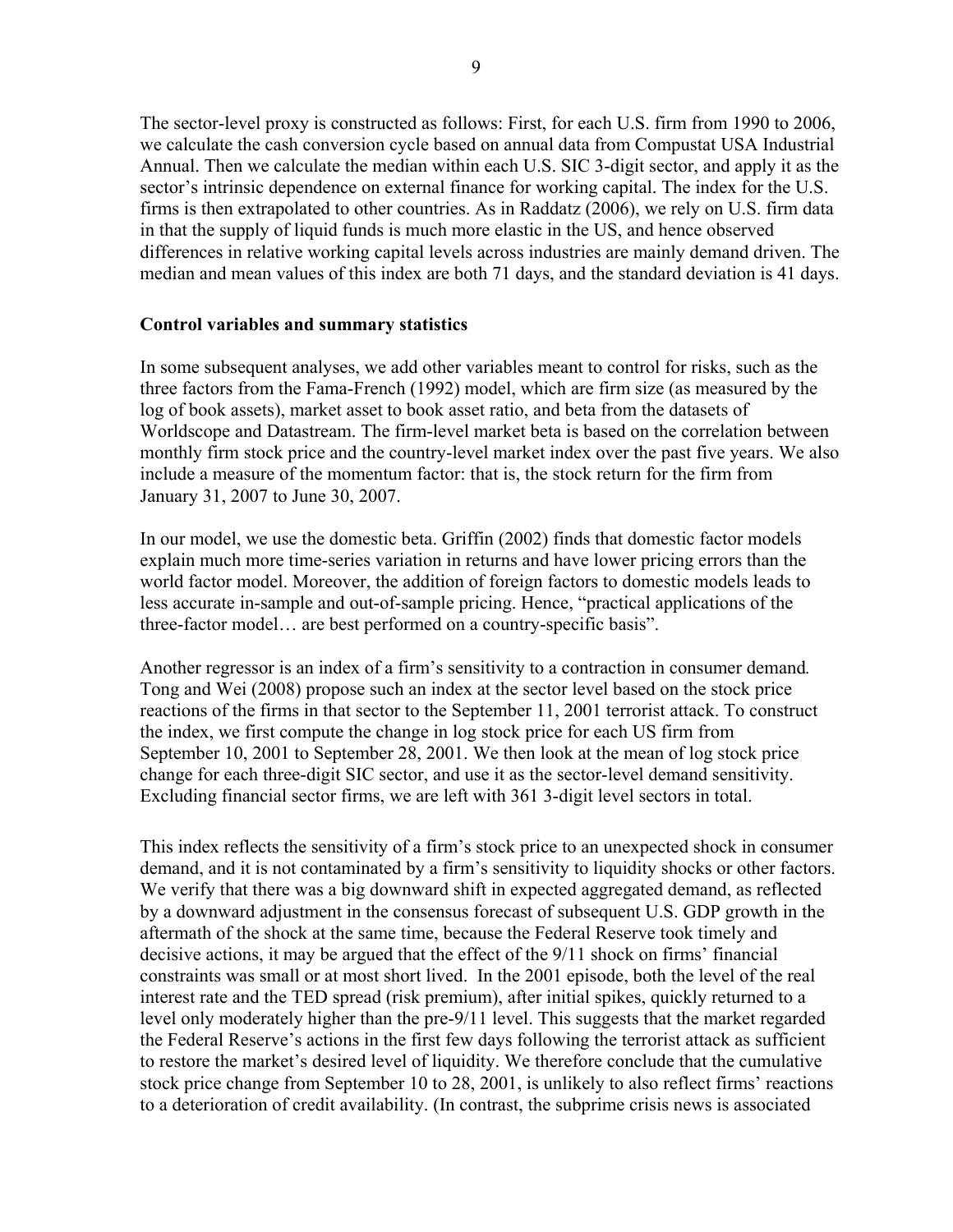with a much greater increase in the TED spread.) Additional details can be found in Tong and Wei (2008).

Table 2a reports summary statistics of the key variables. Table 2b reports pair-wise correlations among the variables.

#### **III. EMPIRICAL ANALYSIS**

#### **A. The Extent of Financial Constraint**

We examine percentage change in stock price (or more precisely, difference in the log of stock price) from July 31, 2007 to December 31, 2008 for manufacturing firms in 24 emerging countries. In Column 1 of Table 3, we have the dependence on external finance for investment (DEF\_INV) as the only regressor. Here, it has a negative but statistically insignificant coefficient. In Column 2, we use the dependence on external finance for working capital (DEF WK) as the only regressor. The coefficient is also negative, and significant at the 5% level. In Columns 3, we put DEF\_INV and DEF\_WK together in the regression, and find that DEF\_WK maintains its earlier magnitude and sign. This is not surprising, as the correlation between the two indexes is low (only 0.04). That is, they appear to capture different needs for external finance.

Columns 1 to 3 show that the fall in stock price is statistically larger for sectors with higher dependence on external finance for working capital. What about the economic significance? An increase in the dependence for external finance for working capital (DEF\_WK) from the  $25<sup>th</sup>$  to the 75<sup>th</sup> percentile (i.e., from 35 to 95 days) leads an extra decline in the stock price to by 9.3 percentage points. This is economically important.

The difference in the significance levels between DEF\_WK and DEF\_INV can be interpreted in two ways. First, it is possible that DEF\_WK is a better measure of a firm's intrinsic dependence on external finance than DEF\_INV. Indeed, Fisman and Love (2007) suggest that DEF\_INV may capture sector-specific shocks, though it is less likely to be case here since DEF\_INV is pre-determined (measured with pre-crisis data and based on US firms' actual use of external finance). Second, to the extent that the two measures capture different aspects of a firm's dependence on external finance, the statistical results suggest that the contraction of credit supply and widespread concern among financial institutions about counterparty risk have inflicted disproportionate pain on those firms that are heavily dependent on external finance for working capital.

In Column 4, we add beta as a control variable. The coefficient on the "beta\*market return" variable is positive and significant. This is intuitive as it says that firms with a smaller beta experience a smaller reduction in stock price during the market downturn, other things being equal. We also add, as controls, firm size and market-to-book ratio from the Fama-French model, as well as the momentum factor (stock return from January 31 to June 30, 2007). The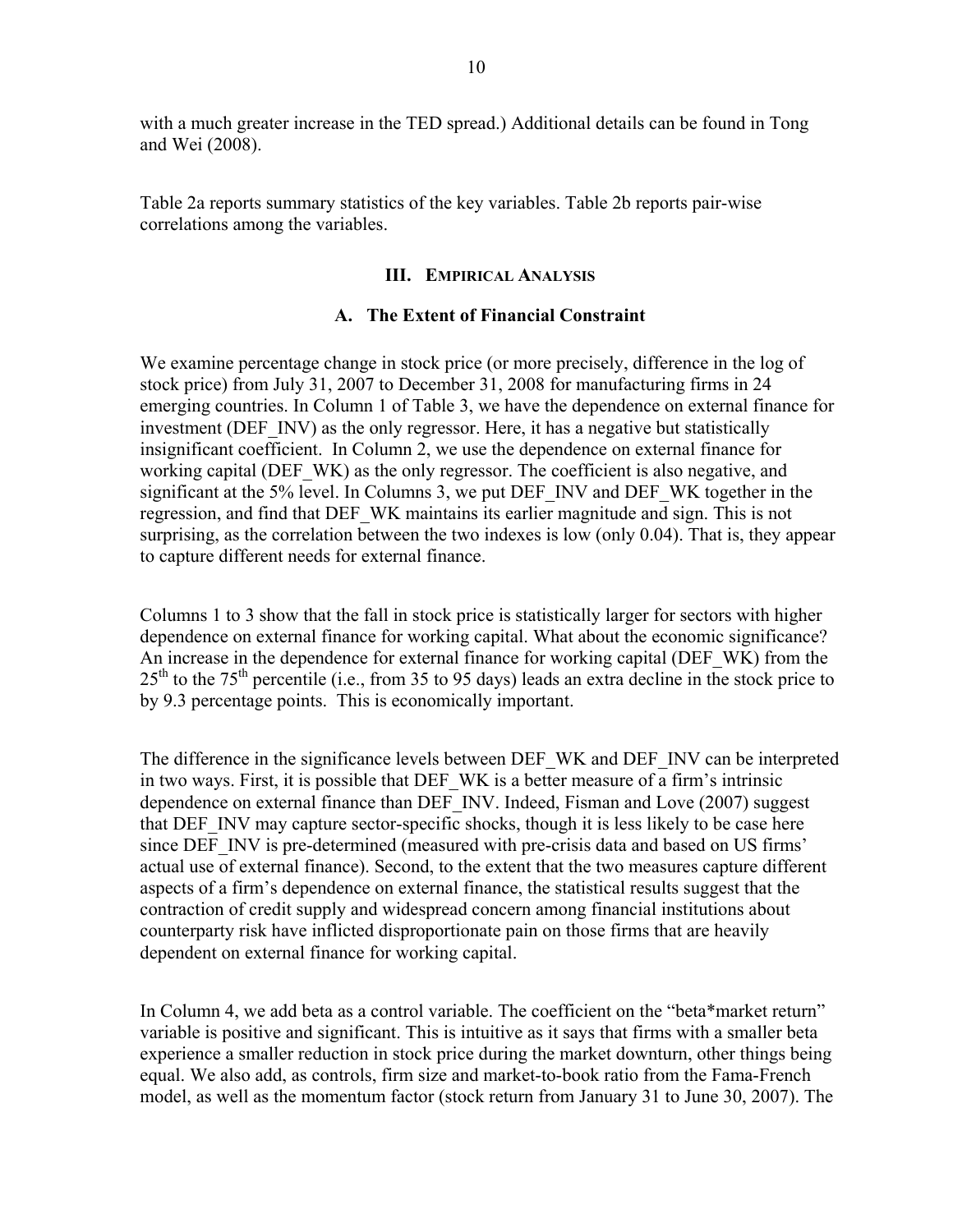firm size variable is positive, as firms with large size may have better access to credit in times of crisis. Firms with a high market-to-book ratio experience a greater decline in price. Adding these factors slightly reduces the magnitude of DEF WK, suggesting that part of the financial constraint on DEF\_WK is correlated with firm-level risk factors as described by the Fama-French model.

In Column 5, we control for a sector's intrinsic sensitivity to aggregate demand. This is significantly negative, verifying that a demand contraction is one reason for the deteriorating performance of manufacturing firms. In Column 6, we further control for firms' pre-crisis leverage. We find that leveraged firms suffered greater stock price declines during this crisis, probably due to the difficulty of rolling over debt in an environment of tight financial supply. In the last two columns, we continue to find a significant effect of DEF\_WK but not of DEF\_INV.

Since a global recession could affect a firm's earnings direct through the international channel, we further examine if the firm-level sensitivity to trade plays a significant role during the current crisis. We use a two-step procedure, to construct a measure of the sensitivity to trade. First, a firm's annual stock return is regressed onto a constant and the annual percentage change of its 3-digit SIC sector exports from its country over the period from 1992 to 2006. Second, the coefficient on the exports is then used to proxy the trade sensitivity of the firm. By adding this variable to the regressions in Table 3, the sample size shrinks by around 4.5%. In any case, the trade-sensitivity index does not turn out to be statistically significant (with a coefficient of 0.05 and a standard error of 1.76). When we reclassify the negative values of the trade sensitivity as zeros to reduce potential noises in the proxy, we obtain a negative but still insignificant coefficient (see the last column of Table 3). Importantly, adding trade sensitivity does not alter the earlier results for DEF\_WK.

#### **B. The Role of Pre-crisis Exposure to International Finance**

So far we have documented the existence of a worsening financial constraint, on average, across countries. We now turn to the central part of the analysis by examining whether the cross-country variation in the severity of a credit crunch is related to a country's pre-crisis exposure to international capital flows.

International capital flows increased rapidly from 2002, peaking in 2007. Since 2008, however, world capital inflows have declined sharply, by 44% in absolute dollar amount relative to the peak in 2007. As a result, emerging markets have experienced a "systemic sudden stop", a capital account reversal with a systemic and largely exogenous origin, as defined by Calvo, Izquierdo, and Mejia (2008).

Capital flow reversals could bring catastrophic economic results. For example, they could disrupt liquidity supply available to firms and raise the foreign debt burden of firms due to currency depreciation. In the previous literature, there was some weak evidence that the output loss incurred by a capital flow reversal is more severe for emerging markets that are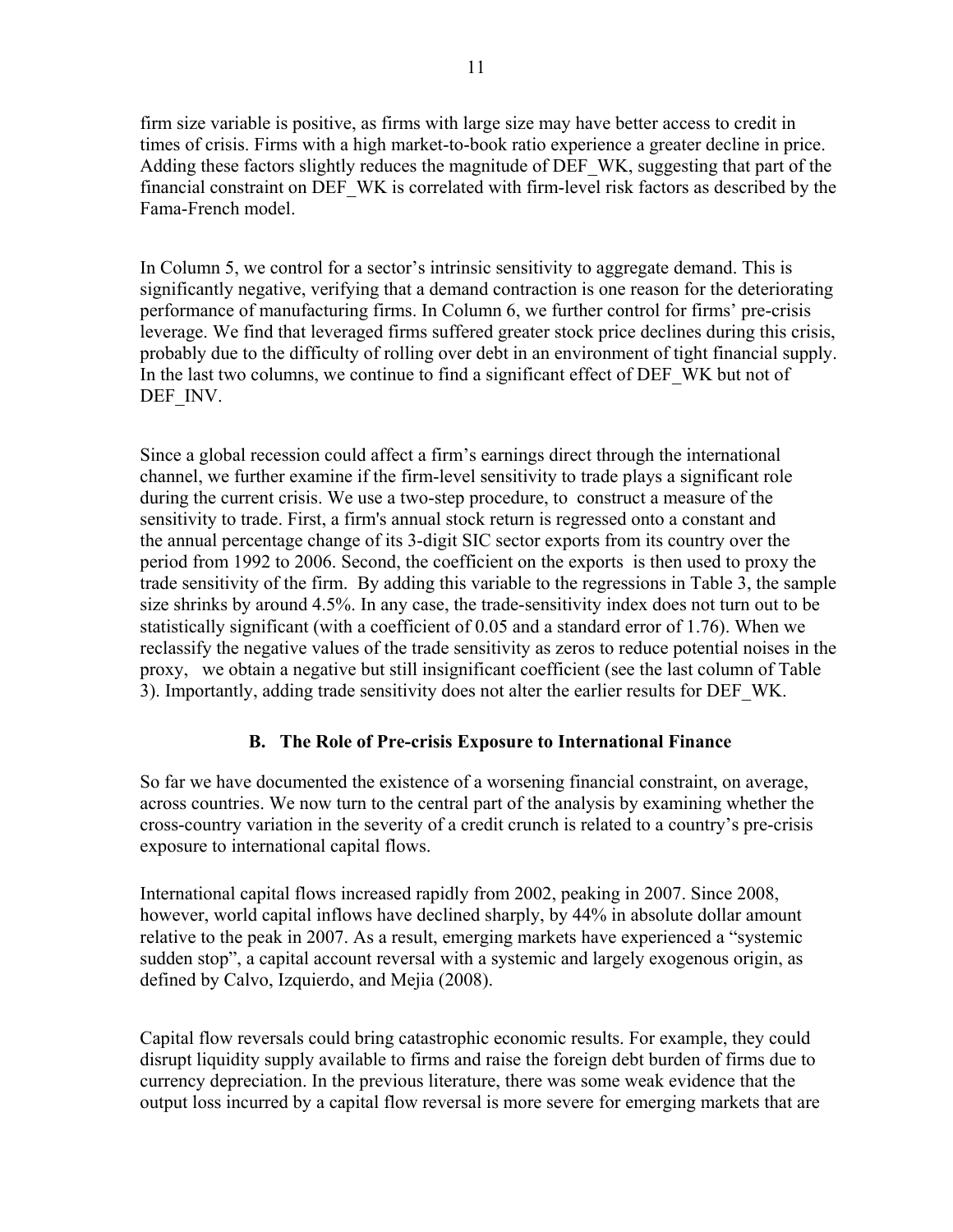more integrated with the global financial market (see Kose, Prasad, Rogoff and Wei, 2009). Most such evidence is based on country level data. In this paper, we combine firm-level financial data with country-level capital flows to study whether and how a capital flow reversal affects firms' access to external finance.

To measure a country's pre-crisis exposure to foreign capital, we adopt a *de facto* measure: the country's annual inflow of capital over GDP averaged from 2002 to 2006. (We will use an alternative measure based on actual policy restrictions in a robustness check). Table 4 presents the pre-crisis exposure. We can see that emerging markets on average enjoy a significant inflow of capital from 2002 to 2006, although this is still smaller than in a typical developed country.

We multiply the volume of capital inflow by the two indexes of financial constraints (DEF\_INV and DEF\_WK), respectively, and add these interaction terms to the econometric model. We separate emerging markets from developed countries, as the literature has documented an asymmetric effect of financial integration on these two groups of countries (Kose, Prasad, Rogoff, and Wei, 2009). We focus on emerging markets in our baseline case.

Table 5 examines the volume effect of pre-crisis capital flows. The dependent variable is stock returns from July 31, 2007 to December 31, 2008. The sample consists of listed manufacturing companies in 24 emerging markets. In Column 1 of Table 5, we include the interactions between the volume of capital inflows and the two measures of financial dependence, respectively. Neither interaction term is significant. On average, the extent of the liquidity crunch does not appear to be linked to a country's pre-crisis volume of capital inflows. In Column 2, we control for firm level factors; and in Column 3, we add sector fixed effects. In these two specifications, the volume of capital flow multiplied by DEF\_INV is not significant, while capital flow multiplied by DEF WK is significant at the 10% level. Hence there are some indications that the volume of pre-crisis capital flows may have affected the degree of a liquidity crunch during the 2007-08 crisis, but the evidence is not overwhelming.

However, it may be misleading to conclude that a country's exposure to financial globalization does not matter. The literature suggests that the composition of capital flows matters in currency and balance of payments crises (Wei, 2001 and 2006, and Kim and Wei, 2002). For example, it has been pointed out that the volume of international bank lending (scaled by a recipient country's GDP) is generally more volatile than international direct investment as measured either by standard deviation or coefficient of variation. The theoretical model of Goldstein and Razin (2006) also predicts that projects financed by FDI are less reversible because they are more difficult to be liquidated than projects financed by other types of international capital. The 2007-2009 crisis provides a fresh opportunity to examine the connection between a liquidity crunch and the composition capital flows. Hence we separate capital inflows into three components: foreign direct investment (FDI), foreign portfolio investment (FPI), and foreign loans (FL). This breakdown follows the definition in the IMF's International Financial Statistics dataset.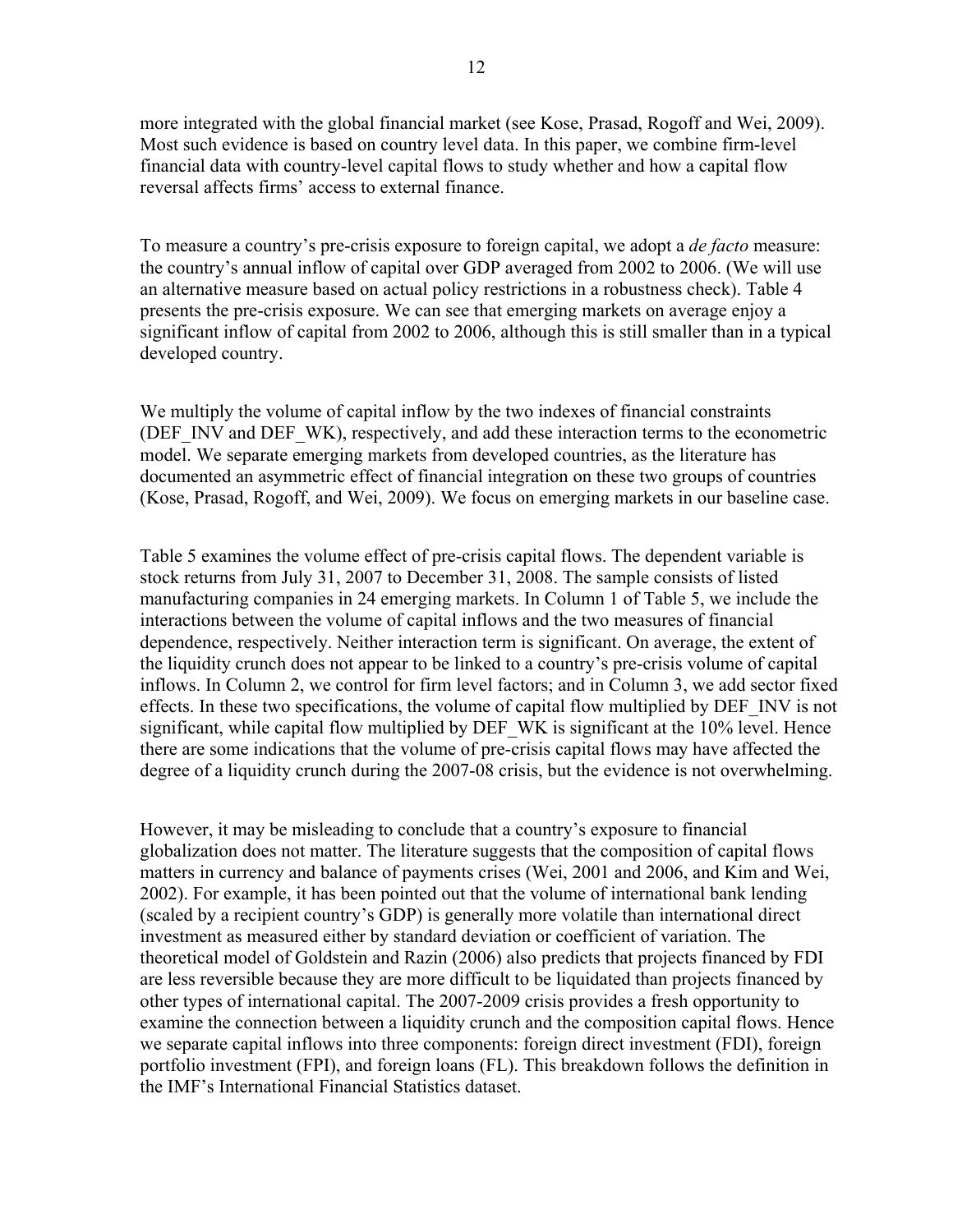Figure 1 traces the different components of international capital inflows from 1999 to 2009 for the 24 emerging economies in our sample, with the data collected from the IMF's World Economic Outlook database. While all three components rose in the years leading up to the crisis and exhibited a reversal during the crisis, there are still visible differences among them. In particular, both the rise and the fall are the sharpest for international bank loans. In contrast, international direct investment (FDI) is comparatively stable. While the pre-crisis rise of FDI was more gradual than international bank loans, the reversal by FDI started only in 2008 and has been relatively mild. Does this translate into differential capital reversal at the country level? Figure 2 plots the reversal of total capital inflows from 2007 to 2009 at the country level against the initial share of FDI in total capital inflows (in 2007). Indeed, a higher pre-crisis FDI share in capital inflow is associated with a smaller magnitude of capital reversal during the crisis. Because the number of countries is small, the slope coefficient (2.64) is statistically significant at the 15% level. Of course, this is only suggestive evidence that the composition of capital inflows may matter for a country's fortune during a crisis.

We now examine formally whether the degree of financial constraint during the 2007-09 crisis is related to the components of pre-crisis capital flows. Each component is multiplied by our two financial dependence indicators for long-term investment (DEF\_INV) and shortterm working capital (DEF\_WK), respectively. The results are in Table 6. In Column 1, the multiplication of DEF INV with FPI is significantly negative. That is, firms with needs for external finance for long-term investment suffer more from a liquidity crunch in countries with a large exposure to FPI. Meanwhile, foreign loans generate a negative coefficient and FDI generates a positive coefficient, although statistically insignificant in both cases. In Column 2, we add DEF\_WK and the interaction terms. We find similar sign patterns. While FDI has a positive coefficient that is significant at the 5% level, both FPI and foreign loans have negative coefficients. These are significant at the 1% level. Moreover, the foreign loans variable generates a coefficient more than twice that on FPI, consistent with the story that international loans are reversed (not renewed) more quickly in a crisis, which triggers domestic banks to cut down their loans to firms even for working capital needs. In addition, even though the interaction term between FDI and DEF WK is significantly positive, if we multiply each flow component by its coefficient in Column 2, and sum them up together with the coefficient on DEF\_WK itself (i.e.,  $-0.153$ ), we would still back out the earlier results in Column 2 of Table 3 that a higher DEF\_WK is on average associated a greater decline in stock prices.

In Column 3 of Table 6, we add sector fixed effects to control for potentially omitted sectorlevel variables that are correlated with financial dependence indexes. This drops financial dependence indices and the demand sensitivity index from the regression as they are part of the sector specific fixed effects. But the interaction terms between financial dependence and capital flow components are preserved. This addition generally shows a sharpened asymmetric impact of different capital flow components on the severity of a financial shock.

In Column 4, we add firm-level controls and find similar results. Besides the three Fama-French factors, other firm-level factors may affect the stock price movement. For example,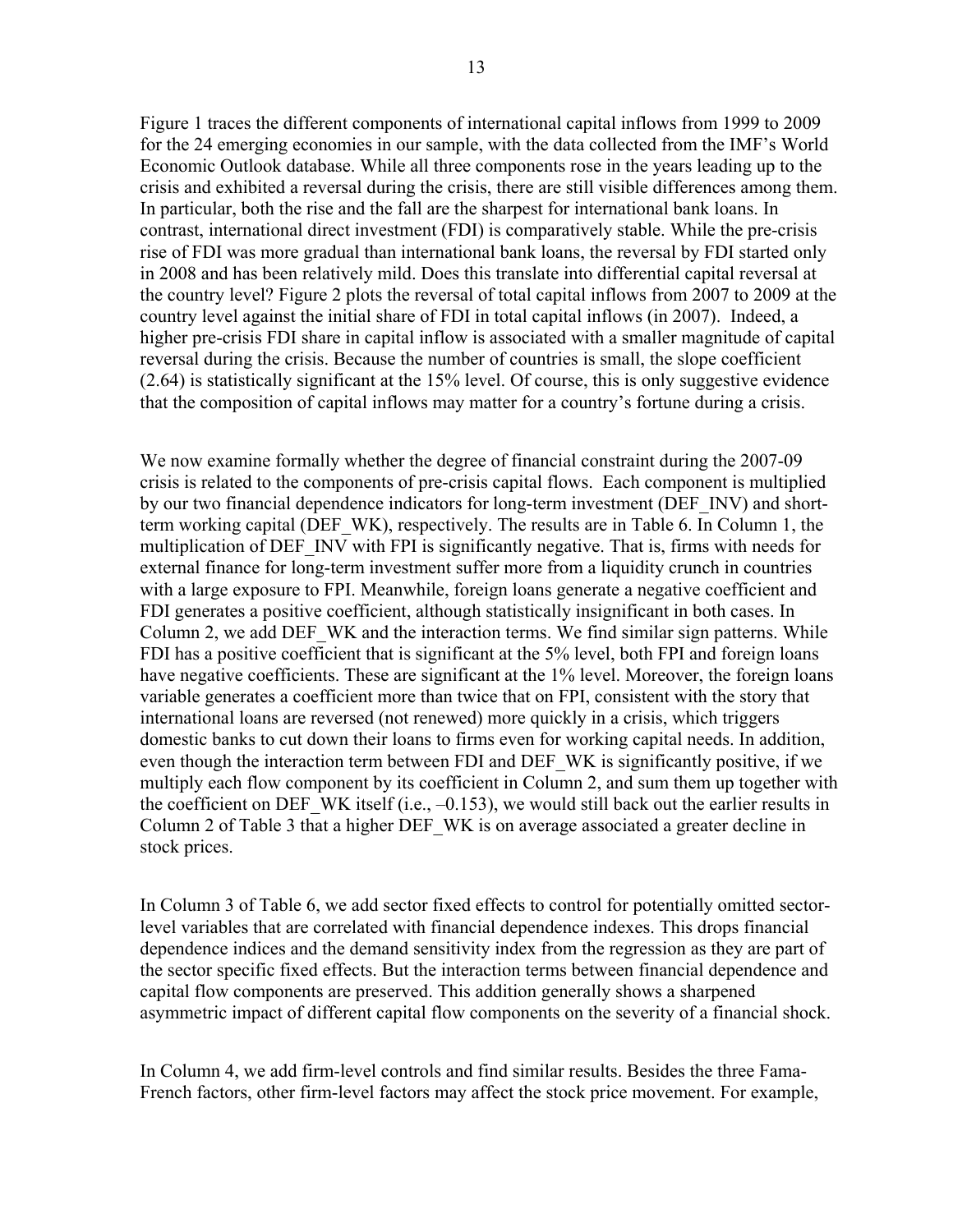firms with a higher pre-crisis leverage ratio may have more difficulty in rolling over their debt during a crisis. In addition, a higher leverage ratio may by itself trigger a larger decline in stock price for a given demand shock. Hence we include the leverage ratio as a control variable in Column 5. It turns out that the coefficient on the leverage ratio is significantly negative, confirming that a higher leverage ratio by itself is associated with a larger decline in stock prices. When we interact it with capital flow components in Column 6, the interaction term with FDI has a positive coefficient, and those with foreign portfolio and foreign bank loans are negative. Interestingly, it does not affect the results for our financial constraint indicators (DEF\_INV and DEF\_WK).

It is important to note that, for capital flows to affect a liquidity crunch, it is not necessary for manufacturing firms to borrow directly from international banks or to raise funds directly from the international capital market. In a study of the effect of capital controls on liquidity constraints in Chile, Forbes (2007) notes that borrowing by domestic banks from international banks and capital markets is enough to forge a connection between liquidity constraints on domestic manufacturing firms and a country's exposure to international capital flows. In particular, firm-level financial constraints could be affected by the global financial market, "whether the small firms received capital inflows directly, or whether they borrowed from banks (which experienced a lengthening of their maturities and attempted to match the maturities of their assets and liabilities)." In Figure 3, we plot the extent of the decline in banking stock prices in a country during the crisis against the country's pre-crisis volume of borrowing from international banks. The two are clearly related. Banks fare less well during the crisis in a country that relied relatively more on international bank loans before the crisis. Korea also offers another demonstration of an indirect but significant linkage between domestic firms and international financial markets. Before the crisis, Korean banks had developed a reliance on wholesale financing from the international capital market. Once the crisis hit, they suffered significantly when sources of foreign financing dried out. This induced them to cut down loans to domestic firms. According to an HSBC report on Sep 09, 2008: "Korean banks' high reliance on wholesale funding is transmitting higher funding costs from global credit markets into the leveraged Korean economy."3

The effect of pre-crisis exposure to FDI on the financial constraint is worth noting. In normal times, having an internal capital market is considered a strength of multinational firms. This is shown by Aguiar and Gopinath (2005) and Desai, Foley and Forbes (2008). The relatively strong financial position by multinational firms can be used by these firms to alleviate financial constraint in the foreign subsidiaries that they invest in. In a time of financial crisis, this is more of an open question since multinational firms could be in financial difficulties themselves. Indeed, the news about the financial difficulties faced by the GM and Chrysler points to this possibility. On the other hand, since many manufacturing firms in the U.S. had a high level of cash reserves just before the crisis (according to Bates, Kahle, and Stulz, 2007), those firms that engage in FDI, which tend to be larger than average, may still be in a

<sup>3</sup> Mahendran, Devendran, (2008), "Korean banks: Increasing costs to the economy", HSBC Report (September 9, 2008). http://www.rgemonitor.com/457?cluster\_id=2263

 $\overline{a}$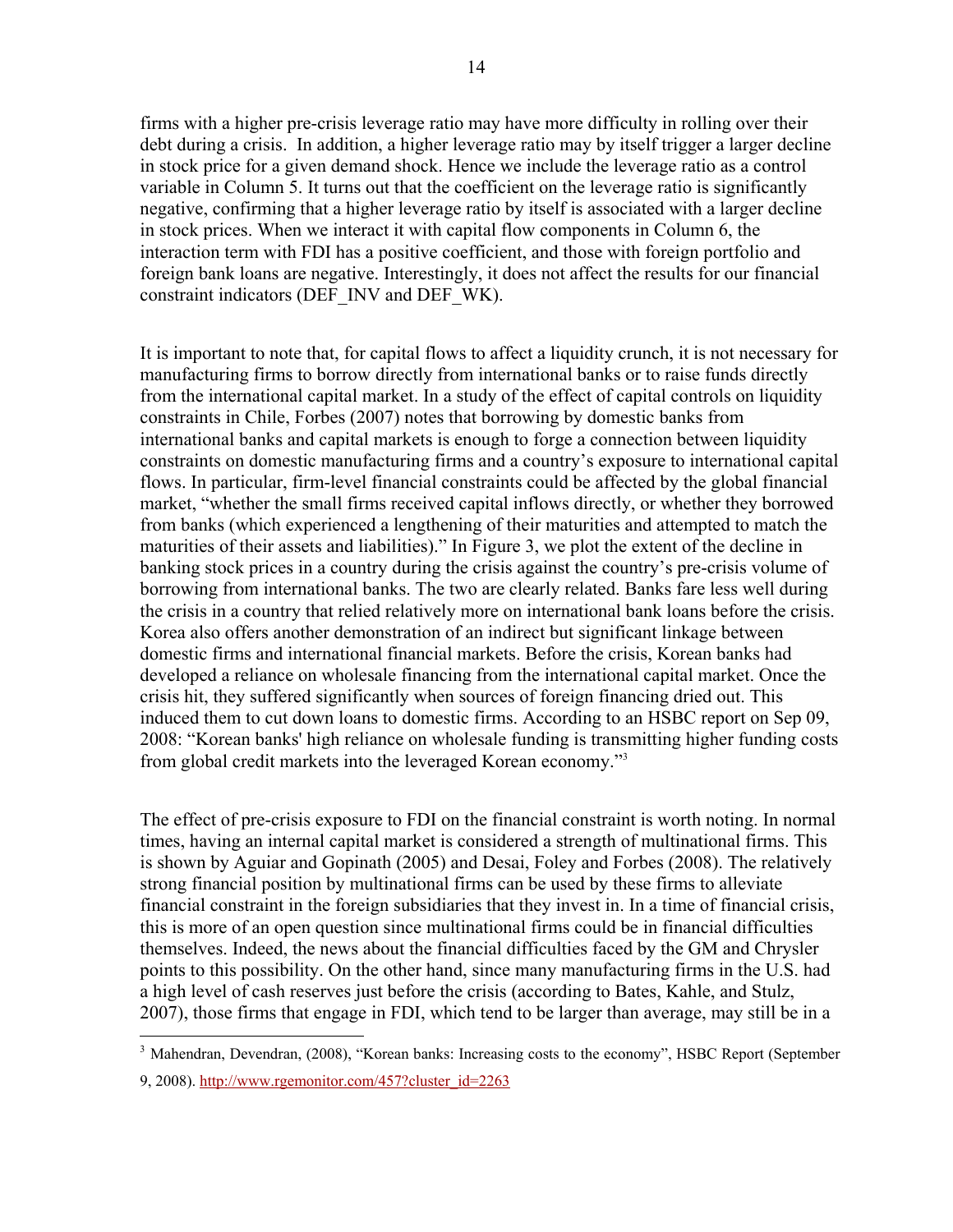better position to weather a financial shock than other firms, especially than firms in developing countries. The evidence in the current paper suggests that the internal capital market of multinational firms may very well be tapped in places where foreign subsidiaries experience financial difficulties and could not obtain financing from the host country financial system.

The estimated effect of pre-crisis exposure to foreign portfolio inflows on the financial constraint is also sensible. The withdrawal of international portfolio capital makes it more costly for firms to roll over their debt. For firms that wish to use seasonal stock offerings to raise new capital, the cost of capital also increases when less international capital is available to support the market. In either case, when international portfolio flows retreat, the extent of financial constraint experienced by firms in the recipient countries tightens.

#### **Robustness tests and extensions**

We have included country fixed effects to control for the impacts of country-level variables on average stock prices. We now examine whether some other country level variables, besides capital flows, may also affect stock prices through the channel of firm financial dependence. One prominent suspect is the degree of domestic financial development (see Prasad, Rajan, and Subramanian, 2007). As a robustness check, we interact the country's level of domestic financial development with the sector's finance dependence. We measure domestic financial development by the ratio of private credit over GDP at the end of 2006. (The correlation between financial development and the average capital inflow is 0.54 in our sample of emerging economies.) The interaction between a country's domestic financial development and sector-level financial dependence is not significant for either DEF\_INV or DEF WK (see Column 1 of Table 7). Moreover, adding domestic financial development does not alter the results for capital flows. In Column 2 of Table 7, we experiment with a second proxy of domestic financial development: the sum of private credit and stock market capitalization over DP at the end of 2006. Again, this does not change our key results regarding the role of capital flows.

In all regressions, we measure pre-crisis capital inflows over the period 2002-2006. As robustness checks, we test two variations of this measure. First, we extend the pre-crisis window to include 2007. In this case, the results become stronger (Column 3 of Table 7). The multiplication of DEF INV with FDI is positive and significant at the  $1\%$ , with a larger magnitude than the counterpart in Table 6. FPI is still significantly negative at the 1% level, while foreign loan moves from insignificantly negative in Table 6 to significantly negative at the 5% level. Hence, by using a slightly longer window, the contrast between FDI and non-FDI flows on financial constraints becomes more pronounced.

#### **A** *de jure* **measure of exposure to financial globalization**

So far, we measure exposure to financial globalization by a country's *de facto*, or realized, capital flows. The realized volume of capital flows may not reflect government policies. As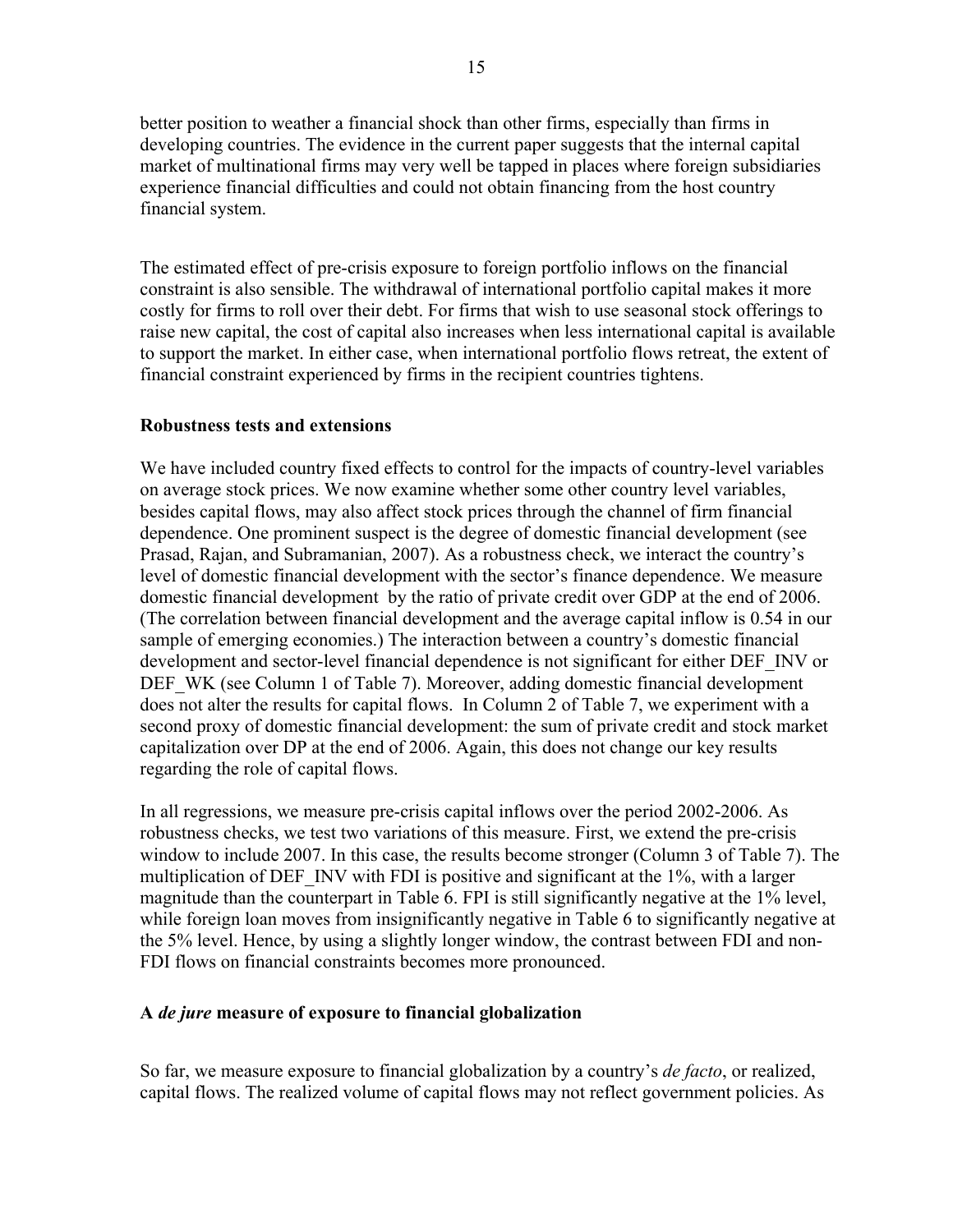an extension, we use a *de jure* measure based on a country's actual policies as recorded in the IMF's Annual Report on Exchange Arrangements and Exchange Restrictions (AREAER). A country's policies on cross-border capital flows are classified by the IMF into about 100 categories, covering FDI, portfolio flows, bank lending, and others. We use the policies in 2006 to construct three separate indicators of *de jure* openness for inward FDI, inward FPI (purchase of local shares and bonds by nonresidents), and foreign loans (commercial and financial credit from nonresidents to residents), respectively. The *de jure* indicators are listed in Appendix Table 1. The *de jure* classification and the *de facto* classification (based on realized inflows) are positively correlated but far from perfectly, with correlation coefficients of 0.38, 0.25 and 0.37, respectively, for direct investment, portfolio investment and foreign loans. This means that the *de jure* index can potentially provide an informative and independent check on the connection between the composition of capital flows and a liquidity crunch. The regression results are in the last column of Table 7. For DEF INV, we find that pre-crisis FDI openness significantly alleviates financial constraint during this crisis; for DEF\_WK, pre-crisis openness to FPI significantly worsens the financial constraint during the crisis. Between the *de facto* and the *de jure* measures, we put more weight on the *de facto* measure as different types of policy restrictions may not have the same intensity but *de facto* measures automatically assign more weight to more important policy restrictions (see Kose et al, 2003 for a discussion on *de facto* versus *de jure* measures).

#### **Contemporaneous betas and other robustness checks**

We have used pre-crisis beta based on monthly stock returns from 2002 to 2006. The advantage of constructing the beta measure based on the recent past is that the regressor is then pre-determined. A potential disadvantage is that it may miss some time-varying aspect of the risk. As a robustness check, we construct a contemporaneous measure using a market model and weekly stock return data during July 31, 2007-December 31, 2008. We then multiply the contemporaneous beta by the local market return during this period as a control variable in our model. We first check if it affects the average liquidity crunch across countries (Column 1 of Table 8). The beta variable has a significant coefficient close to 0.93 with a t-stat of 11.42. This is not surprising given how the beta is calculated. It is important to note that the new measure does not alter our earlier results. In particular, DEF\_WK still has a significant coefficient of -0.12. In Column 2 of Table 8, we find that the new measure does not alter the results on the composition of capital flows, either. In particular, the coefficients on the interaction terms between DEF\_WK and pre-crisis portfolio inflows, and between DEF WK and pre-crisis foreign loan, are still negative and statistically significant.

In Columns 3-4 of Table 8, we define the left-hand-side variable as

 $\left[\log P_{k,\text{dec08}} - \log P_{k,\text{ iuly07}}\right] / \left(\frac{1}{2}\right) \left[\log P_{k,\text{ dec08}} + \log P_{k,\text{ iuly07}}\right]$ . This leads to no change in the qualitative patterns reported earlier.

The regressions so far assign equal weights to all firms, but different countries have a different number of stocks. As a robustness check, we use a weighted least squares regression specification, with the weights proportional to the inverse of the square root of the number of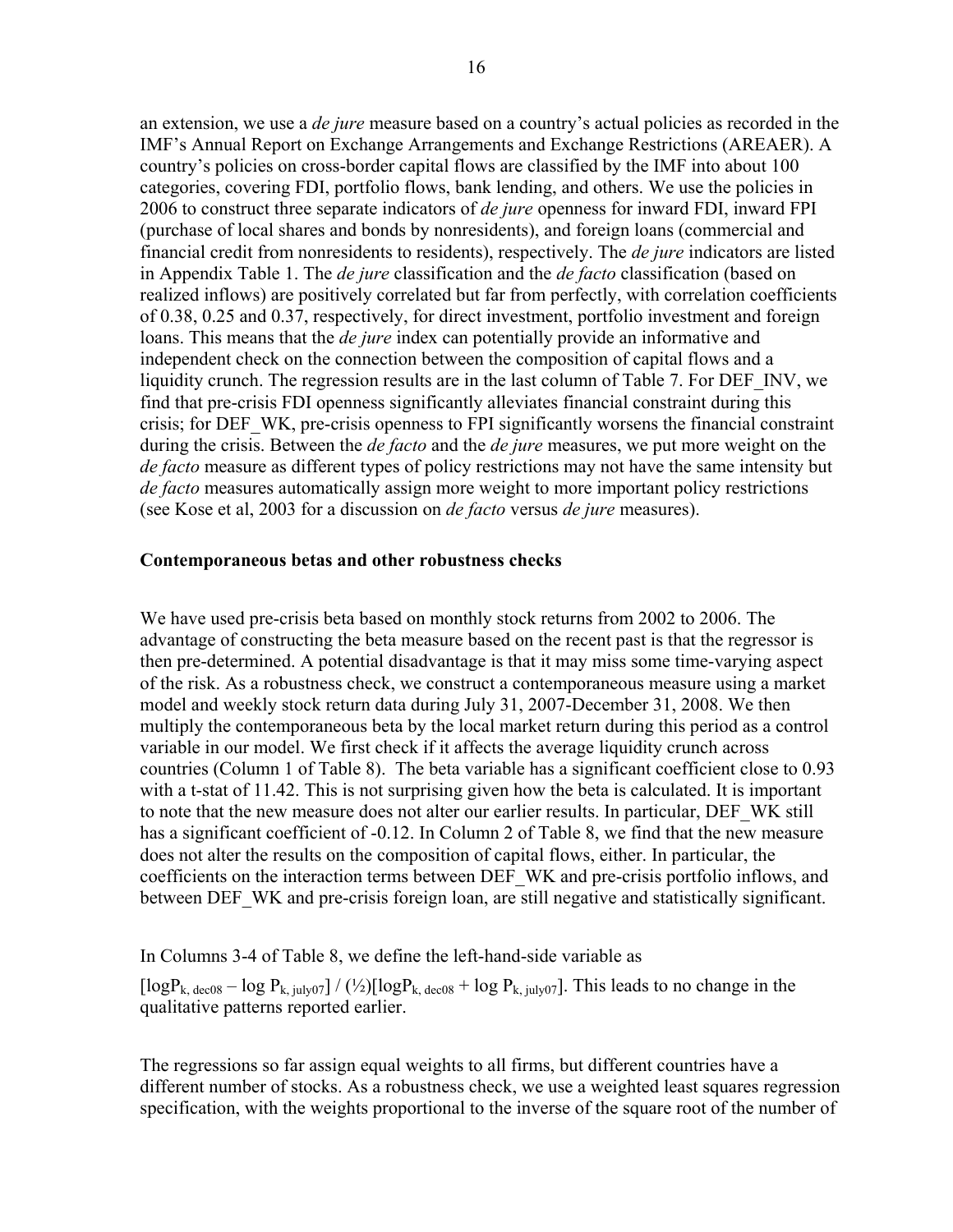manufacturing stocks in a country (Column 5 of Table 8). This does not change the pattern that the coefficients on the interaction terms between DEF\_WK and pre-crisis portfolio inflows, and between DEF WK and pre-crisis foreign loan, are negative and significant.

As some countries in our sample have very few manufacturing stocks, e.g. 5 for Czech Republic, and 8 for Colombia, it is difficult to generate enough variations in financial dependence across firms for them. As another check, we limit the sample to countries with at least 25 manufacturing stocks (resulting in 19 countries) and re-run the weighted least squares estimation. The results are in Column 6 of Table 8. Again, all the interaction terms involving FDI have positive coefficients while all those involving non-FDI components have negative coefficients. Of those coefficients, the interaction between FDI and DEF\_INV and that between FPI (or foreign loans) and DEF\_WK are statistically significant.

We have been focusing our sample on manufacturing firms thus far. We now expand the sample to all non-financial firms as a robustness check. While this change results in a 50% expansion of the regression sample, the sign patterns of the coefficients are the same, although the significance levels are generally weak. The weakening of the significance level could indicate that intrinsic dependence on external finance for working capital (DEF\_WK) is more readily measured for manufacturing firms than for other non-financial firms.

As another extension, we investigate the possibility that capital flows affect stock prices through aggregate demand. Hence, we include an interaction of demand sensitivity with capital flows. We use two proxies of demand sensitivity: i) a sector's pro-cyclicality from the FTSE/JSE Global Classification System; ii) a sector-level demand sensitivity index from Tong and Wei (2008). The FTSE system classifies sectors into resources, basic industries, general industrials, cyclical consumer goods, non-cyclical consumer goods, cyclical services, non-cyclical services, utilities, financials, and information technology. We construct a dummy which equals one if a manufacturing firm belongs to cyclical consumer goods or services, and then interact the dummy with capital flows. In the specification with sector and country fixed effects, the pro-cyclicality dummy interacted with FDI inflow renders a significantly positive coefficient, while its interactions with FPI and loans render an insignificantly negative coefficient. More importantly, the results on financial constraint indicators (DEF\_INV and DEF\_WP) are not affected. Alternatively, when we apply the demand sensitivity index from Tong and Wei (2008), its multiplications with capital flow components do not turn out to be significant. Again, the results on financial constraint indicators are not affected (results not reported to save space).

Finally, as Fisman and Love (2007) suggest, the Rajan-Zingales index of external financial dependence may partly reflect cross-sector differences in global growth opportunities. To reduce potential measurement bias in DEF\_INV, we control for shocks to global opportunity directly over the period from 1990 to 2006, which is the sample period we use to construct DEF INV. Following Fisman and Love (2007), we first calculate the real annual growth rate for each US firm in the COMPUSTA dataset, then take the US SIC 3-digit-sector median of the firm-level growth rates as the USGrowth. The correlation between USGrowth and the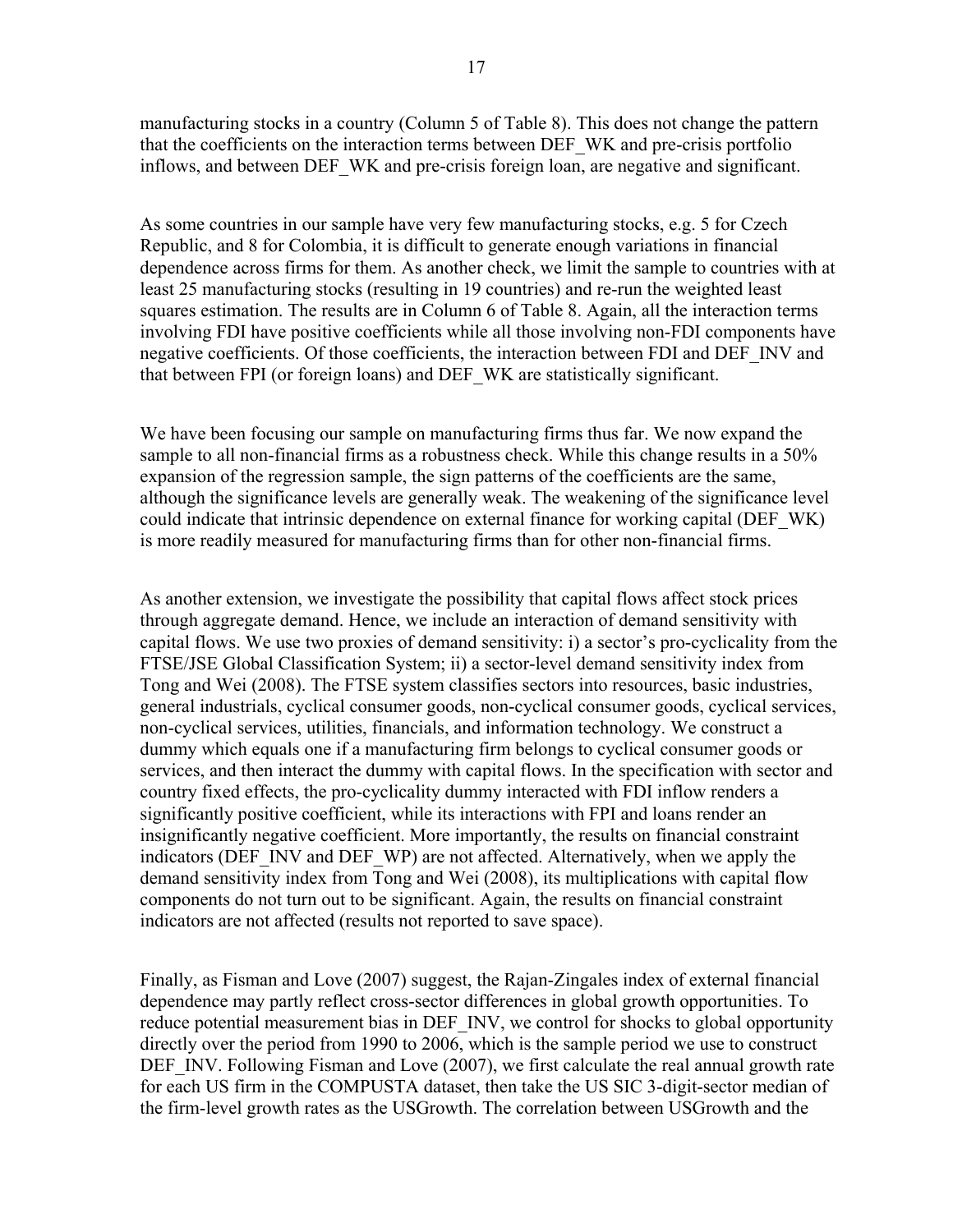Rajan-Zingales index is around 0.30 for 120 manufacturing sectors. We then Winsorize USGrowth at the 1% level and interact it with capital flow components (FDI, FPI and foreign loans). It turns out the growth opportunity variable and its interactions with capital flow components are not significant (with p-values larger than 0.4). Most important, they do not affect the earlier results on the interactions involving DEF INV. That is, a liquidity crunch experienced by firms is more serious for firms that depend on external finance for capital investment, especially in countries with a high exposure to foreign loans before the crisis (Results not reported to save space).

#### **A placebo test**

All the robustness tests above are designed to see if key results survive if we add variations to the basic specification or variable definitions. We now perform a placebo test by looking at a non-crisis period. In particular, we examine whether capital flows from 2002 to 2005 affect stock prices from January  $1<sup>st</sup>$  2006 to June 30, 2007. If the composition of capital flows generates vulnerability for the recipient country only in a time of crisis, then the patterns reported earlier would not be repeated in the placebo test.

In Column 1 of Table 10, we examine the average effect of financial constraints. We do not find any significant effect for either DEF\_INV or DEF\_WK. (Similarly, we do not find a significant effect for demand sensitivity). In Column 2, we check for the effect of capital flow volume and do not find it to be significant. In Column 3, we examine the role of capital flow components by interacting flow components with DEF\_INV and DEF\_WK. The interaction of FDI and DEF. INV is significant at the  $10\%$  level, but none of the other five interaction terms is significant. In Column 4, we include sector fixed effects, then FDI\*DEF INV becomes insignificant. The placebo test hence suggests that the key pattern in our baseline case is a feature of the crisis but not a general feature of the normal times.

#### **The Lehman Brothers bankruptcy as an event study**

The collapse of Lehman Brothers without a government bailout on September 15, 2008, came as a surprise to many, but has been regarded as a watershed event (as least *ex post*) that may have aggravated the global financial panic and tightened global liquidity. This means that the Lehman collapse could serve as an event study allowing us to investigate the research questions of this paper from another angle.

We check the relative movement in stock prices in the short period from the last trading day before the Lehman bankruptcy filing (Friday, September 12) to the day after the collapse (September 16) and pay special attention to any role played by the patterns in a country's pre-crisis capital flows. We estimate the same model as before, except for the now much narrower time window. The results are presented in Table 11. In the last column with sector fixed effects and firm level controls, we find that the interaction of pre-crisis FDI with DEF INV is significantly positive at the 1% level, while the interactions of pre-crisis non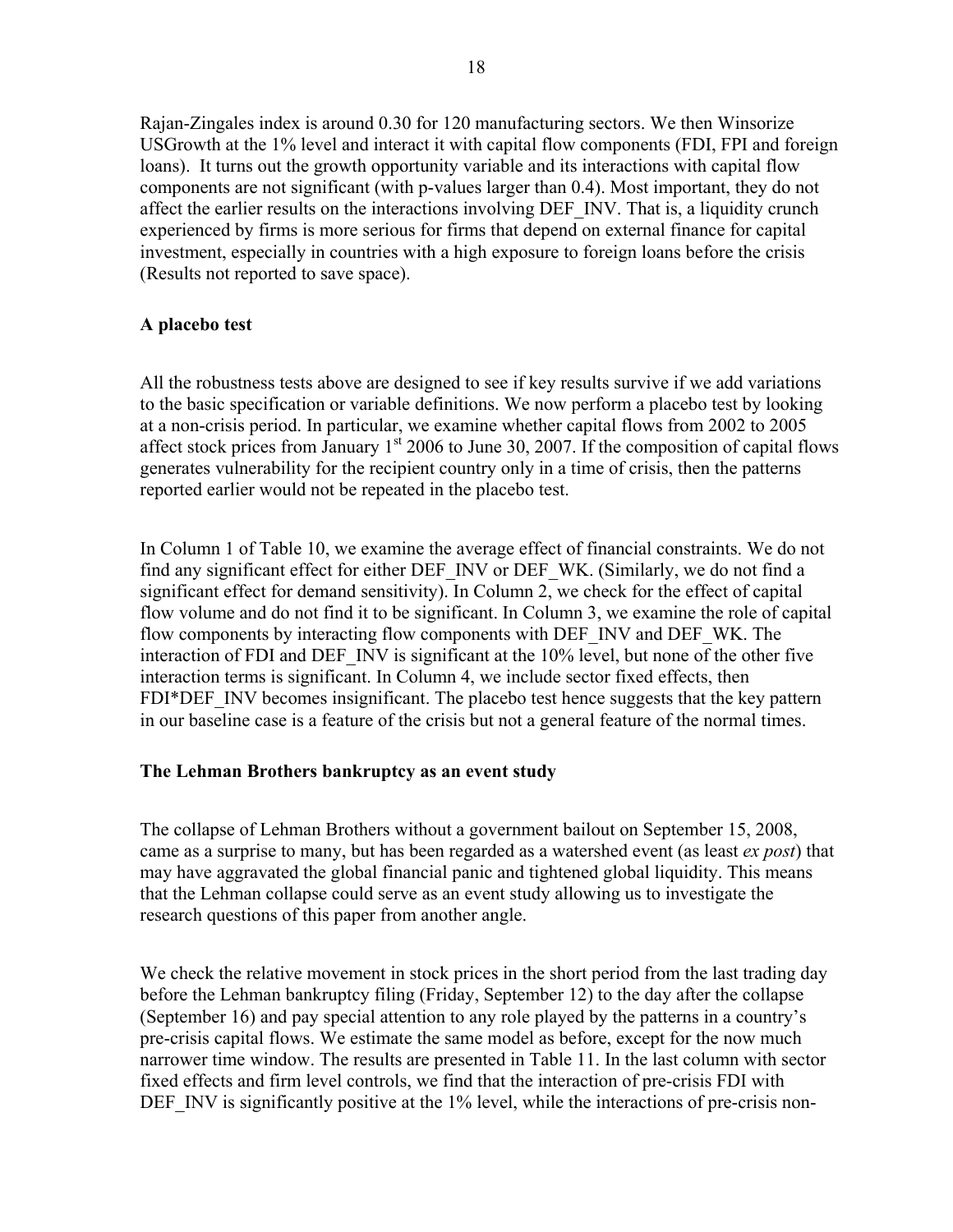FDI flows with DEF INV are negative. Moreover, the interactions of FPI and foreign loans with DEF WK also generate significantly negative coefficients. These patterns confirm our earlier findings that FDI may alleviate the financial constraints, while pre-crisis reliance on non-FDI may tighten the constraints during a crisis.

#### **IV. CONCLUSION**

In this paper, we propose a methodological framework to study the effect of capital flows on liquidity constraints in a recipient country and the role of the composition of precrisis capital inflows in the liquidity crunch. To investigate the presence of liquidity constraint, we ask the question: if we classify manufacturing firms into different baskets, based on their *ex ante* sensitivity to shocks to external finance (in terms of investment and working capital needs), would this classification help us to forecast the *ex post* stock price performance of these firms? To investigate the role of capital inflows we embed both country-level capital flows, and their interactions with sector level dependence on external finance, into the regression framework.

If we just include total volumes of capital inflows, we do not find a connection between a country's exposure to capital flows and the extent of the liquidity crunch experienced by its manufacturing firms during 2007-09. However, this masks an important compositional effect. FDI and non-FDI flows have very different effects that may offset each other in the aggregate. When we disaggregate capital flows into three types (FDI, foreign portfolio flows, and foreign loans), a different but consistent pattern emerges. Liquidity shocks are more severe for emerging economies that have a higher pre-crisis exposure to foreign portfolio investments and foreign loans, but less severe for countries that have a higher pre-crisis exposure to foreign direct investments. This empirical pattern suggests that one should not lump different capital flows together when one wishes to understand the connection between capital flows and a liquidity crunch in a crisis.

It is important to point out that the current paper is not meant to be a comprehensive assessment of the welfare effects of the composition of capital flows. To do that, one also needs to examine several additional pieces of information, including how different forms of capital flows affect liquidity constraints and growth rates during a tranquil time. This would be a fruitful topic for future research.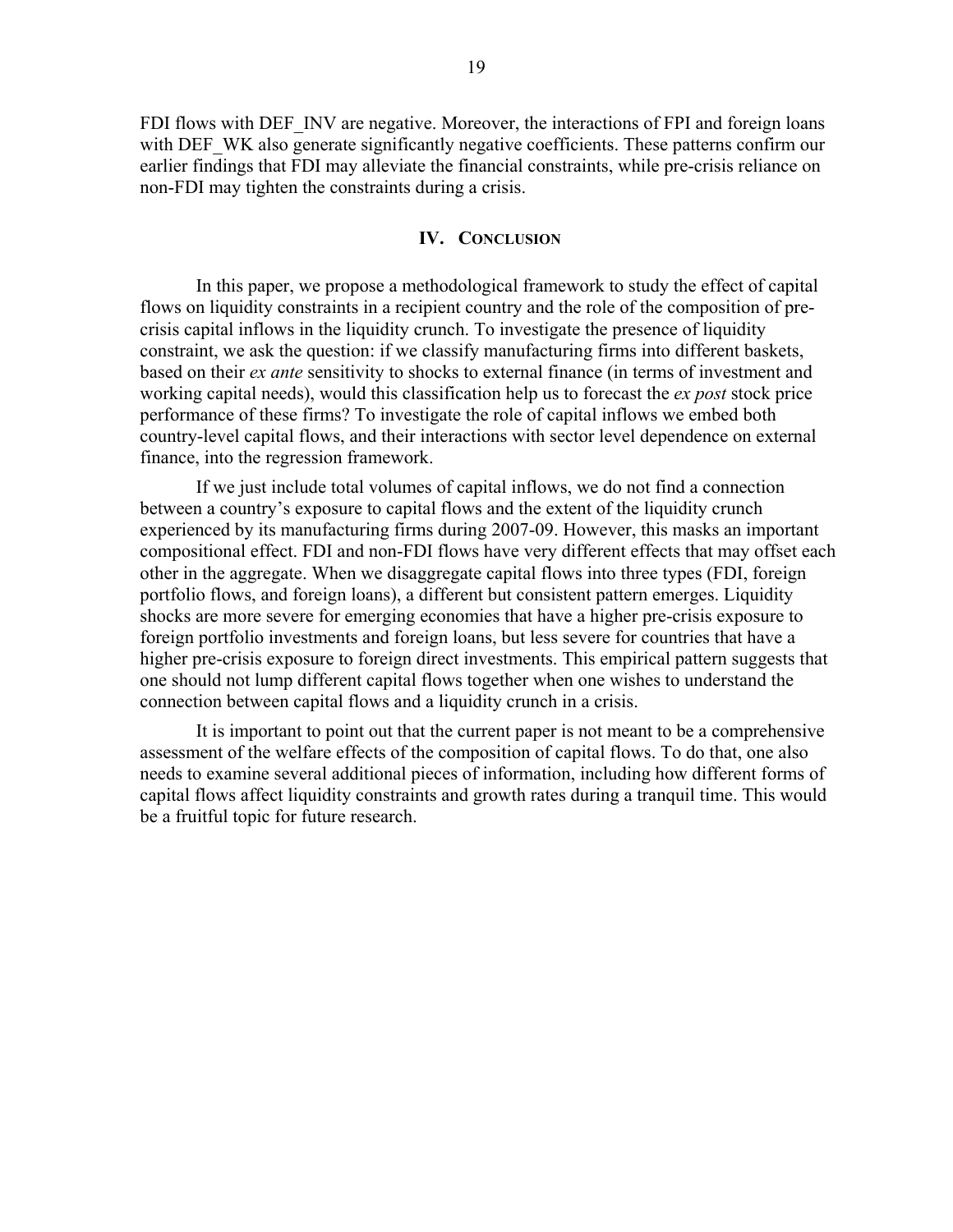#### **REFERENCES**

- Aguiar, Mark, and Gita Gopinath, 2005, "Fire-Sale Foreign Direct Investment and Liquidity Crises," *Review of Economics and Statistics* Vol. 87(3), pp 439-52.
- Almeida, Heitor, Murillo Campello, Bruno Laranjeira, and Scott Weisbenner, 2009, "Corporate Debt Maturity and the Real Effects of the 2007 Credit Crisis," NBER WP 14990.
- Bates, Thomas W., Kathleen M. Kahle, and René M. Stulz, 2007, "Why do U.S. Firms Hold So Much More Cash Than They Used To?" *NBER Working Paper* No. 12534
- Berg, Andrew, Eduardo Borensztein, and Catherine Pattillo, 2004, "Assessing Early Warning Systems: How Have They Worked in Practice?" IMF Working Paper 04/52.
- Bernanke, Ben S, 2008, Semiannual Monetary Policy Report to the Congress, February 27, 2008. http://www.federalreserve.gov/newsevents/testimony/bernanke20080227a.htm.
- Bernanke, Ben S., and Cara S. Lown, 1991, "The Credit Crunch," *Brookings Papers on Economic Activity*, No.2, pp. 205-47.
- Borensztein, Eduardo, and Jong-Wha Lee, 2002, "Financial Crisis and Credit Crunch in Korea: Evidence from Firm-level Data," *Journal of Monetary Economics*, Vol. 49(4), pp. 853-75.
- Calvo, Guillermo A., Alejandro Izquierdo, and Luis-Fernando Mejia, 2008, "Systemic Sudden Stops: The Relevance of Balance-Sheet Effects And Financial Integration," *NBER Working Paper* No. 14026.
- Claessens, Stijn, Michael P. Dooley, and Andrew Warner, 1995, "Portfolio Capital Flows: Hot or Cold?" The World Bank Economic Review, Vol. 9. No. 1, pp. 153–74.
- Chari, V. V., Lawrence J. Christiano, and Patrick J. Kehoe, 2008, "Facts and Myths About the Financial Crisis of 2008,",*Federal Reserve Bank of Minneapolis Working Paper* 666.
- Claessens, Stijn, Michael P. Dooley, and Andrew Warner, 1995, "Portfolio Capital Flows: Hot or Cold?" The World Bank Economic Review, Vol. 9. No. 1, pp. 153–74.
- Claessens, Stijn, Ayhan M. Kose, and Marco Terrones 2008, "What Happens During Recessions, Crunches, and Busts?" *IMF Working Paper* 08/274.
- Dell'Ariccia, Giovanni, Enrica Detragiache, and Raghuram Rajan, 2008, "The Real Effect of Banking Crises," *Journal of Financial Intermediation*, Vol. 17(1), pp. 89-112.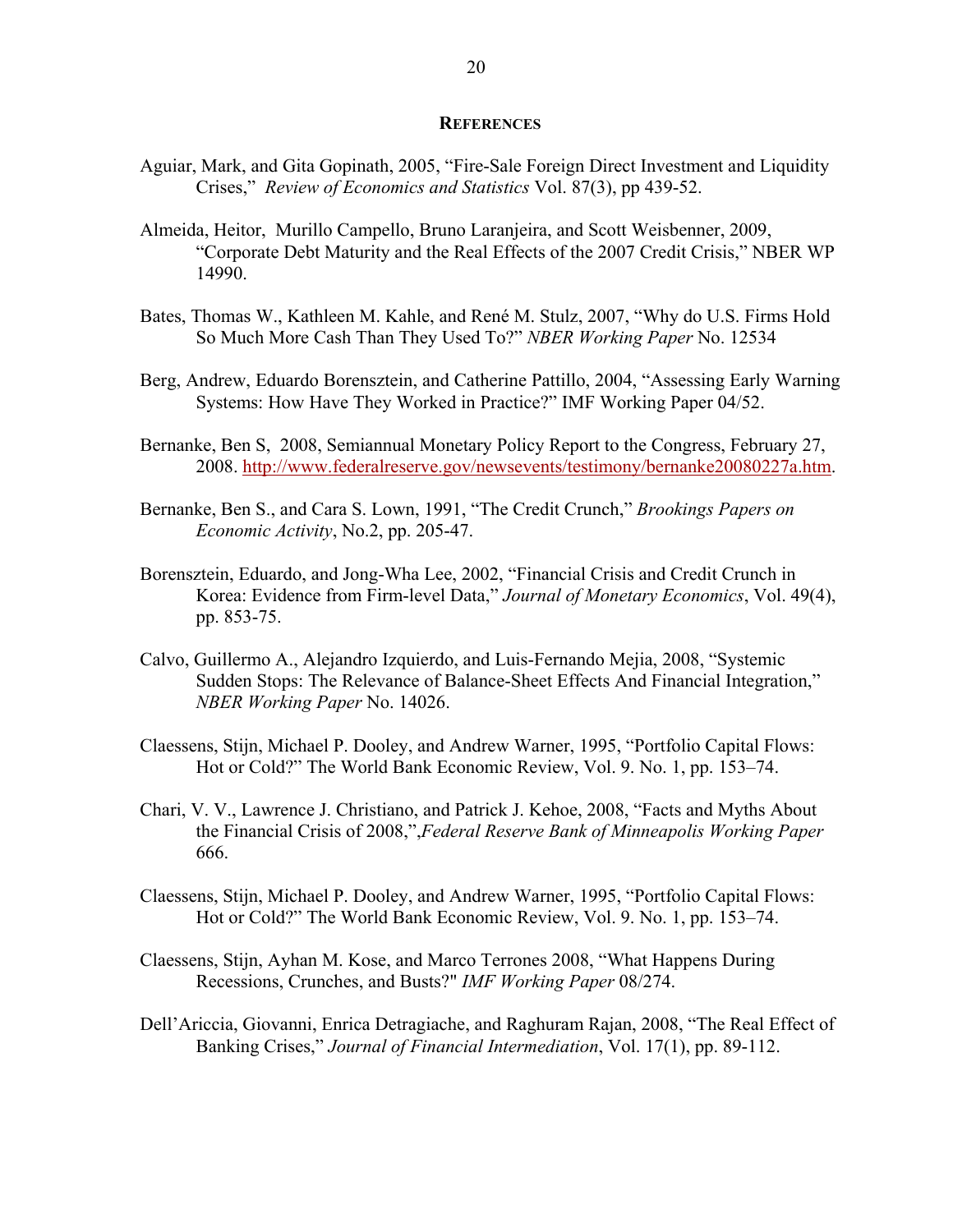Dell'Ariccia, Giovanni, Deniz Igan, and Luc Laeven, 2008, "Credit Booms and Lending Standards: Evidence From the Subprime Mortgage Market," *CEPR Discussion Papers* 6683.

Desai, Mihir, Fritz Foley, and Kristin Forbes, 2008, "Financial Constraints and Growth: Multinational and Local Firm Responses to Currency Depreciations." *Review of Financial Studies* 21, pp. 2857-888.

- Eichengreen, Barry, Ashoka Mody, Milan Nedeljkovic, and Lucio Sarno, 2009, "How the Subprime Crisis Went Global: Evidence from Bank Credit Default Swap Spreads," NBER Working Paper No. 14904.
- Mihir Desai, Fritz Foley and Kristin Forbes, 2008, "Financial Constraints and Growth: Multinational and Local Firm Responses to Currency Depreciations." *Review of Financial Studies* 21, pp. 2857-888.
- Ehrmann, Michael, Marcel Fratzscher, and Arnaud Mehl, 2009, "What Has Made the Current Financial Crisis Truly Global," Unpublished ECB working paper, 20 May 2009.
- Fama, Eugene F., and Kenneth R. French, 1992, "The Cross-Section of Expected Stock Returns," *Journal of Finance,* Vol. 47(2), pp. 427-65.
- Fisman, Raymond, and Inessa Love, 2007, "Financial Dependence And Growth Revisited," *Journal of the European Economic Association* 5(2–3), pp. 470–79.
- Forbes, Kristin J. 2007, "One cost of the Chilean capital controls: Increased financial constraints for smaller traded firms," *Journal of International Economics Vol.* 71, pp. 294–323.
- Goldstein, Itay, and Assaf Razin, 2006, "An information-Based Tradeoff Between Foreign Direct Investment and Foreign Portfolio investment," Journal of International Economics Vol. 70, pp. 271-95.
- Greenlaw, David, Jan Hatzius, Anil K. Kashyap, Hyun Song Shin, 2008, "Leveraged Losses: Lessons from the Mortgage Market Meltdown," draft paper prepared for U.S. Monetary Policy Forum Conference Report No. 2.
- Griffin, John, 2002, "Are the Fama and French Factors Global or Country-Specific?" *Review of Financial Studies* Vol. 15, pp. 783-803.
- Henry, Peter, 2007, "Capital Account Liberalization: Theory, Evidence, and Speculation," *Journal of Economic Literature* Vol. 45(4), pp. 887-935.
- Kim, Woochan, and Shang-Jin Wei, 2002, "Foreign Portfolio Investors Before and During a Crisis," *Journal of International Economics* Vol. 56(1), pp. 77-96.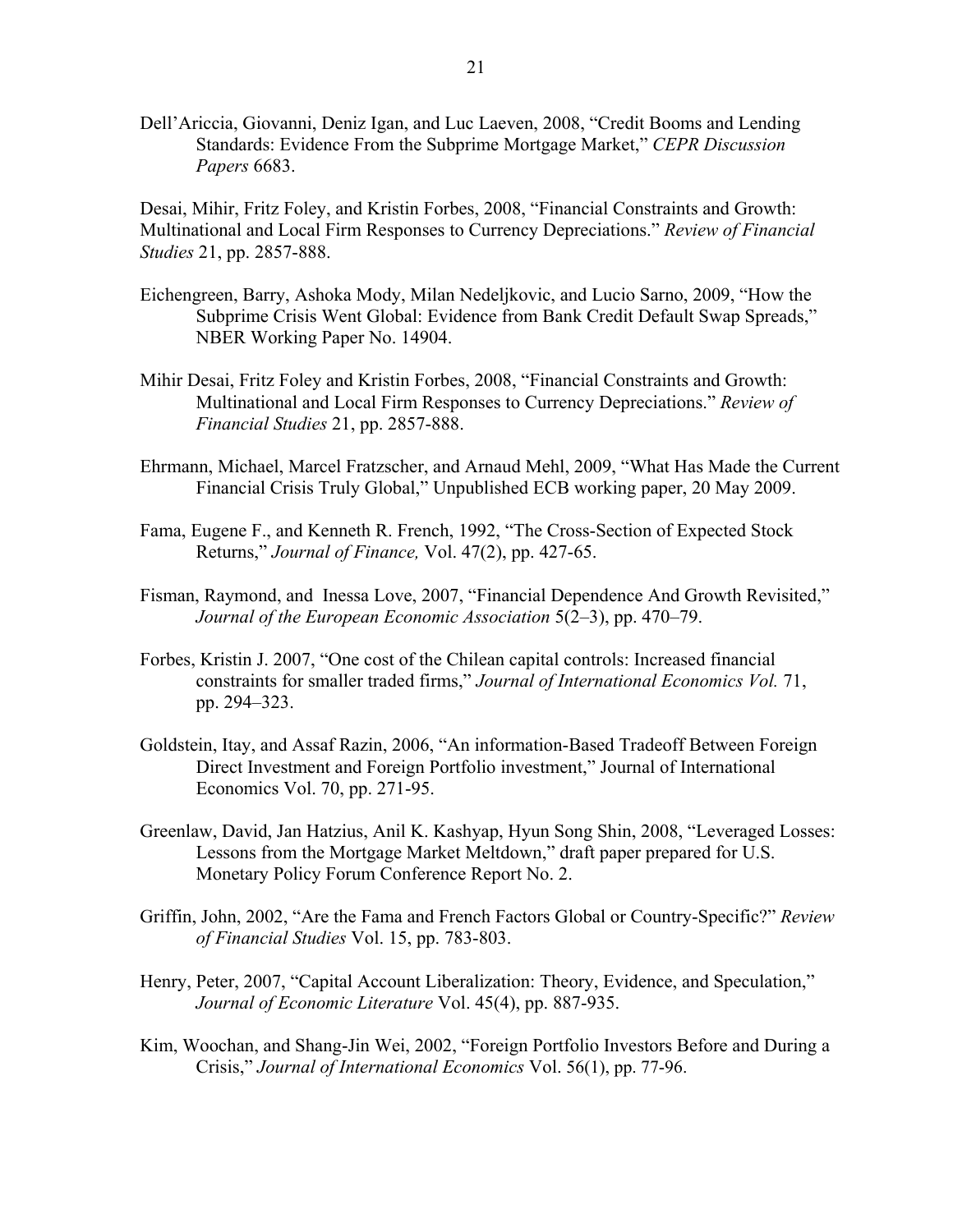- Kose, Ayhan M., Eswar Prasad, Kenneth Rogoff, and Shang-Jin Wei, 2003, "Effects of Financial Globalization on Developing Countries: Some Evidence," IMF Occasional Paper 220.
- –––––, 2009, "Financial Globalization: A Reappraisal," *IMF Staff Paper,* Vol. 56(1), pp. 8-62.
- Kroszner, Randall, Luc Laeven, and Daniela Klingebiel, 2007, "Banking Crises, Financial Dependence, and Growth," *Journal of Financial Economics,* Vol. 84(1), pp. 187-228.
- Lakonishok, Josef., Andrei Shleifer, and Robert.W. Vishny, 1994, "Contrarian Investment, Extrapolation and Risk," *Journal of Finance,* Vol. 49(5), pp. 1541–78.
- Levchenko, Andrei A., and Paolo Mauro, 2007, "Do Some Forms of Financial Flows Help Protect Against "Sudden Stops?" World Bank Economic Review 2007, pp. 389-411.
- Mian, Atif, and Amir Sufi, 2008, "The Consequences of Mortgage Credit Expansion: Evidence from the 2007 Mortgage Default Crisis," *NBER Working Paper* No. 13936.
- Prasad, Eswar S., Raghuram G. Rajan, and Arvind Subramanian, 2007, "Foreign Capital and Economic Growth," *NBER Working Paper* No.13619.
- Raddatz, Claudio, 2006, "Liquidity Needs and Vulnerability to Financial Underdevelopment," *Journal of Financial Economics,* Vol. 80(3), pp. 677–722.
- Rajan, Raghuram, and Luigi Zingales, 1998, "Financial dependence and growth," *American Economic Review,* Vol. 88(3), pp. 559-86.
- Reinhart, Carmen, and Kenneth Rogoff, 2008, "Is the 2007 U.S. Sub-Prime Financial Crisis So Different? An International Historical Comparison," *NBER Working Paper*  No. 13761.
- Rodrik, Dani, and Arvind Subramanian, 2009, "Why did financial Globalizations Dissappoint?" *IMF Staff Paper,* Vol. 56(1), pp. 112-38.
- Stulz, René M., 2005, "The Limits of Financial Globalization," *Journal of Finance*, Vol. 60(4), pp. 1595-638.
- Tong, Hui, and Shang-Jin Wei, 2008, "Real Effects of the Subprime Mortgage Crisis: Is it a Demand or a Finance Shock?" *NBER Working Paper* No.14205 *and IMF Working Paper* 08/186.
- Wei, Shang-Jin, 2001, "Domestic Crony Capitalism and International Fickle Capital: Is There a Connection?" *International Finance* Vol. 4(1), pp. 15-45.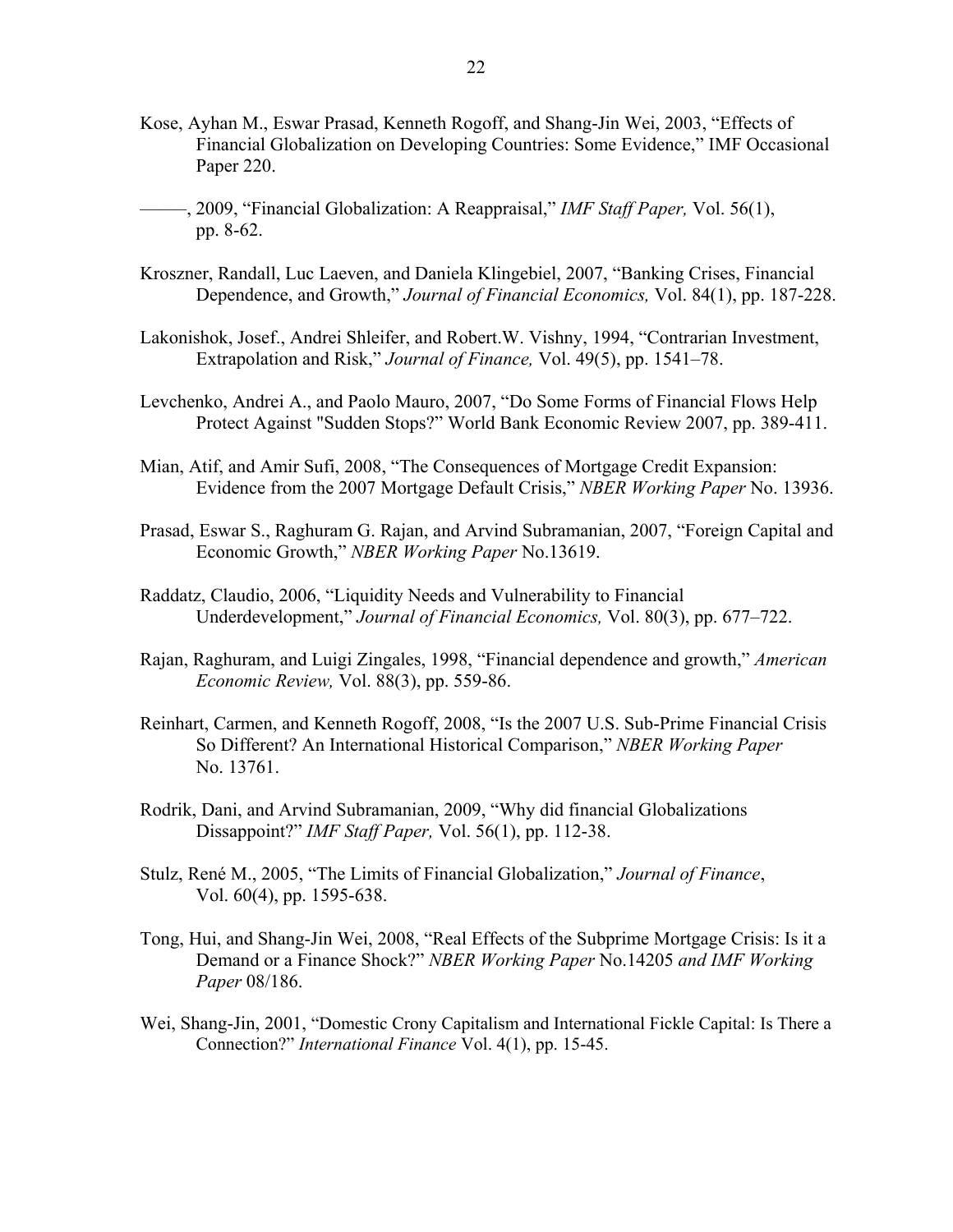–––––, 2006, "Connecting Two Views on Financial Globalization: Can We Make Further Progress?" Journal of the Japanese International Economics, Vol. 20(4), pp. 459-81.

Wei, Shang-Jin, and Yi Wu, 2002, "Negative Alchemy? Corruption, Composition of Capital Flows, and Currency Crises," in Sebastian Edwards and Jeffrey Frankel, eds., *Preventing Currency Crises in Emerging Markets*, Chicago: University of Chicago Press, 2002, pp. 461-501.

Whited, Toni, and Guojun Wu, 2006, "Financial Constraints Risk," *Review of Financial Studies,* Vol.19 (2), pp. 531-59.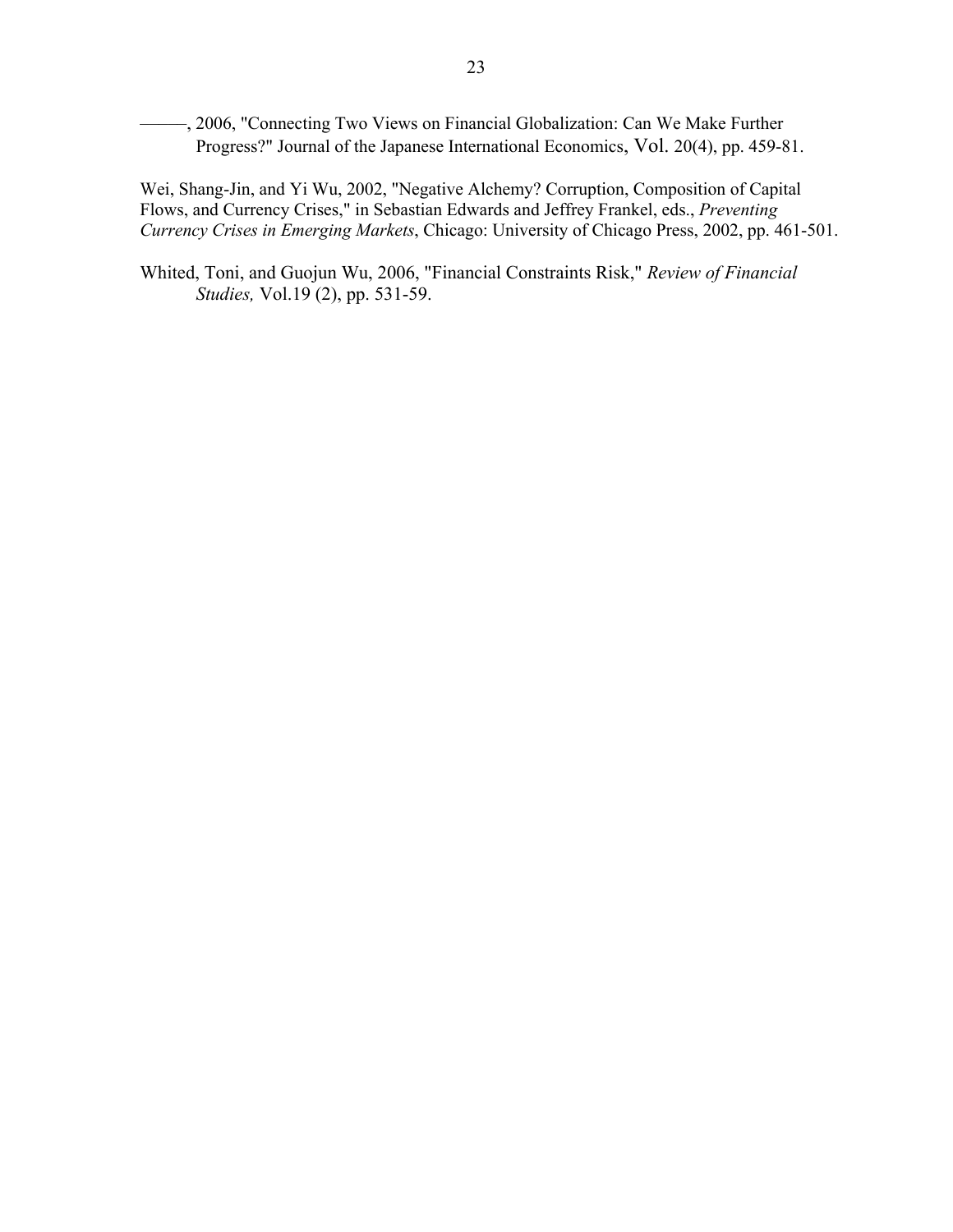| $10117771707$ to $12731700$ for ividituracturing Firms |       |          |          |         |           |        |
|--------------------------------------------------------|-------|----------|----------|---------|-----------|--------|
| <b>COUNTRY</b>                                         | Obs#  | Median   | Mean     | Std Dev | Min       | Max    |
| <b>ARGENTINA</b>                                       | 28    | $-16.8$  | $-31.6$  | 56.0    | $-138.6$  | 47.2   |
| <b>BRAZIL</b>                                          | 90    | $-51.9$  | $-56.3$  | 70.7    | $-307.6$  | 80.2   |
| <b>CHILE</b>                                           | 47    | $-26.2$  | $-28.2$  | 49.0    | $-164.5$  | 87.6   |
| <b>CHINA</b>                                           | 893   | $-89.2$  | $-89.1$  | 51.3    | $-361.5$  | 209.5  |
| COLOMBIA                                               | $8\,$ | $-16.5$  | $-43.0$  | 102.3   | $-268.9$  | 67.3   |
| <b>CZECH REPUBLIC</b>                                  | 5     | $-9.5$   | $-22.1$  | 30.0    | $-66.9$   | 2.6    |
| <b>EGYPT</b>                                           | 27    | $-36.4$  | $-27.9$  | 45.5    | $-99.9$   | 107.3  |
| <b>HONG KONG</b>                                       | 322   | $-112.2$ | $-122.7$ | 76.1    | $-454.7$  | 119.3  |
| <b>HUNGARY</b>                                         | 12    | $-84.9$  | $-72.8$  | 41.2    | $-124.6$  | 0.1    |
| <b>INDIA</b>                                           | 516   | $-71.6$  | $-73.5$  | 57.5    | $-244.0$  | 221.9  |
| <b>INDONESIA</b>                                       | 112   | $-39.9$  | $-45.1$  | 77.3    | $-321.6$  | 225.8  |
| <b>ISRAEL</b>                                          | 61    | $-117.2$ | $-120.6$ | 100.8   | $-462.8$  | 18.6   |
| KOREA (SOUTH)                                          | 624   | $-79.3$  | $-89.5$  | 77.1    | $-709.5$  | 120.2  |
| <b>MALAYSIA</b>                                        | 418   | $-53.2$  | $-64.0$  | 64.3    | $-366.1$  | 60.5   |
| <b>MEXICO</b>                                          | 38    | $-22.9$  | $-34.4$  | 62.9    | $-174.2$  | 81.8   |
| <b>PAKISTAN</b>                                        | 66    | $-57.0$  | $-60.5$  | 70.2    | $-209.4$  | 144.1  |
| PERU                                                   | 19    | $-39.5$  | $-39.8$  | 61.4    | $-141.9$  | 89.6   |
| <b>PHILIPPINES</b>                                     | 32    | $-61.4$  | $-69.4$  | 69.4    | $-213.9$  | 31.2   |
| <b>POLAND</b>                                          | 84    | $-148.0$ | $-147.2$ | 77.8    | $-534.2$  | 13.3   |
| <b>RUSSIAN FEDERATION</b>                              | 24    | $-143.7$ | $-129.4$ | 65.2    | $-216.5$  | 18.8   |
| <b>SINGAPORE</b>                                       | 242   | $-110.3$ | $-111.3$ | 75.1    | $-352.8$  | 152.4  |
| <b>SOUTH AFRICA</b>                                    | 57    | $-39.5$  | $-47.6$  | 62.1    | $-259.0$  | 83.6   |
| <b>THAILAND</b>                                        | 214   | $-34.7$  | $-42.9$  | 54.2    | $-214.7$  | 71.8   |
| <b>TURKEY</b>                                          | 120   | $-87.0$  | $-82.2$  | 59.2    | $-243.5$  | 174.2  |
| <b>AUSTRALIA</b>                                       | 225   | $-93.1$  | $-102.3$ | 87.9    | $-448.2$  | 135.8  |
| <b>AUSTRIA</b>                                         | 34    | $-105.7$ | $-114.5$ | 73.8    | $-384.5$  | 0.8    |
| <b>BELGIUM</b>                                         | 50    | $-80.5$  | $-87.7$  | 57.5    | $-220.9$  | 28.7   |
| <b>CANADA</b>                                          | 263   | $-104.4$ | $-121.5$ | 113.1   | $-642.9$  | 264.4  |
| <b>DENMARK</b>                                         | 52    | $-94.5$  | $-105.9$ | 76.9    | $-317.2$  | 36.4   |
| <b>FINLAND</b>                                         | 65    | $-84.9$  | $-90.1$  | 53.7    | $-266.5$  | 19.8   |
| <b>FRANCE</b>                                          | 222   | $-74.8$  | $-84.3$  | 73.0    | $-506.7$  | 134.3  |
| <b>GERMANY</b>                                         | 280   | $-63.2$  | $-79.3$  | 89.1    | $-521.3$  | 89.7   |
| <b>GREECE</b>                                          | 100   | $-101.0$ | $-104.7$ | 57.0    | $-336.1$  | 30.2   |
| <b>IRELAND</b>                                         | 17    | $-115.5$ | $-118.1$ | 84.9    | $-269.6$  | $-7.0$ |
| <b>ITALY</b>                                           | 103   | $-93.1$  | $-96.0$  | 55.1    | $-214.7$  | 58.2   |
| <b>JAPAN</b>                                           | 1582  | $-69.0$  | $-74.2$  | 60.1    | $-764.0$  | 151.4  |
| <b>NETHERLANDS</b>                                     | 62    | $-76.9$  | $-85.8$  | 61.8    | $-265.2$  | 39.3   |
| <b>NEW ZEALAND</b>                                     | 30    | $-49.1$  | $-54.5$  | 73.9    | $-344.5$  | 82.5   |
| <b>NORWAY</b>                                          | 51    | $-84.7$  | $-106.2$ | 97.7    | $-434.7$  | 39.8   |
| <b>PORTUGAL</b>                                        | 18    | $-68.5$  | $-75.9$  | 52.6    | $-184.4$  | 1.0    |
| <b>SPAIN</b>                                           | 39    | $-83.2$  | $-79.6$  | 51.6    | $-198.1$  | 12.9   |
| <b>SWEDEN</b>                                          | 130   | $-90.4$  | $-97.7$  | 61.2    | $-263.7$  | 37.7   |
| <b>SWITZERLAND</b>                                     | 107   | $-58.2$  | $-68.9$  | 56.6    | $-313.5$  | 16.1   |
| <b>UNITED KINGDOM</b>                                  | 421   | $-87.8$  | $-108.8$ | 106.0   | $-619.1$  | 80.0   |
| Total                                                  | 7911  | $-77.45$ | $-84.95$ | 73.98   | $-764.01$ | 264.45 |

Table 1. Average Change of Stock Price(log) from 7/31/07 to 12/31/08 for Manufacturing Firms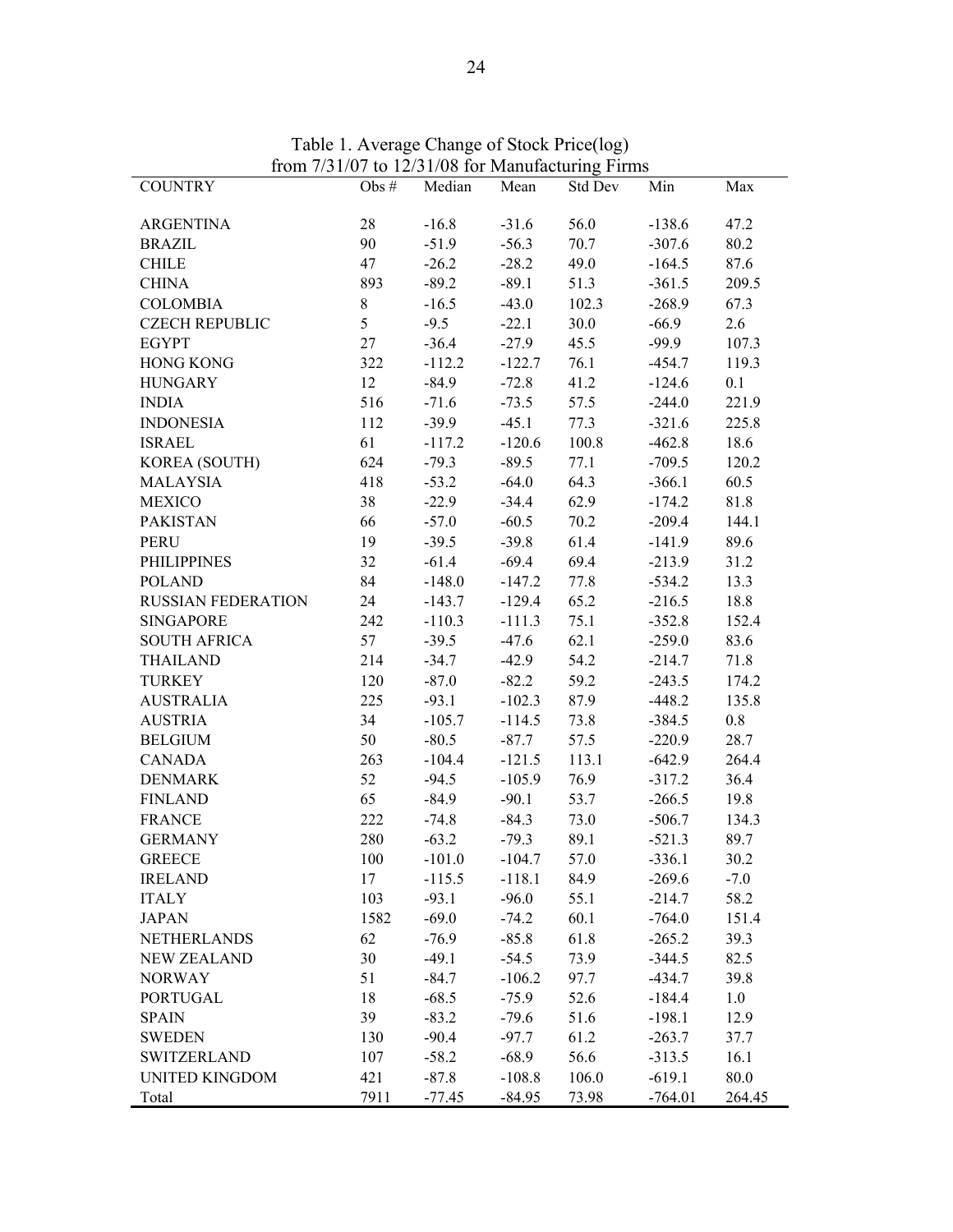|                             | Obs# | Median  | Mean    | <b>Std Dev</b> | Min       | max    |
|-----------------------------|------|---------|---------|----------------|-----------|--------|
| Change in stock price (log) | 3823 | $-77.8$ | $-81.8$ | 66.7           | $-347.2$  | 55.4   |
| DEF INV                     | 3796 | 0.2     | 0.2     | 0.3            | 0.0       | 1.0    |
| DEF WK                      | 3823 | 86.8    | 88.5    | 28.5           | 22.3      | 169.2  |
| Demand sensitivity          | 3819 | 1.4     | 1.5     | 0.7            | $-1.1$    | 4.3    |
| Company size                | 3823 | 14.5    | 15.0    | 2.7            | 9.0       | 25.1   |
| Market/book                 | 3823 | 1.5     | 2.4     | 2.8            | 0.3       | 23.6   |
| Beta                        | 3778 | 0.64    | 0.71    | 0.65           | $-1.42$   | 3.45   |
| Momentum                    | 3823 | 20.77   | 26.45   | 37.54          | $-178.39$ | 331.42 |

#### Table 2a. Summary Statistics

Note: DEF\_INV is the external financial dependence for investment; and DEF\_WK is the external financial dependence for working capital. Summary stats are based on listed manufacturing firms in 24 emerging economies. Change in stock price is from July 31, 07 to Dec 31, 08. All other variables are pre-crisis at year 2006.

| Table 2b. Correlation of Variables |                        |         |         |                       |                 |             |              |  |  |
|------------------------------------|------------------------|---------|---------|-----------------------|-----------------|-------------|--------------|--|--|
|                                    | <b>Stock</b><br>return | DEF INV | DEF WK  | Demand<br>sensitivity | Company<br>size | Market/book | <b>B</b> eta |  |  |
|                                    |                        |         |         |                       |                 |             |              |  |  |
| DEF INV                            | $-0.05$                |         |         |                       |                 |             |              |  |  |
| DEF WK                             | $-0.11$                | 0.09    |         |                       |                 |             |              |  |  |
| Demand sensitivity                 | $-0.15$                | 0.05    | 0.10    |                       |                 |             |              |  |  |
| Company size                       | 0.07                   | 0.01    | $-0.08$ | $-0.04$               |                 |             |              |  |  |
| Market/book                        | $-0.06$                | 0.05    | 0.03    | $-0.03$               | $-0.04$         |             |              |  |  |
| Beta                               | $-0.16$                | 0.02    | 0.03    | 0.08                  | 0.01            | 0.02        |              |  |  |
| Momentum                           | $-0.15$                | 0.06    | 0.02    | 0.04                  | 0.01            | $-0.05$     | $-0.10$      |  |  |

Note: DEF\_INV is the external financial dependence for investment; and DEF\_WK is the external financial dependence for working capital. Correlations are based on listed manufacturing firms in 24 emerging economies. Change in stock price is from July 31, 07 to Dec 31, 08. All other variables are pre-crisis at year 2006.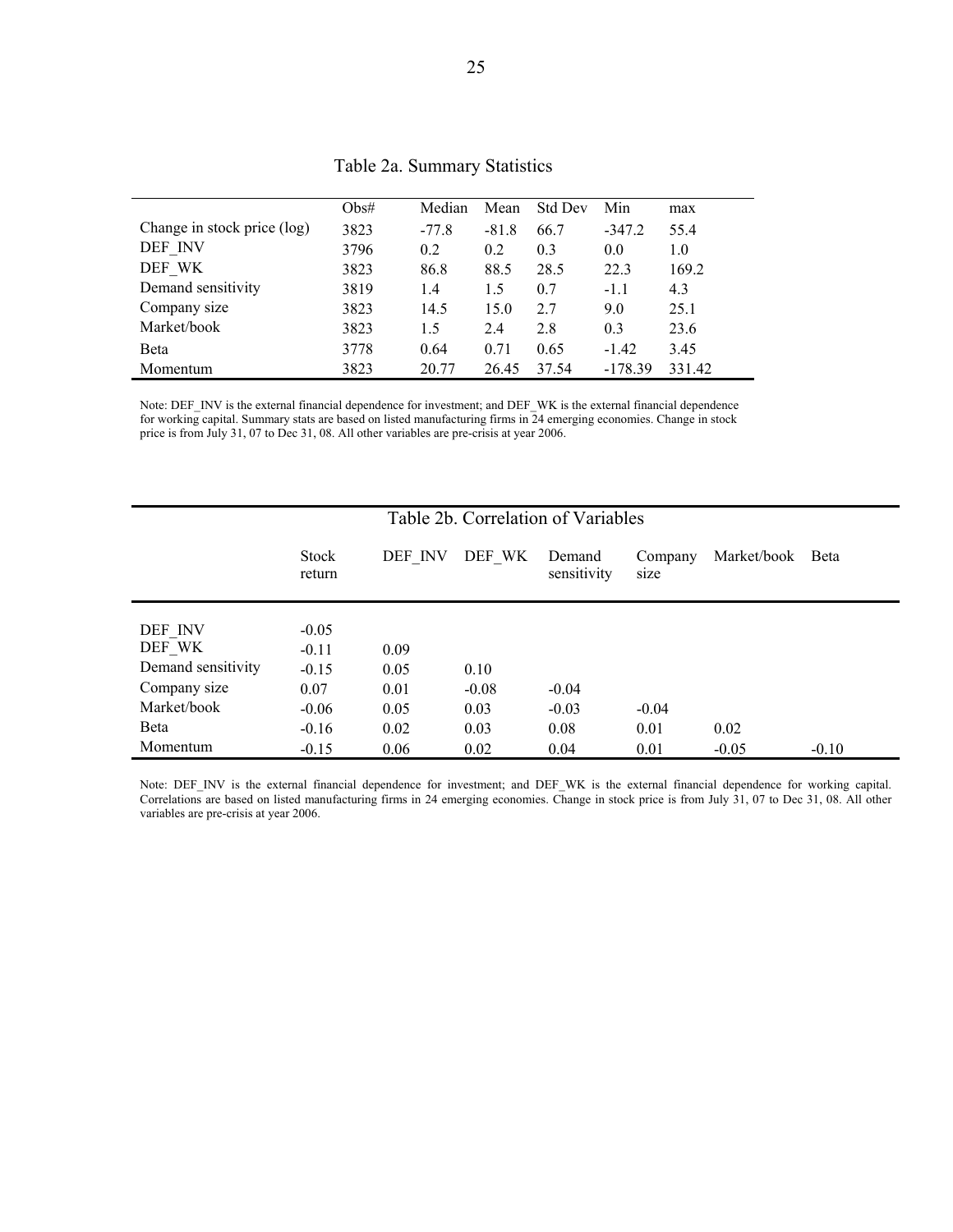| DEF_INV               | Case 1<br>$-2.893$ | Case 2                 | Case 3<br>$-1.832$                | Case 4<br>0.374                   | Case 5<br>0.973                   | Case 6<br>$-0.101$                 | Case 7<br>0.575                   |
|-----------------------|--------------------|------------------------|-----------------------------------|-----------------------------------|-----------------------------------|------------------------------------|-----------------------------------|
| DEF WK                | [10.02]            | $-0.156**$<br>[0.0627] | [8.276]<br>$-0.154**$<br>[0.0645] | [8.014]<br>$-0.139**$<br>[0.0618] | [7.164]<br>$-0.123**$<br>[0.0545] | [6.809]<br>$-0.136***$<br>[0.0510] | [7.152]<br>$-0.130**$<br>[0.0516] |
| Beta*Market Return    |                    |                        |                                   | $0.326***$<br>[0.0440]            | $0.310***$<br>[0.0440]            | $0.303***$<br>[0.0426]             | $0.310***$<br>[0.0439]            |
| Firm size             |                    |                        |                                   | 1.622<br>[1.078]                  | 1.295<br>[1.078]                  | $2.643**$<br>[1.093]               | 2.842**<br>[1.090]                |
| Market/Book           |                    |                        |                                   | $-1.166*$<br>[0.672]              | $-1.250*$<br>[0.669]              | $-0.973$<br>[0.666]                | $-0.885$<br>[0.676]               |
| Momentum              |                    |                        |                                   | $-0.145***$                       | $-0.144***$                       | $-0.132***$                        | $-0.128***$                       |
| Demand Sensitivity    |                    |                        |                                   | [0.0399]                          | [0.0399]<br>$-9.350***$           | [0.0397]<br>$-8.876***$            | [0.0411]<br>$-8.735***$           |
| Leverage              |                    |                        |                                   |                                   | [2.062]                           | [2.059]<br>$-35.44***$             | [2.204]<br>$-36.89***$            |
| Trade sensitivity     |                    |                        |                                   |                                   |                                   | [4.453]                            | [4.605]<br>$-3.052$               |
| Observations          | 3796               | 3823                   | 3796                              | 3751                              | 3747                              | 3743                               | [2.331]<br>3576                   |
| R-squared             | 0.14               | 0.144                  | 0.145                             | 0.175                             | 0.184                             | 0.198                              | 0.191                             |
| Country fixed effects | Yes                | Yes                    | Yes                               | Yes                               | Yes                               | Yes                                | Yes                               |

Table 3. The Average Effect of Liquidity Crunch Across Countries

Note: Dependent variable is the change of stock price (log) from July 31, 07 to December 31, 08. DEF\_INV is the external financial dependence for investment; and DEF\_WK is the external financial dependence for working capital. Number of emerging countries is 24 as listed in Table 2. Standard errors in brackets; \*\*\*, \*\*, and \* denote p-value less than 1%, 5%, and 10%, respectively. Standard errors are clustered at the sector level.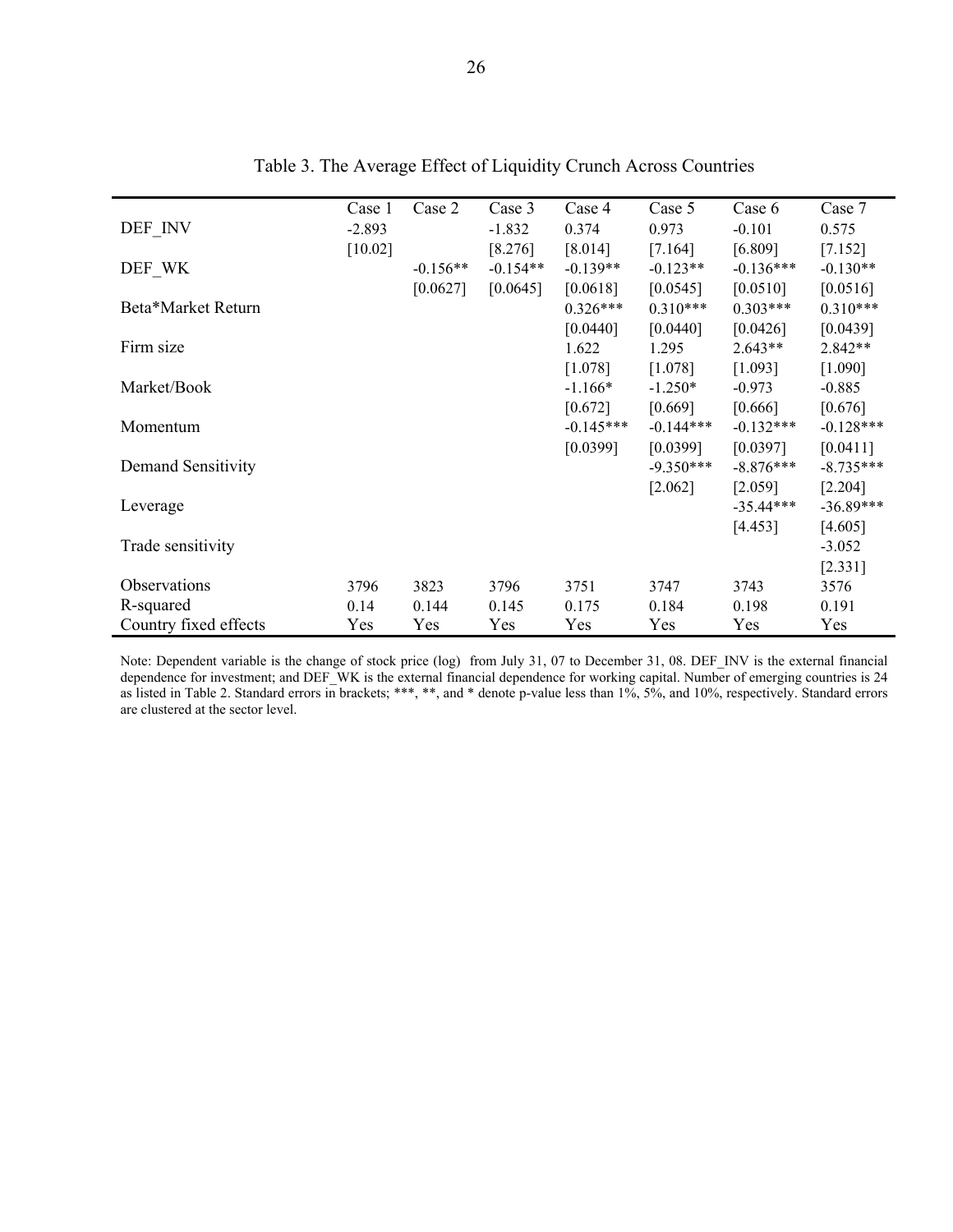| Country       | Total Inflow | <b>FDI</b> | <b>FPI</b> | Foreign Loans | developed        |
|---------------|--------------|------------|------------|---------------|------------------|
| Argentina     | 1.00         | 2.29       | $-3.21$    | 1.92          | $\boldsymbol{0}$ |
| <b>Brazil</b> | 2.11         | 2.26       | 0.11       | $-0.26$       | $\boldsymbol{0}$ |
| Chile         | 8.41         | 5.61       | 1.43       | 1.38          | $\boldsymbol{0}$ |
| China         | 5.13         | 3.11       | 0.78       | 1.24          | $\boldsymbol{0}$ |
| Colombia      | 4.08         | 4.22       | 0.16       | $-0.31$       | $\boldsymbol{0}$ |
| Czech         | 5.77         | 6.24       | $-2.76$    | 2.30          | $\boldsymbol{0}$ |
| Egypt         | 4.17         | 3.95       | 0.57       | $-0.35$       | $\boldsymbol{0}$ |
| HK            | 24.31        | 15.53      | $-6.42$    | 15.20         | $\boldsymbol{0}$ |
| Hungary       | 11.31        | 5.02       | 2.05       | 4.24          | $\boldsymbol{0}$ |
| India         | 3.68         | 1.16       | 1.08       | 1.44          | $\boldsymbol{0}$ |
| Indonesia     | 1.48         | 0.96       | 1.34       | $-0.82$       | $\boldsymbol{0}$ |
| Israel        | 8.23         | 3.93       | 3.53       | 0.78          | $\boldsymbol{0}$ |
| Korea         | 4.19         | 0.72       | 1.56       | 1.91          | $\boldsymbol{0}$ |
| Malaysia      | 20.07        | 3.05       | 22.73      | $-5.71$       | $\boldsymbol{0}$ |
| Mexico        | 2.96         | 2.96       | $-0.13$    | 0.13          | $\boldsymbol{0}$ |
| Pakistan      | 0.53         | 1.36       | 0.13       | $-0.96$       | $\boldsymbol{0}$ |
| Peru          | 3.62         | 3.06       | 1.92       | $-1.36$       | $\boldsymbol{0}$ |
| Philippines   | $-1.70$      | 1.55       | 0.29       | $-3.54$       | $\boldsymbol{0}$ |
| Poland        | 6.95         | 3.68       | 2.58       | 0.70          | $\boldsymbol{0}$ |
| Russia        | 6.22         | 2.03       | 0.79       | 3.41          | $\boldsymbol{0}$ |
| Singapore     | 30.45        | 14.11      | 3.89       | 12.46         | $\boldsymbol{0}$ |
| South Africa  | 5.48         | 0.95       | 3.02       | 1.51          | $\boldsymbol{0}$ |
| Thailand      | 2.99         | 3.77       | 1.59       | $-2.37$       | $\boldsymbol{0}$ |
| Turkey        | 6.55         | 1.52       | 1.90       | 3.13          | $\boldsymbol{0}$ |
| Australia     | 12.99        | 2.25       | 9.12       | 1.62          | $\mathbf{1}$     |
| Austria       | 24.96        | 6.14       | 10.85      | 7.97          | $\mathbf{1}$     |
| Belgium       | 10.78        | 10.99      |            | $-0.21$       | $\mathbf{1}$     |
| Canada        | 5.69         | 2.23       | 2.07       | 1.38          | $\mathbf{1}$     |
| Denmark       | 14.37        | 1.35       | 4.26       | 8.76          | $\mathbf{1}$     |
| Finland       | 11.37        | 2.91       | 6.61       | 1.85          | $\mathbf{1}$     |
| France        | 21.18        | 2.96       | 9.35       | 8.87          | $\mathbf{1}$     |
| Germany       | 9.53         | 1.41       | 6.09       | 2.03          | $\mathbf{1}$     |
| Greece        | 13.05        | 0.67       | 9.47       | 2.90          | $\mathbf{1}$     |
| Ireland       | 151.06       | 2.89       | 93.81      | 54.36         | 1                |
| Italy         | 9.39         | 1.30       | 5.13       | 2.95          | 1                |
| Japan         | 0.76         | 0.09       | 2.87       | $-2.20$       | 1                |
| Netherlands   | 8.21         | 3.84       | 14.81      | $-10.45$      | $\mathbf{1}$     |
| New Zealand   | 9.86         | 3.36       | 2.88       | 3.62          | $\mathbf{1}$     |
| Norway        | 20.53        | 1.33       | 6.88       | 12.32         | $\mathbf{1}$     |
| Portugal      | 20.59        | 3.00       | 8.24       | 9.35          | $\mathbf{1}$     |
| Spain         | 19.95        | 3.09       | 11.76      | 5.10          | 1                |
| Sweden        | 3.61         | 3.94       |            | $-0.33$       | 1                |
| Switzerland   | 15.63        | 2.27       | 0.90       | 12.46         | $\mathbf{1}$     |
| UK            | 39.56        | 4.00       | 8.89       | 26.67         | $\mathbf{1}$     |

#### *Table 4. Pre-crisis Exposure to Capital Inflows (% of GDP; Averaged from 2002 to 2006)*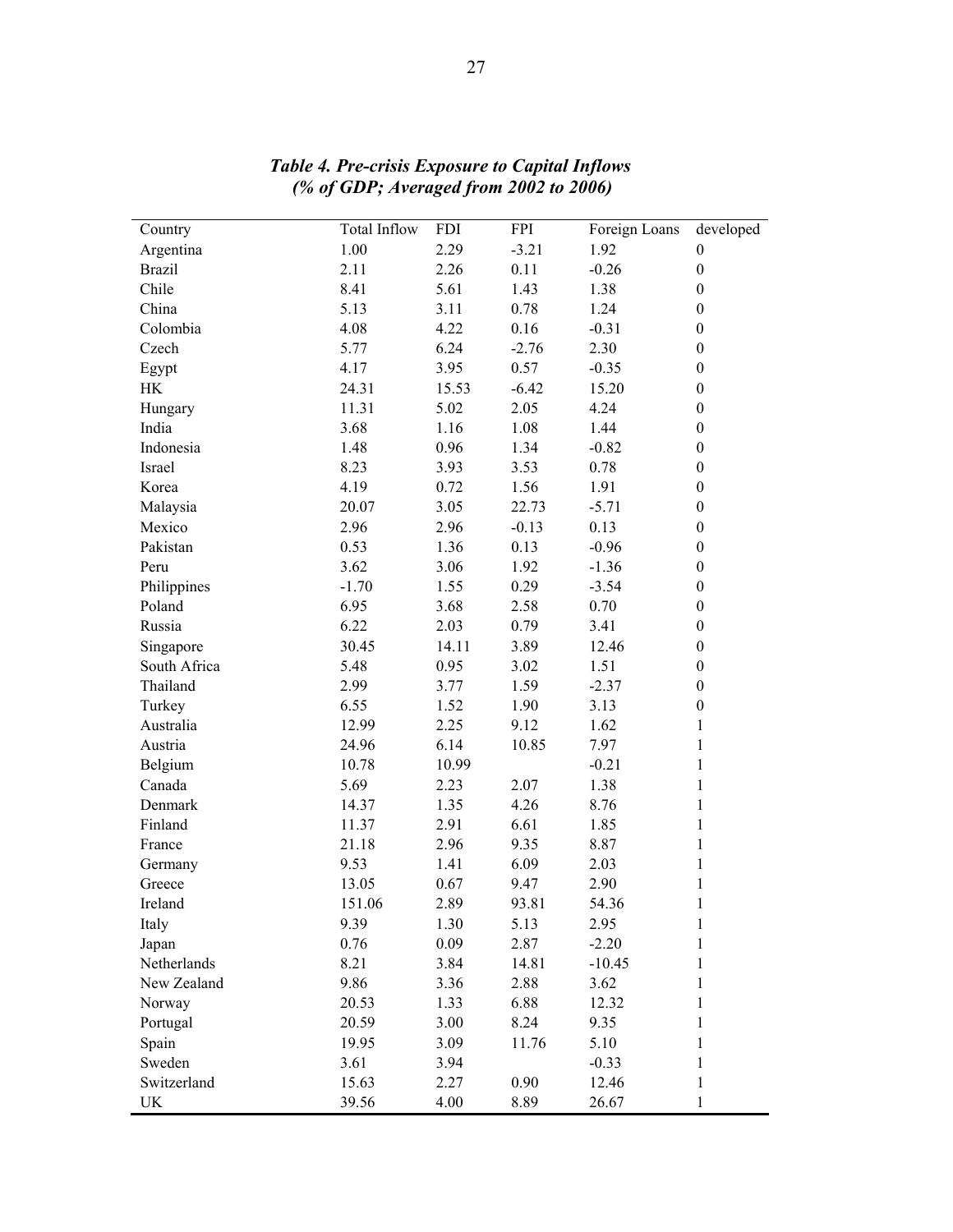|                        | Case 1     | Case 2      | Case 3      |  |
|------------------------|------------|-------------|-------------|--|
|                        |            |             |             |  |
| DEF INV                | $-4.414$   | $-2.488$    |             |  |
|                        | [10.21]    | [9.098]     |             |  |
| DEF INV*Inflow         | 0.329      | 0.442       | 0.576       |  |
|                        | [0.492]    | [0.455]     | [0.424]     |  |
| DEF_WK                 | $-0.108$   | $-0.0504$   |             |  |
|                        | [0.0772]   | [0.0706]    |             |  |
| DEF WK*Inflow          | $-0.00495$ | $-0.00778*$ | $-0.00846*$ |  |
|                        | [0.00524]  | [0.00468]   | [0.00479]   |  |
| Beta*market Index      |            | $0.312***$  | $0.285***$  |  |
|                        |            | [0.0439]    | [0.0432]    |  |
| Firm size              |            | 1.281       | 1.317       |  |
|                        |            | [1.072]     | [1.136]     |  |
| Market/Book            |            | $-1.285*$   | $-1.404**$  |  |
|                        |            | [0.669]     | [0.680]     |  |
| Momentum               |            | $-0.145***$ | $-0.144***$ |  |
|                        |            | [0.0399]    | [0.0422]    |  |
| Demand Sensitivity     |            | $-9.425***$ |             |  |
|                        |            | [2.068]     |             |  |
| Observations           | 3796       | 3747        | 3747        |  |
| R-squared              | 0.145      | 0.185       | 0.239       |  |
| Industry fixed effects | No         | No          | Yes         |  |

*Table 5. Role of Pre-Crisis Exposure to Capital Inflows in Emerging Economies (Volume Effect)* 

Note: Dependent variable is the change of stock price (log) from July 31, 07 to December 31, 08. DEF\_INV is the external financial dependence for investment; and DEF\_WK is the external financial dependence for working capital. Standard errors in brackets; \*\*\*, \*\*, and \* denote p-value less than 1%, 5%, and 10%, respectively. Standard errors are clustered at the sector level.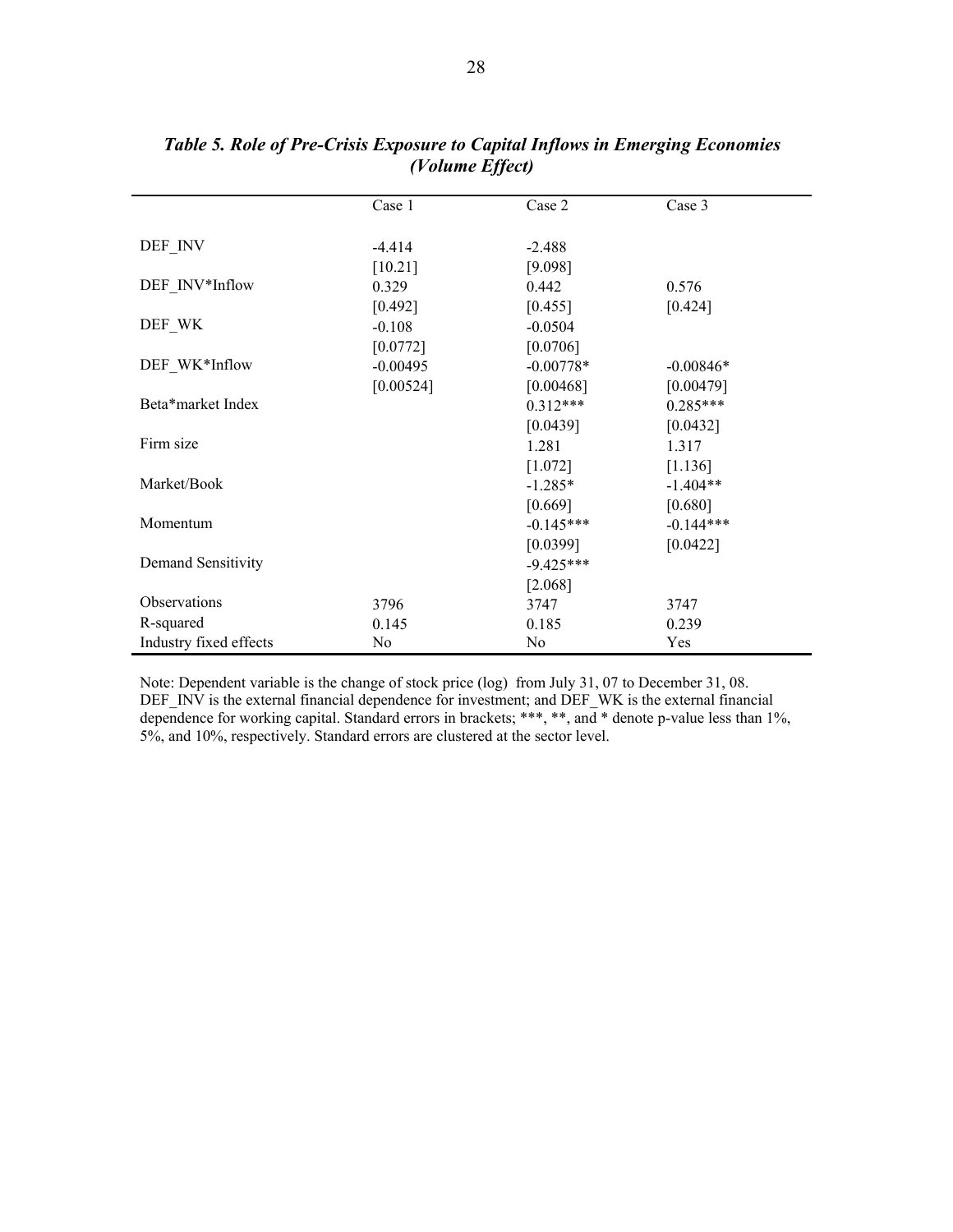| <b>VARIABLES</b>      | Case 1               | Case 2                    | Case 3                   | Case 4                   | Case 5                   | Case 6                   |
|-----------------------|----------------------|---------------------------|--------------------------|--------------------------|--------------------------|--------------------------|
| DEF_INV               | $-4.585$             |                           |                          |                          |                          |                          |
| DEF INV*FDI           | [12.49]<br>2.859     |                           | 3.375**                  | $3.240*$                 | 3.480**                  | $3.610**$                |
| DEF INV*FPI           | [1.870]<br>$-1.626*$ |                           | [1.627]<br>$-1.503*$     | [1.661]<br>$-1.387*$     | [1.606]<br>$-1.499*$     | [1.653]<br>$-1.582*$     |
|                       | [0.909]              |                           | [0.789]                  | [0.799]                  | [0.783]                  | [0.814]                  |
| DEF INV* Foreign loan | $-2.531$<br>[1.651]  |                           | $-2.491$<br>[1.670]      | $-2.076$<br>[1.798]      | $-2.267$<br>$[1.768]$    | $-2.38$<br>[1.839]       |
| DEF WK                |                      | $-0.153*$<br>[0.0818]     |                          |                          |                          |                          |
| DEF WK*FDI            |                      | $0.0441**$<br>[0.0216]    | $0.0407*$<br>[0.0226]    | 0.0308<br>[0.0218]       | 0.0268<br>[0.0207]       | 0.0275<br>[0.0211]       |
| DEF WK*FPI            |                      | $-0.0219***$<br>[0.00817] | $-0.0218**$<br>[0.00862] | $-0.0198**$<br>[0.00816] | $-0.0176**$<br>[0.00770] | $-0.0185**$              |
| DEF WK* Foreign loan  |                      | $-0.0555***$              | $-0.0585***$             | $-0.0508***$             | $-0.0466**$              | [0.00801]<br>$-0.0473**$ |
| Beta*market index     |                      | [0.0172]                  | [0.0195]                 | [0.0192]<br>$0.280***$   | [0.0182]<br>$0.276***$   | [0.0185]<br>$0.274***$   |
| Size                  |                      |                           |                          | [0.0429]<br>1.26         | [0.0422]<br>$2.616**$    | [0.0424]<br>$2.619**$    |
| Market/Book           |                      |                           |                          | [1.153]<br>$-1.357**$    | [1.190]<br>$-0.965$      | [1.191]<br>$-0.974$      |
| Momentum              |                      |                           |                          | [0.682]<br>$-0.148***$   | [0.701]<br>$-0.140***$   | [0.705]<br>$-0.143***$   |
| Leverage              |                      |                           |                          | [0.0419]                 | [0.0419]<br>$-34.40***$  | [0.0419]<br>$-32.60***$  |
|                       |                      |                           |                          |                          | [4.753]                  | [6.443]                  |
| Leverage*FDI          |                      |                           |                          |                          |                          | 3.84<br>[2.729]          |
| Leverage*FPI          |                      |                           |                          |                          |                          | $-2.833**$<br>[1.226]    |
| Leverage*Foreign loan |                      |                           |                          |                          |                          | $-4.154$<br>[2.739]      |
| Sector fixed effects  | No                   | No                        | Yes                      | Yes                      | Yes                      | Yes                      |
| Observations          | 3796                 | 3823                      | 3796                     | 3747                     | 3747                     | 3747                     |
| R-squared             | 0.142                | 0.145                     | 0.216                    | 0.242                    | 0.254                    | 0.256                    |

*Table 6. Role of Pre-crisis Exposure to Capital Inflows in Emerging Economies (Composition Effect)* 

Note: Dependent variable is the change of stock price (log) from July 31, 07 to December 31, 08 for manufacturing firms in 24 emerging economies . DEF\_INV is the external financial dependence for investment; and DEF\_WK is the external financial dependence for working capital. Standard errors in brackets; \*\*\*, \*\*, and \* denote p-value less than 1%, 5%, and 10%, respectively. Standard errors are clustered at the sector level.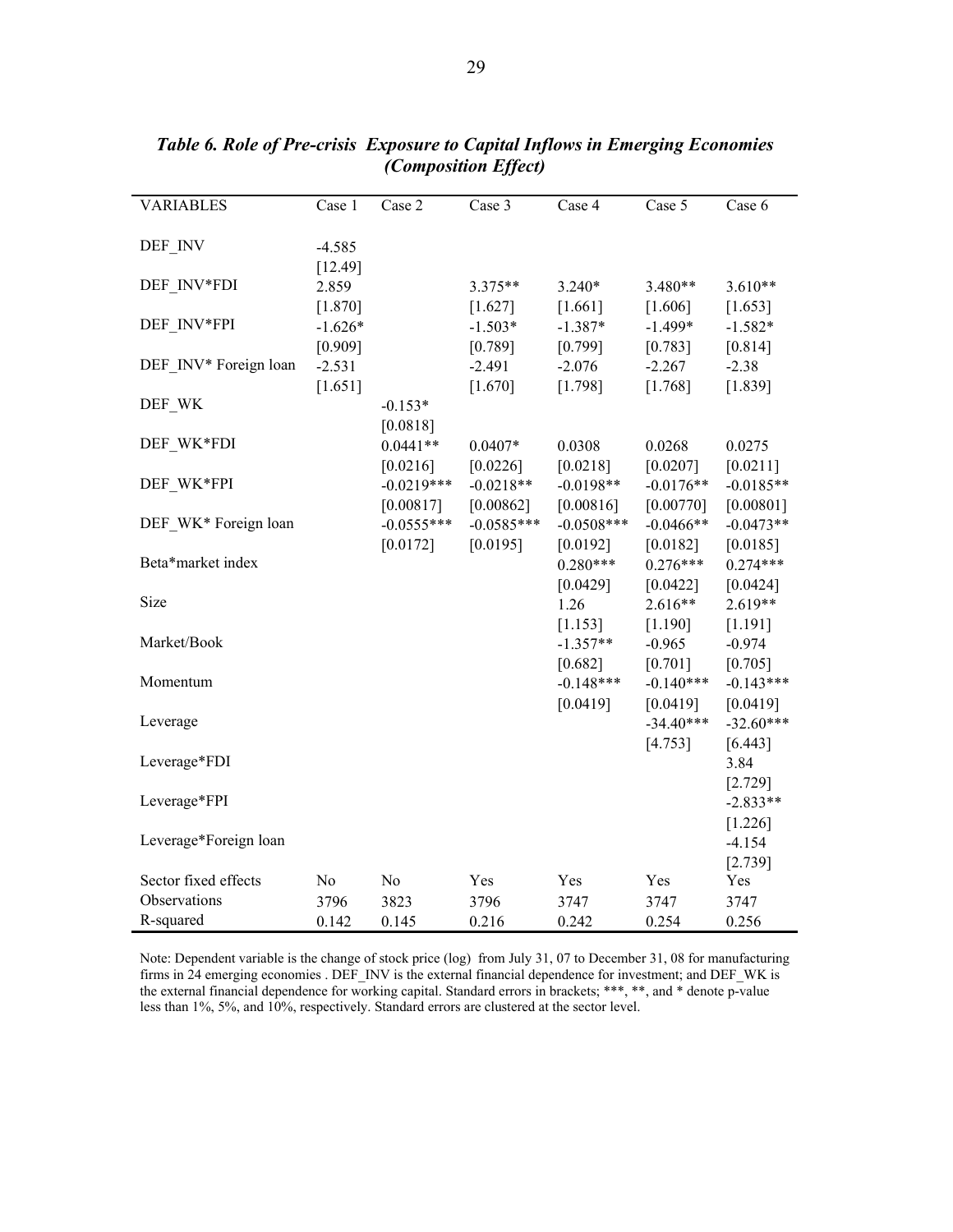|                                  | Financial<br>Development 1 | Financial<br>Development 2 | Capital Flow<br>from $02$ to $07$ | De Jure<br>Openness |
|----------------------------------|----------------------------|----------------------------|-----------------------------------|---------------------|
|                                  |                            |                            |                                   |                     |
| DEF INV*FDI                      | 3.384*                     | 3.861**                    | 4.186**                           | 20.99***            |
|                                  | [1.724]                    | [1.786]                    | [1.751]                           | [7.856]             |
| DEF_INV*FPI                      | $-1.404*$                  | $-1.329$                   | $-1.543**$                        | $-8.745$            |
|                                  | [0.821]                    | [0.850]                    | [0.612]                           | [7.515]             |
| DEF INV* Foreign loan            | $-2.116$                   | $-1.824$                   | $-2.059*$                         | $-8.568$            |
|                                  | [1.779]                    | [1.951]                    | $[1.228]$                         | [11.64]             |
| DEF WK*FDI                       | 0.037                      | $0.0406*$                  | 0.0323                            | $-0.00035$          |
|                                  | [0.0225]                   | [0.0230]                   | [0.0220]                          | [0.0888]            |
| DEF WK*FPI                       | $-0.0175**$                | $-0.0173**$                | $-0.0153**$                       | $-0.149*$           |
|                                  | [0.00850]                  | [0.00850]                  | [0.00712]                         | [0.0901]            |
| DEF WK* Foreign loan             | $-0.0499**$                | $-0.0459**$                | $-0.0332**$                       | 0.0841              |
|                                  | [0.0192]                   | [0.0195]                   | [0.0140]                          | [0.0964]            |
| Beta*market index                | $0.279***$                 | $0.280***$                 | $0.281***$                        | $0.285***$          |
|                                  | [0.0426]                   | [0.0426]                   | [0.0427]                          | [0.0433]            |
| Size                             | 1.264                      | 1.225                      | 1.249                             | 1.217               |
|                                  | [1.168]                    | [1.163]                    | [1.147]                           | [1.127]             |
| Market/Book                      | $-1.361**$                 | $-1.357**$                 | $-1.358**$                        | $-1.333*$           |
|                                  | [0.678]                    | [0.681]                    | [0.680]                           | [0.685]             |
| Momentum                         | $-0.148***$                | $-0.149***$                | $-0.148***$                       | $-0.146***$         |
|                                  | [0.0420]                   | [0.0420]                   | [0.0418]                          | [0.0422]            |
| (Domestic Credit/GDP)*DEF INV    | $-0.03$                    |                            |                                   |                     |
|                                  | [0.121]                    |                            |                                   |                     |
| (Domestic Credit/GDP)*DEF WK     | $-0.00189$                 |                            |                                   |                     |
|                                  | [0.00124]                  |                            |                                   |                     |
| (Domestic Credit and Market      |                            | $-0.0334$                  |                                   |                     |
| Capitalization/GDP)*DEF INV      |                            |                            |                                   |                     |
|                                  |                            | [0.0463]                   |                                   |                     |
| (Domestic Credit and Market      |                            | $-0.000585$                |                                   |                     |
| Capitalization/GDP) *DEF WK      |                            |                            |                                   |                     |
|                                  |                            | [0.000415]                 |                                   |                     |
| Sector and country fixed effects | Yes                        | Yes                        | Yes                               | Yes                 |
| Observations                     | 3747                       | 3747                       | 3747                              | 3747                |
| R-squared                        | 0.243                      | 0.243                      | 0.242                             | 0.24                |

#### *Table 7. Role of pre-Crisis Exposure to Capital Inflows (Robustness Checks)*

Note: Dependent variable is the change of stock price (log) from July 31, 07 to December 31, 08 for manufacturing firms in 24 emerging economies . DEF\_INV is the external financial dependence for investment; and DEF\_WK is the external financial dependence for working capital. Standard errors in brackets; \*\*\*, \*\*, and \* denote p-value less than 1%, 5%, and 10%, respectively. Standard errors are clustered at the sector level.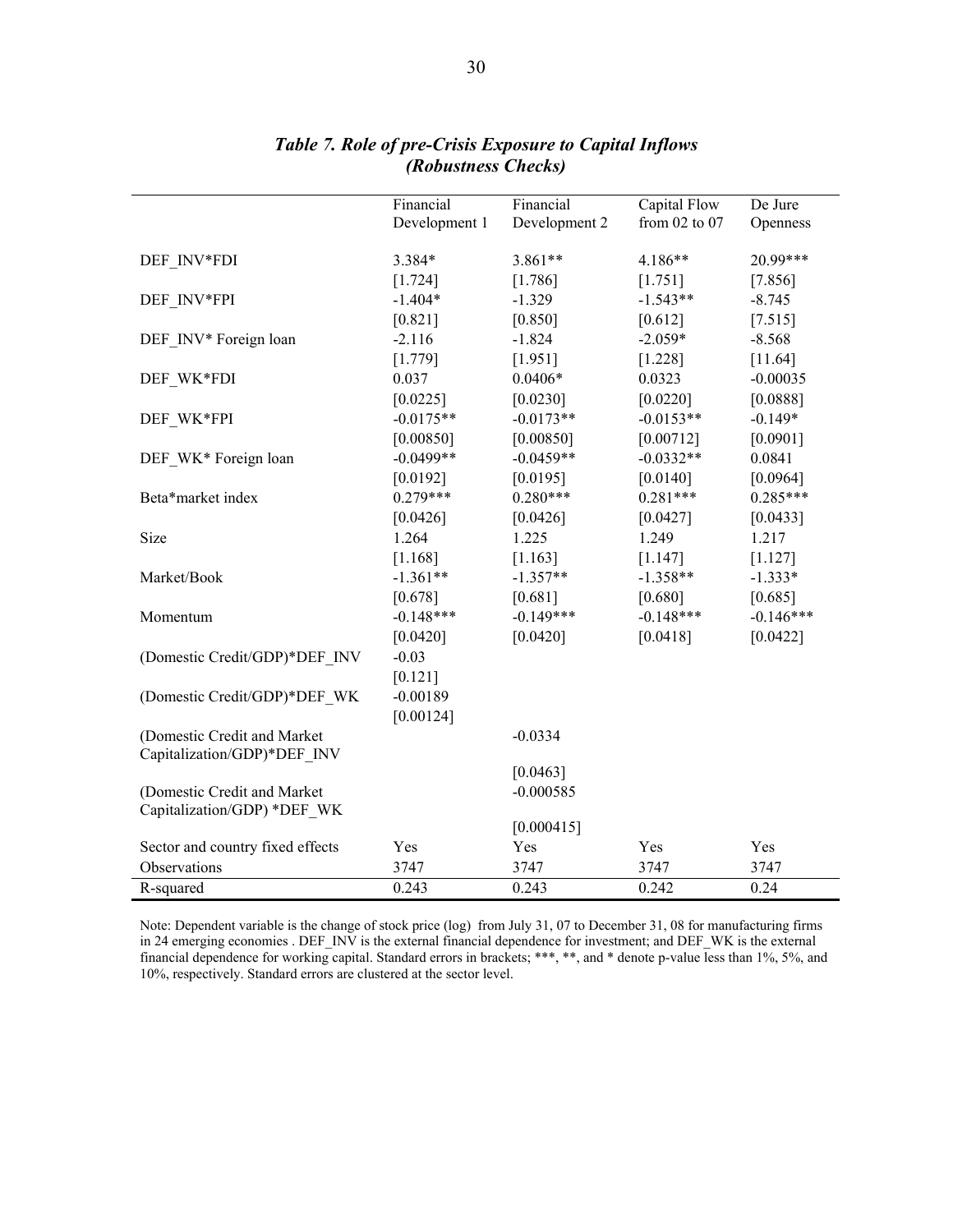|                           | Contemporary<br>Beta | Contemporary<br>Beta | Alternative<br>Price Change | Alternative<br>Price Change | Weighted<br>Regression | Weighted<br>Regression |
|---------------------------|----------------------|----------------------|-----------------------------|-----------------------------|------------------------|------------------------|
|                           |                      |                      |                             |                             |                        |                        |
| DEF INV                   | 0.486                |                      | 0.39                        |                             |                        |                        |
|                           | [5.623]              |                      | [5.583]                     |                             |                        |                        |
| DEF INV*FDI               |                      | 3.119*               |                             | $2.944**$                   | 1.998                  | 2.466*                 |
|                           |                      | [1.672]              |                             | [1.399]                     | [1.579]                | [1.491]                |
| DEF INV*FPI               |                      | $-0.949$             |                             | $-1.373**$                  | $-1.012$               | $-1.340*$              |
|                           |                      | [0.870]              |                             | [0.669]                     | [0.708]                | [0.707]                |
| DEF INV* Foreign loan     |                      | $-2.152$             |                             | $-2.3$                      | $-1.167$               | $-1.859$               |
|                           |                      | [1.968]              |                             | [1.565]                     | [1.614]                | [1.521]                |
| DEF WK                    | $-0.122**$           |                      | $-0.109**$                  |                             |                        |                        |
|                           | [0.0503]             |                      | [0.0447]                    |                             |                        |                        |
| DEF WK*FDI                |                      | 0.032                |                             | 0.0227                      | 0.0214                 | 0.027                  |
|                           |                      | [0.0210]             |                             | [0.0174]                    | [0.0176]               | [0.0181]               |
| DEF WK*FPI                |                      | $-0.0212***$         |                             | $-0.0147**$                 | $-0.0128*$             | $-0.0150**$            |
|                           |                      | [0.00794]            |                             | [0.00673]                   | [0.00720]              | [0.00690]              |
| DEF WK* Foreign loan      |                      | $-0.0537***$         |                             | $-0.0372**$                 | $-0.0373**$            | $-0.0418**$            |
|                           |                      | [0.0197]             |                             | [0.0160]                    | [0.0165]               | [0.0165]               |
| Beta*Market Return        | $0.934***$           | $0.914***$           | $0.240***$                  | $0.215***$                  | $0.215***$             | $0.232***$             |
|                           | [0.0837]             | [0.0813]             | [0.0346]                    | [0.0334]                    | [0.0366]               | [0.0346]               |
| Firm size                 | 3.845***             | $3.375***$           | 0.00959                     | $-0.0358$                   | $-1.57$                | $-1.266$               |
|                           | [1.076]              | [1.093]              | [0.834]                     | [0.880]                     | [1.140]                | [1.055]                |
| Market/Book               | $-1.186*$            | $-1.266**$           | $-0.524$                    | $-0.637$                    | $-0.611$               | $-0.76$                |
|                           | [0.606]              | [0.631]              | [0.482]                     | [0.484]                     | [0.461]                | [0.481]                |
| Momentum                  | $-0.0729*$           | $-0.0896**$          | $-0.115***$                 | $-0.115***$                 | $-0.129***$            | $-0.131***$            |
|                           | [0.0393]             | [0.0416]             | [0.0271]                    | [0.0278]                    | [0.0293]               | [0.0310]               |
| <b>Demand Sensitivity</b> | $-9.378***$          |                      | $-6.991***$                 |                             |                        |                        |
|                           | $[2.131]$            |                      | [1.601]                     |                             |                        |                        |
| Sector fixed effects      | N <sub>0</sub>       | Yes                  | N <sub>o</sub>              | Yes                         | Yes                    | Yes                    |
| Observations              | 3748                 | 3748                 | 3748                        | 3748                        | 3748                   | 3683                   |
| R-squared                 | 0.229                | 0.283                | 0.188                       | 0.25                        | 0.304                  | 0.296                  |

## *Table 8. Role of Pre-Crisis Exposure to Capital Inflows (More Robustness Checks)*

Note: Dependent variable is the change of stock price (log) from July 31, 07 to December 31, 08 for manufacturing firms in 24 emerging economies . DEF\_INV is the external financial dependence for investment; and DEF\_WK is the external financial dependence for working capital. Standard errors in brackets; \*\*\*, \*\*, and \* denote p-value less than 1%, 5%, and 10%, respectively. Standard errors are clustered at the sector level.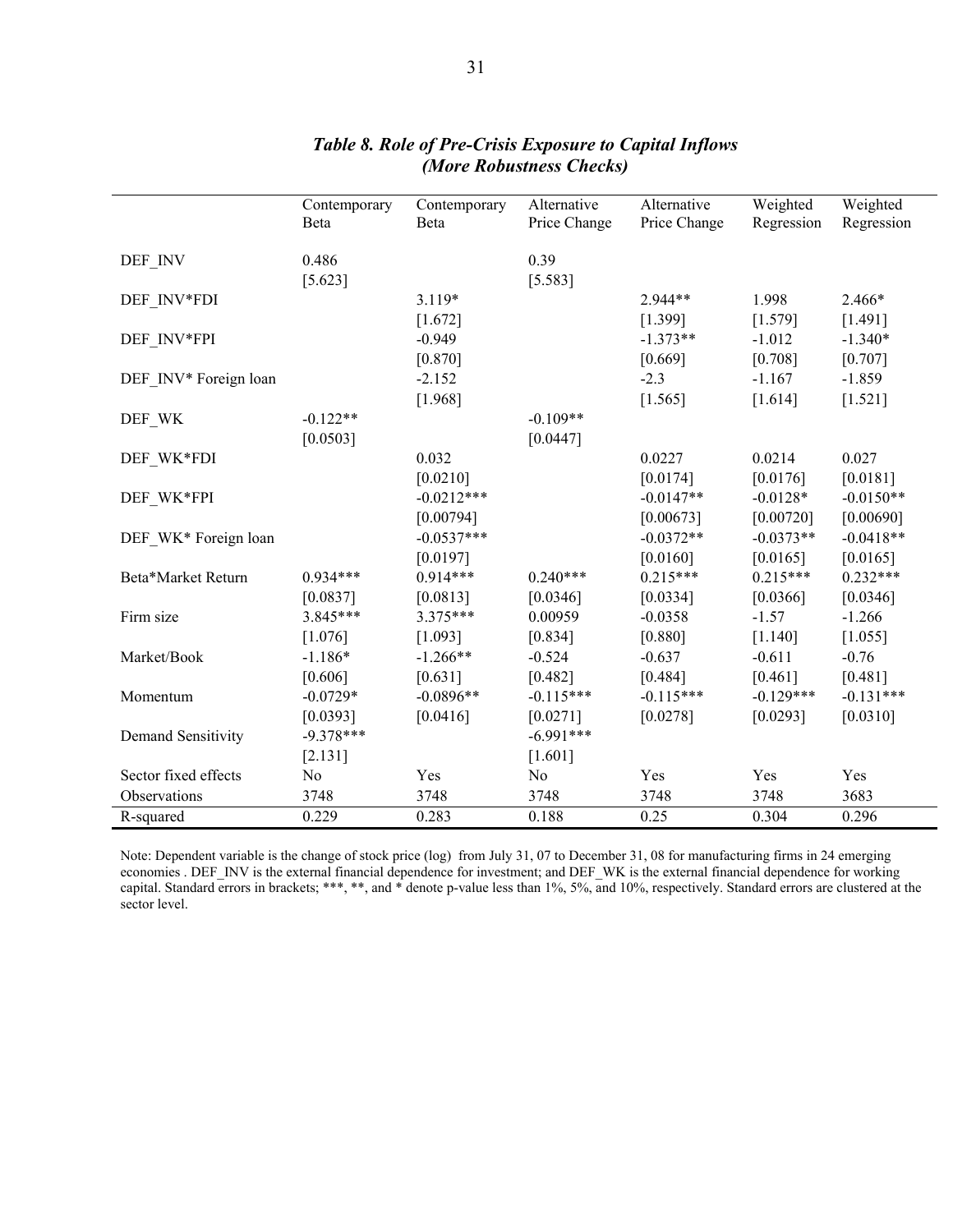| <b>VARIABLES</b>      | Case 1                | Case 2                  | Case 3                  | Case 4                  | Case 5                  | Case 6                  | Case 7                  |
|-----------------------|-----------------------|-------------------------|-------------------------|-------------------------|-------------------------|-------------------------|-------------------------|
| DEF INV               | $-11.34$<br>[10.65]   |                         | $-7.1$<br>[9.070]       |                         |                         |                         |                         |
| DEF INV*FDI           | 1.429<br>[1.487]      |                         | 1.388<br>[1.437]        | $2.732**$<br>[1.282]    | 2.662**<br>$[1.240]$    | 2.994**<br>$[1.211]$    | $3.044**$<br>$[1.206]$  |
| DEF INV*FPI           | $-1.272**$<br>[0.496] |                         | $-1.153**$<br>[0.570]   | $-1.549***$<br>[0.548]  | $-1.395**$<br>[0.552]   | $-1.464***$<br>[0.558]  | $-1.632***$<br>[0.615]  |
| DEF_INV* Foreign loan | $-1.267$<br>$[1.340]$ |                         | $-1.128$<br>[1.442]     | $-2.530*$<br>$[1.314]$  | $-2.202$<br>$[1.344]$   | $-2.462*$<br>$[1.322]$  | $-2.512*$<br>[1.328]    |
| DEF_WK                |                       | $-0.117**$<br>[0.0572]  | $-0.0990**$<br>[0.0456] |                         |                         |                         |                         |
| DEF_WK*FDI            |                       | $0.0244*$<br>[0.0129]   | 0.015<br>[0.0114]       | $0.0246**$<br>[0.0123]  | 0.018<br>[0.0119]       | 0.0153<br>[0.0115]      | 0.0153<br>[0.0116]      |
| DEF WK*FPI            |                       | $-0.00615$<br>[0.00518] | $-0.00504$<br>[0.00436] | $-0.00617$<br>[0.00457] | $-0.00491$<br>[0.00453] | $-0.00384$<br>[0.00441] | $-0.0034$<br>[0.00479]  |
| DEF WK* Foreign loan  |                       | $-0.0223*$<br>[0.0125]  | $-0.0165$<br>[0.0112]   | $-0.0237**$<br>[0.0115] | $-0.0192*$<br>[0.0114]  | $-0.0162$<br>[0.0110]   | $-0.0161$<br>[0.0112]   |
| Beta*market index     |                       |                         | $0.297***$<br>[0.0330]  |                         | $0.274***$<br>[0.0312]  | $0.272***$<br>[0.0306]  | $0.269***$<br>[0.0306]  |
| size                  |                       |                         | $2.237***$<br>[0.842]   |                         | 1.922**<br>[0.887]      | 3.354***<br>[0.906]     | 3.375***<br>[0.900]     |
| Market/Book           |                       |                         | $-1.293***$<br>[0.429]  |                         | $-1.381***$<br>[0.437]  | $-0.966**$<br>[0.446]   | $-1.005**$<br>[0.446]   |
| Momentum              |                       |                         | $-0.213***$<br>[0.0284] |                         | $-0.201***$<br>[0.0293] | $-0.187***$<br>[0.0296] | $-0.187***$<br>[0.0297] |
| Leverage              |                       |                         |                         |                         |                         | $-34.64***$<br>[4.104]  | $-31.22***$<br>[5.568]  |
| Leverage*FDI          |                       |                         |                         |                         |                         |                         | 2.002<br>[2.200]        |
| Leverage*FPI          |                       |                         |                         |                         |                         |                         | $-2.307**$<br>[0.924]   |
| Leverage*Foreign loan |                       |                         |                         |                         |                         |                         | $-2.117$<br>[2.138]     |
| Demand Sensitivity    |                       |                         | $-5.280***$<br>[1.516]  |                         |                         |                         |                         |
| Sector fixed effects  | No                    | No                      | No                      | Yes                     | Yes                     | Yes                     | Yes                     |
| Observations          | 5997                  | 6030                    | 5917                    | 5997                    | 5917                    | 5917                    | 5917                    |
| R-squared             | 0.13                  | 0.127                   | 0.176                   | 0.201                   | 0.235                   | 0.248                   | 0.25                    |

#### *Table 9. Role of Pre-crisis Exposure to Capital Inflows in Emerging Economies (Non-financial firms)*

Note: Dependent variable is the change of stock price (log) from July 31, 07 to December 31, 08 for nonfinancial firms in 24 emerging economies. DEF\_INV is the external financial dependence for investment; and DEF\_WK is the external financial dependence for working capital. Standard errors in brackets; \*\*\*, \*\*, and \* denote p-value less than 1%, 5%, and 10%, respectively. Standard errors are clustered at the sector level.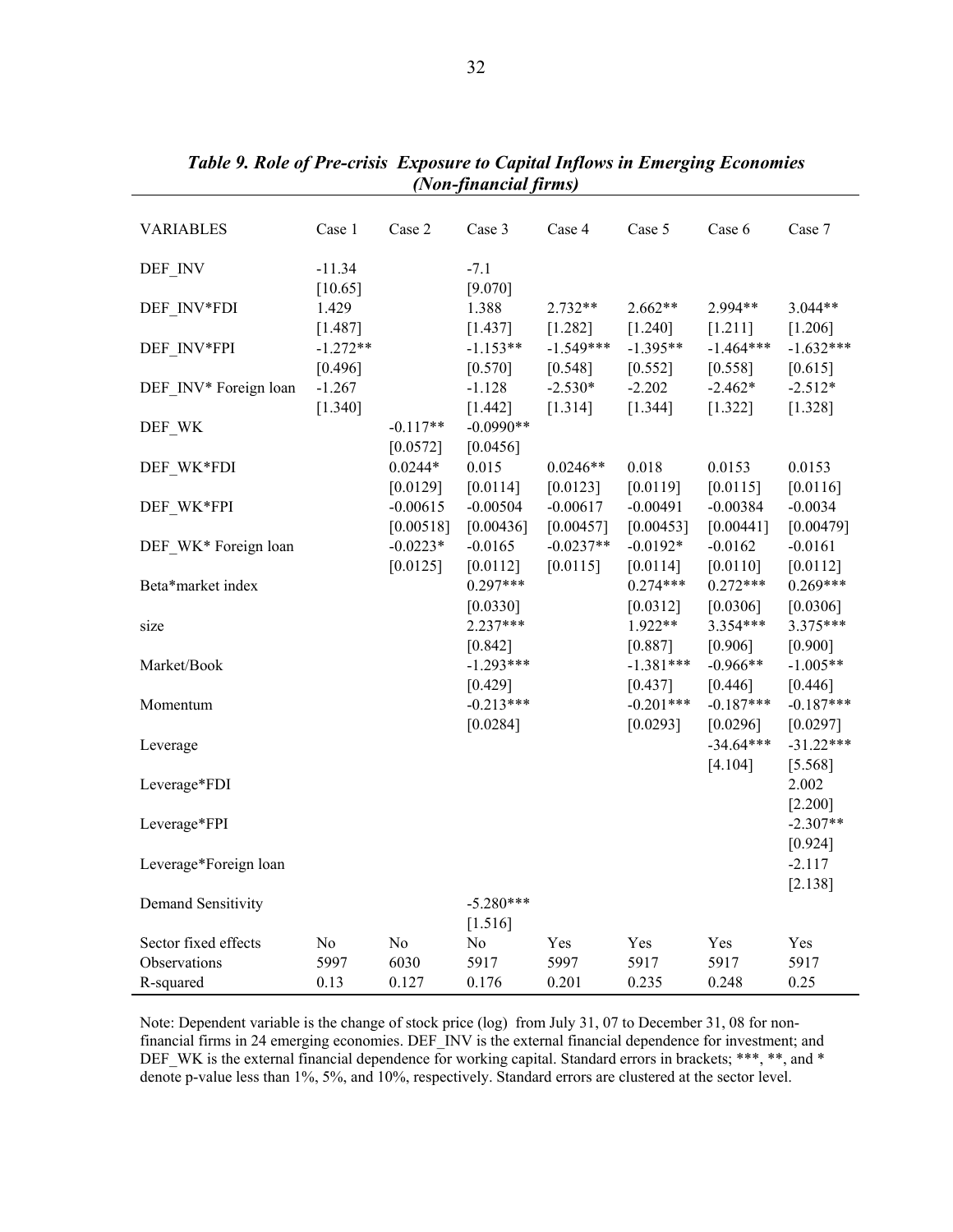|                       | Case 1                           | Case 2                              | Case 3                           | Case 4                           |
|-----------------------|----------------------------------|-------------------------------------|----------------------------------|----------------------------------|
| DEF INV               | $-0.14$                          | $-5.243$                            | $-6.905$                         |                                  |
| DEF INV*Inflow Volume | [4.629]                          | [4.861]<br>0.742<br>[0.518]         | [5.129]                          |                                  |
| DEF INV*FDI           |                                  |                                     | $3.037*$                         | 2.366                            |
| DEF INV*FPI           |                                  |                                     | [1.647]<br>$-0.19$<br>[1.207]    | [1.575]<br>$-0.403$<br>[1.165]   |
| DEF INV* Foreign loan |                                  |                                     | $-2.277$<br>$[2.40]$             | $-0.989$<br>[2.477]              |
| DEF WK                | $-0.0513$                        | $-0.0343$                           | $-0.0539$                        |                                  |
| DEF WK*Inflow Volume  | [0.0495]                         | [0.0634]<br>$-0.00241$<br>[0.00496] | [0.0708]                         |                                  |
| DEF WK*FDI            |                                  |                                     | 0.01                             | 0.014                            |
| DEF WK*FPI            |                                  |                                     | [0.018]<br>$-0.0093$<br>[0.0074] | [0.017]<br>$-0.0008$<br>[0.0066] |
| DEF WK* Foreign loan  |                                  |                                     | $-0.013$                         | $-0.0099$                        |
| Beta*market index     | $0.143**$<br>[0.0603]            | $0.141**$<br>[0.0599]               | [0.018]<br>$0.143**$<br>[0.0600] | [0.017]<br>$0.133**$<br>[0.0574] |
| Size                  | $3.274***$                       | $3.250***$                          | 3.202***                         | 2.812***                         |
| Market/Book           | [1.063]<br>$1.735***$<br>[0.552] | [1.060]<br>$1.723***$<br>[0.556]    | [1.047]<br>$1.756***$<br>[0.554] | [1.003]<br>1.791***<br>[0.535]   |
| Leverage              |                                  |                                     |                                  | $-18.33***$<br>$[6.256]$         |
| Leverage*FDI          |                                  |                                     |                                  | 3.785                            |
| Leverage*FPI          |                                  |                                     |                                  | [20.40]<br>2.079                 |
| Leverage*Foreign loan |                                  |                                     |                                  | [11.62]<br>19.61<br>[24.26]      |
| Demand Sensitivity    | 0.0694                           | 0.0835                              | 0.065                            |                                  |
| Sector fixed effects  | [3.661]<br>No                    | [3.676]<br>No                       | [3.670]<br>No                    | Yes                              |
| Observations          | 3693                             | 3693                                | 3693                             | 3693                             |

#### *Table 10. Placebo Test (Stock returns from Jan 1, 06 to June 30, 07)*

Note: Dependent variable is the change of stock price (log) from Jan 1, 06 to July 30, 07 for manufacturing firms in 24 emerging economies. DEF\_INV is the external financial dependence for investment; and DEF\_WK is the external financial dependence for working capital. Standard errors in brackets; \*\*\*, \*\*, and \* denote p-value less than 1%, 5%, and 10%, respectively. Standard errors are clustered at the sector level.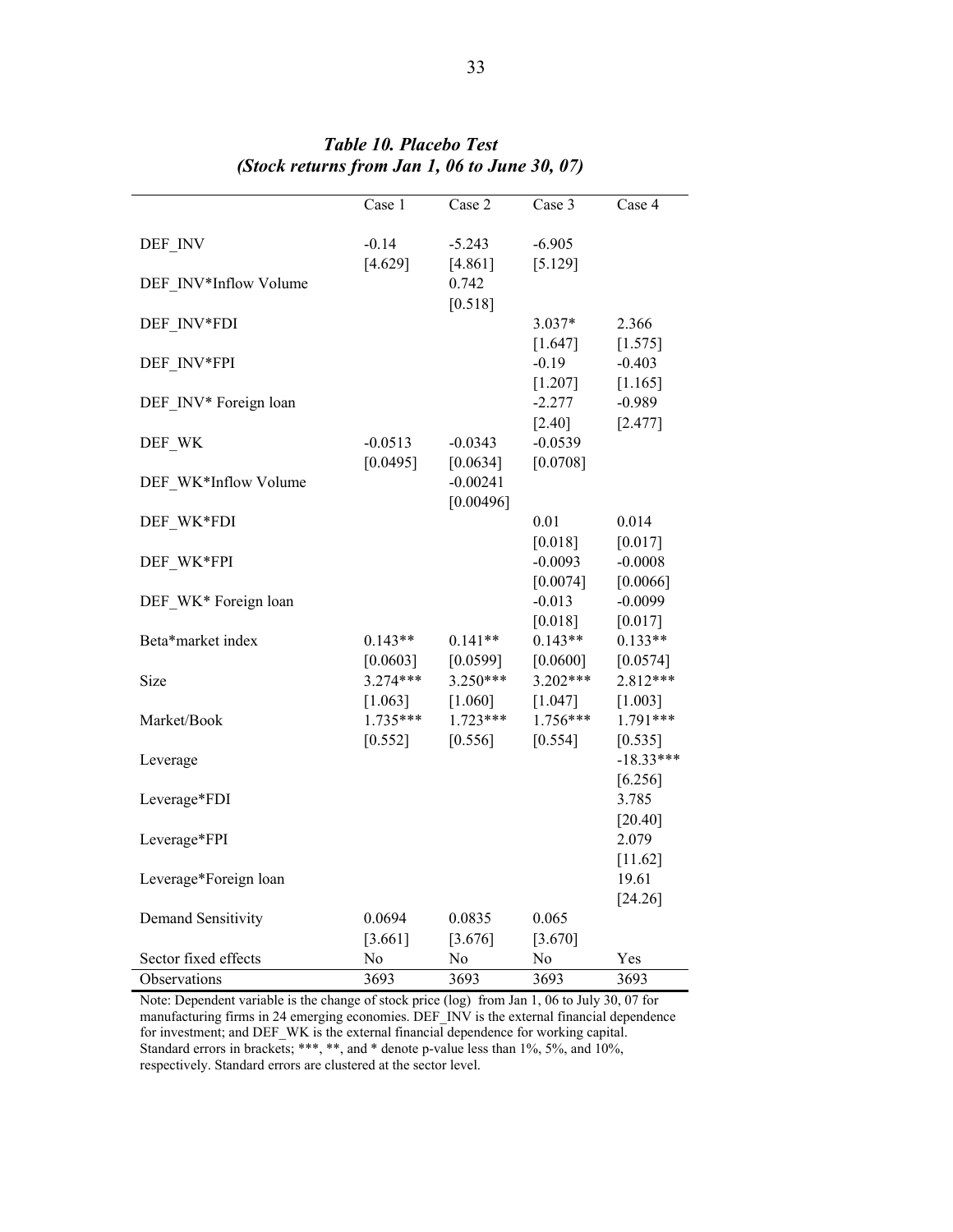|                       | Case 1    | Case 2       | Case 3       | Case 4         | Case 5      | Case 6       |
|-----------------------|-----------|--------------|--------------|----------------|-------------|--------------|
|                       |           |              |              |                |             |              |
| DEF INV               | $-0.0895$ |              | $-0.11$      | $-0.164$       |             |              |
|                       | [0.622]   |              | [0.597]      | [0.397]        |             |              |
| DEF INV*FDI           | $0.332**$ |              | $0.284**$    | $0.291**$      | $0.316***$  | $0.330***$   |
|                       | [0.129]   |              | [0.115]      | [0.116]        | [0.117]     | [0.121]      |
| DEF INV*FPI           | $-0.144*$ |              | $-0.118$     | $-0.0708$      | $-0.0715$   | $-0.0767$    |
|                       | [0.0784]  |              | [0.0814]     | [0.0915]       | [0.0993]    | [0.108]      |
| DEF INV* Foreign loan | $-0.255*$ |              | $-0.184$     | $-0.182$       | $-0.201$    | $-0.226$     |
|                       | [0.134]   |              | [0.126]      | [0.146]        | [0.153]     | [0.169]      |
| DEF WK                |           | $-0.00177$   | $-0.00127$   | 0.00297        |             |              |
|                       |           | [0.00502]    | [0.00509]    | [0.00452]      |             |              |
| DEF WK*FDI            |           | $0.00283*$   | 0.00233      | 0.00163        | 0.00143     | 0.00187      |
|                       |           | [0.00149]    | [0.00148]    | [0.00143]      | [0.00152]   | [0.00155]    |
| DEF WK*FPI            |           | $-0.00128$   | $-0.0011$    | $-0.00113$     | $-0.00127*$ | $-0.00163**$ |
|                       |           | [0.000775]   | [0.000731]   | [0.000703]     | [0.000753]  | [0.000810]   |
| DEF WK* Foreign loan  |           | $-0.00373**$ | $-0.00338**$ | $-0.00290*$    | $-0.00278$  | $-0.00352*$  |
|                       |           | [0.00169]    | [0.00164]    | [0.00161]      | [0.00174]   | [0.00185]    |
| Beta*market index     |           |              |              | 0.498***       | $0.486***$  | $0.472***$   |
|                       |           |              |              | [0.0283]       | [0.0302]    | [0.0315]     |
| Firm size             |           |              |              | $0.371***$     | $0.368***$  | $0.405***$   |
|                       |           |              |              | [0.0690]       | [0.0735]    | [0.0759]     |
| Market/Book           |           |              |              | $-0.00513$     | 0.00548     | 0.00728      |
|                       |           |              |              | [0.0265]       | [0.0318]    | [0.0331]     |
| Leverage              |           |              |              |                | $-1.427**$  | $-1.596**$   |
|                       |           |              |              |                | [0.632]     | [0.620]      |
| Leverage*FDI          |           |              |              |                | 0.201       | 0.187        |
|                       |           |              |              |                | [0.185]     | [0.197]      |
| Leverage*FPI          |           |              |              |                | $-0.0545$   | $-0.0511$    |
|                       |           |              |              |                | [0.0900]    | [0.0924]     |
| Leverage*Foreign loan |           |              |              |                | $-0.257$    | $-0.25$      |
|                       |           |              |              |                | [0.191]     | [0.204]      |
| Demand Sensitivity    |           |              |              | $-0.0941$      |             |              |
|                       |           |              |              | [0.107]        |             |              |
| Sector fixed effects  | No        | No           | No           | N <sub>0</sub> | Yes         | Yes          |
| Observations          | 3775      | 3802         | 3775         | 3771           | 3771        | 3644         |
| R-squared             | 0.151     | 0.15         | 0.152        | 0.227          | 0.252       | 0.252        |

*Table 11. Stock Returns around Lehman Brothers Bankruptcy* 

Note: Dependent variable is the change of stock price (log) from September 12 to 16, 2008. DEF\_INV is the external financial dependence for investment; and DEF\_WK is the external financial dependence for working capital. Standard errors in brackets; \*\*\*, \*\*, and \* denote p-value less than 1%, 5%, and 10%, respectively. Standard errors are clustered at the sector level. Case 6 replicates Case 5 but drops stocks with illiquid trading, which is defined as few than five days of trading in the two months of July and August, 2008, before Lehman's bankruptcy.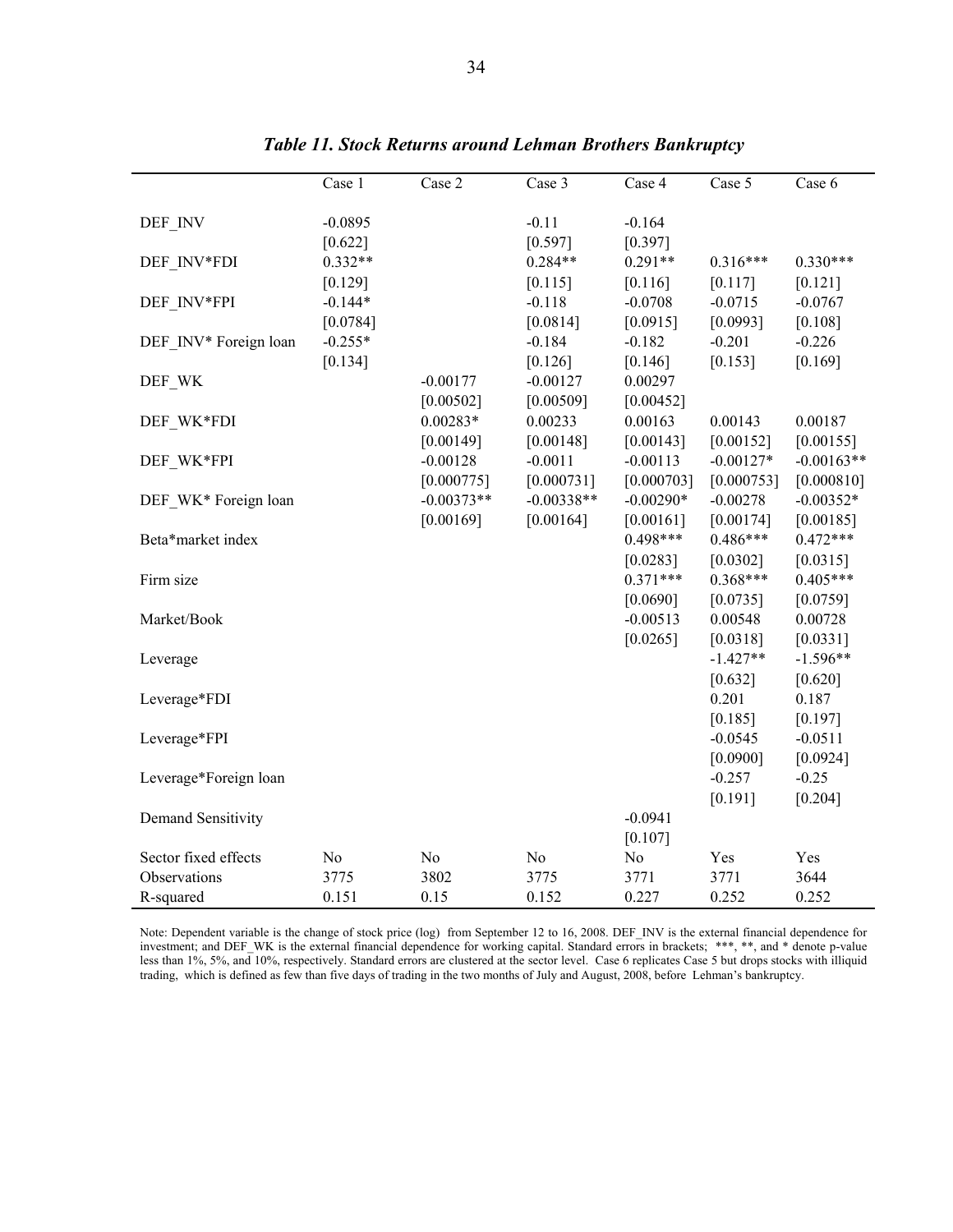

The sample includes 24 emerging economies listed in Table 4. Source: IMF's World Economic Outlook database.



On the vertical axis is log (capital inflow/GDP) in 2009 - log (capital inflow/GDP) in 2007, and on the horizontal axis is the share of FDI inflow in the country's total inflow in 2007. The volumes of capital inflow in 2009 are estimates by the IMF. The slope coefficient is 2.64 with a standard error of 1.76.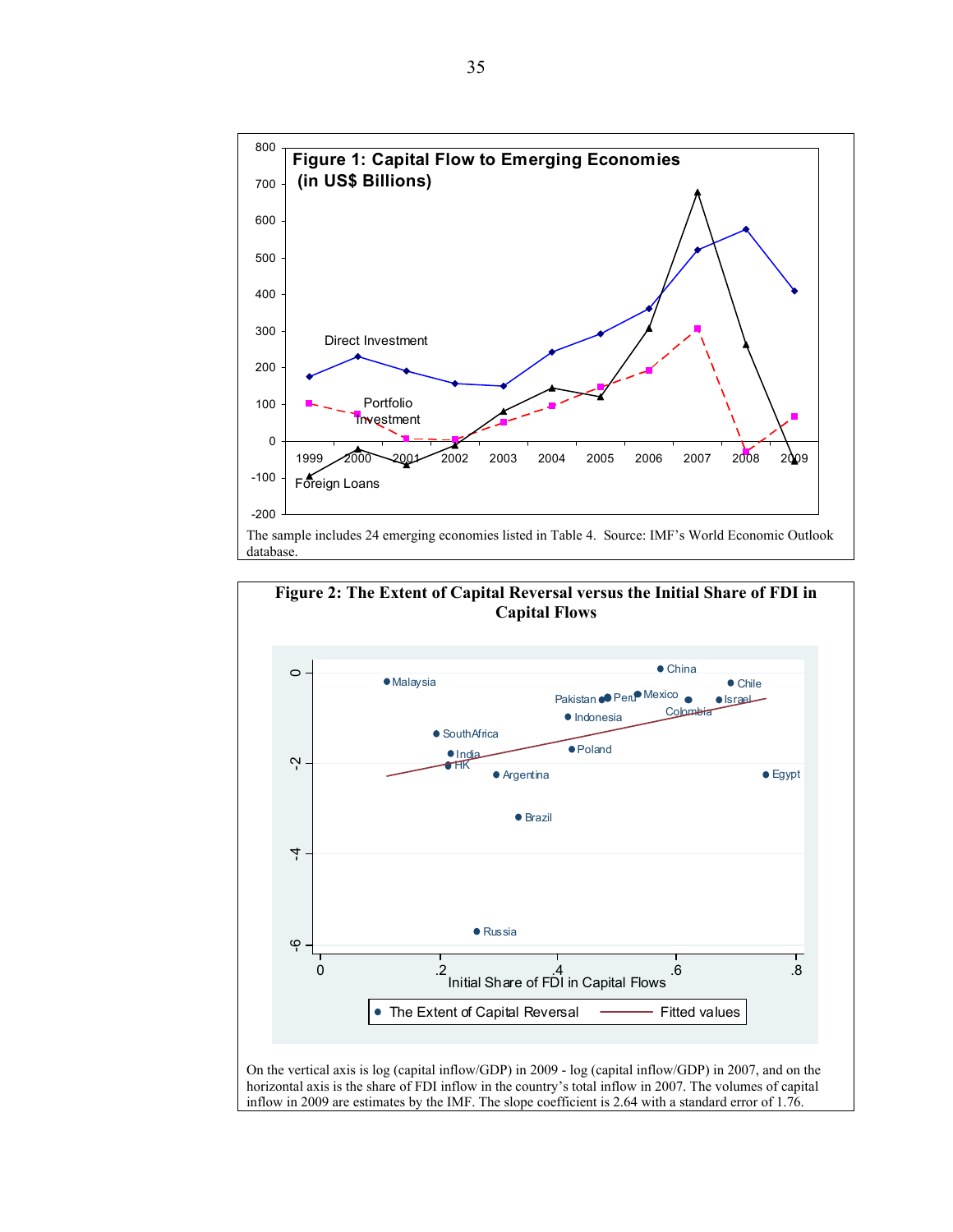

2008. On the horizontal axis is the pre-crisis inflow of loans/GDP averaged over 2002-2006. This partial scatter plot is conditioned on pre-crisis foreign direct investments and portfolio investments over GDP. The slope coefficient is -6.38 with a standard error of 3.24. Source: IMF's WEO database and Datastream.